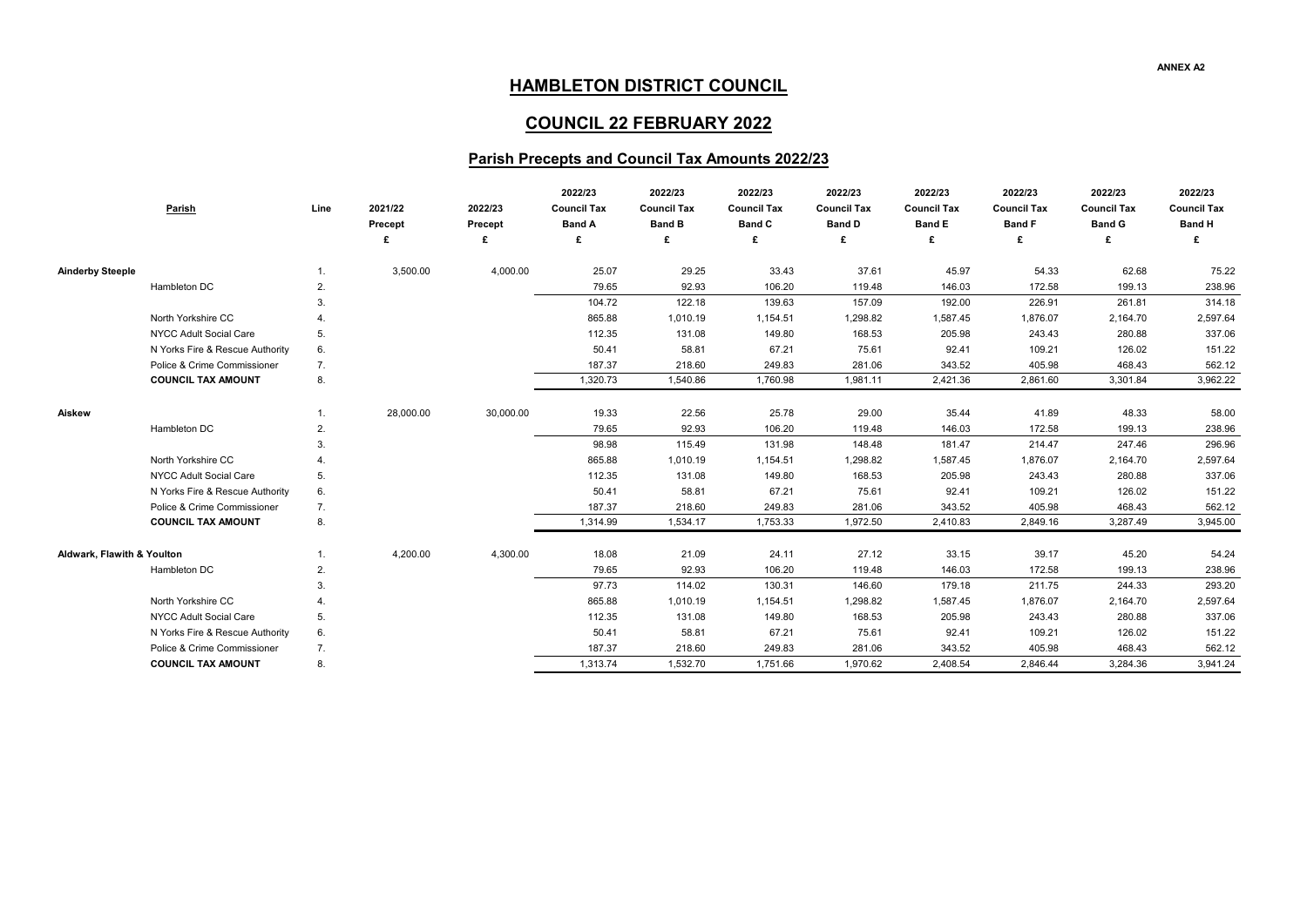|                       | <b>Parish</b>                   | Line | 2021/22<br>Precept | 2022/23<br>Precept | 2022/23<br><b>Council Tax</b><br><b>Band A</b> | 2022/23<br><b>Council Tax</b><br><b>Band B</b> | 2022/23<br><b>Council Tax</b><br><b>Band C</b> | 2022/23<br><b>Council Tax</b><br><b>Band D</b> | 2022/23<br><b>Council Tax</b><br><b>Band E</b> | 2022/23<br><b>Council Tax</b><br><b>Band F</b> | 2022/23<br><b>Council Tax</b><br><b>Band G</b> | 2022/23<br><b>Council Tax</b><br><b>Band H</b> |
|-----------------------|---------------------------------|------|--------------------|--------------------|------------------------------------------------|------------------------------------------------|------------------------------------------------|------------------------------------------------|------------------------------------------------|------------------------------------------------|------------------------------------------------|------------------------------------------------|
|                       |                                 |      |                    | £                  | £                                              | £                                              |                                                |                                                | £                                              | £                                              | £                                              | £                                              |
| Alne                  |                                 |      | 19,000.00          | 13,000.00          | 26.23                                          | 30.60                                          | 34.97                                          | 39.34                                          | 48.08                                          | 56.82                                          | 65.57                                          | 78.68                                          |
|                       | Hambleton DC                    | 2.   |                    |                    | 79.65                                          | 92.93                                          | 106.20                                         | 119.48                                         | 146.03                                         | 172.58                                         | 199.13                                         | 238.96                                         |
|                       |                                 | 3.   |                    |                    | 105.88                                         | 123.53                                         | 141.17                                         | 158.82                                         | 194.11                                         | 229.40                                         | 264.70                                         | 317.64                                         |
|                       | North Yorkshire CC              |      |                    |                    | 865.88                                         | 1,010.19                                       | 1,154.51                                       | 1,298.82                                       | 1,587.45                                       | 1,876.07                                       | 2,164.70                                       | 2,597.64                                       |
|                       | <b>NYCC Adult Social Care</b>   | 5.   |                    |                    | 112.35                                         | 131.08                                         | 149.80                                         | 168.53                                         | 205.98                                         | 243.43                                         | 280.88                                         | 337.06                                         |
|                       | N Yorks Fire & Rescue Authority | 6.   |                    |                    | 50.41                                          | 58.81                                          | 67.21                                          | 75.61                                          | 92.41                                          | 109.21                                         | 126.02                                         | 151.22                                         |
|                       | Police & Crime Commissioner     | 7.   |                    |                    | 187.37                                         | 218.60                                         | 249.83                                         | 281.06                                         | 343.52                                         | 405.98                                         | 468.43                                         | 562.12                                         |
|                       | <b>COUNCIL TAX AMOUNT</b>       | 8.   |                    |                    | 1,321.89                                       | 1,542.21                                       | 1,762.52                                       | 1,982.84                                       | 2,423.47                                       | 2,864.09                                       | 3,304.73                                       | 3,965.68                                       |
| <b>Appleton Wiske</b> |                                 |      | 7,230.00           | 7,370.00           | 23.40                                          | 27.30                                          | 31.20                                          | 35.10                                          | 42.90                                          | 50.70                                          | 58.50                                          | 70.20                                          |
|                       | Hambleton DC                    | 2.   |                    |                    | 79.65                                          | 92.93                                          | 106.20                                         | 119.48                                         | 146.03                                         | 172.58                                         | 199.13                                         | 238.96                                         |
|                       |                                 | 3.   |                    |                    | 103.05                                         | 120.23                                         | 137.40                                         | 154.58                                         | 188.93                                         | 223.28                                         | 257.63                                         | 309.16                                         |
|                       | North Yorkshire CC              |      |                    |                    | 865.88                                         | 1,010.19                                       | 1,154.51                                       | 1,298.82                                       | 1,587.45                                       | 1,876.07                                       | 2,164.70                                       | 2,597.64                                       |
|                       | NYCC Adult Social Care          | 5.   |                    |                    | 112.35                                         | 131.08                                         | 149.80                                         | 168.53                                         | 205.98                                         | 243.43                                         | 280.88                                         | 337.06                                         |
|                       | N Yorks Fire & Rescue Authority | 6.   |                    |                    | 50.41                                          | 58.81                                          | 67.21                                          | 75.61                                          | 92.41                                          | 109.21                                         | 126.02                                         | 151.22                                         |
|                       | Police & Crime Commissioner     | 7.   |                    |                    | 187.37                                         | 218.60                                         | 249.83                                         | 281.06                                         | 343.52                                         | 405.98                                         | 468.43                                         | 562.12                                         |
|                       | <b>COUNCIL TAX AMOUNT</b>       | 8.   |                    |                    | 1,319.06                                       | 1,538.91                                       | 1,758.75                                       | 1,978.60                                       | 2,418.29                                       | 2,857.97                                       | 3,297.66                                       | 3,957.20                                       |
| <b>Bagby and Balk</b> |                                 |      | 7,000.00           | 7,700.00           | 20.13                                          | 23.48                                          | 26.84                                          | 30.19                                          | 36.90                                          | 43.61                                          | 50.32                                          | 60.38                                          |
|                       | Hambleton DC                    | 2.   |                    |                    | 79.65                                          | 92.93                                          | 106.20                                         | 119.48                                         | 146.03                                         | 172.58                                         | 199.13                                         | 238.96                                         |
|                       |                                 | 3.   |                    |                    | 99.78                                          | 116.41                                         | 133.04                                         | 149.67                                         | 182.93                                         | 216.19                                         | 249.45                                         | 299.34                                         |
|                       | North Yorkshire CC              |      |                    |                    | 865.88                                         | 1,010.19                                       | 1,154.51                                       | 1,298.82                                       | 1,587.45                                       | 1,876.07                                       | 2,164.70                                       | 2,597.64                                       |
|                       | <b>NYCC Adult Social Care</b>   | 5.   |                    |                    | 112.35                                         | 131.08                                         | 149.80                                         | 168.53                                         | 205.98                                         | 243.43                                         | 280.88                                         | 337.06                                         |
|                       | N Yorks Fire & Rescue Authority | 6.   |                    |                    | 50.41                                          | 58.81                                          | 67.21                                          | 75.61                                          | 92.41                                          | 109.21                                         | 126.02                                         | 151.22                                         |
|                       | Police & Crime Commissioner     | 7.   |                    |                    | 187.37                                         | 218.60                                         | 249.83                                         | 281.06                                         | 343.52                                         | 405.98                                         | 468.43                                         | 562.12                                         |
|                       | <b>COUNCIL TAX AMOUNT</b>       | 8.   |                    |                    | 1,315.79                                       | 1,535.09                                       | 1,754.39                                       | 1,973.69                                       | 2,412.29                                       | 2,850.88                                       | 3,289.48                                       | 3,947.38                                       |
| <b>Bedale</b>         |                                 |      | 64,264.00          | 64,264.00          | 35.93                                          | 41.91                                          | 47.90                                          | 53.89                                          | 65.87                                          | 77.84                                          | 89.82                                          | 107.78                                         |
|                       | Hambleton DC                    | 2.   |                    |                    | 79.65                                          | 92.93                                          | 106.20                                         | 119.48                                         | 146.03                                         | 172.58                                         | 199.13                                         | 238.96                                         |
|                       |                                 | 3.   |                    |                    | 115.58                                         | 134.84                                         | 154.10                                         | 173.37                                         | 211.90                                         | 250.42                                         | 288.95                                         | 346.74                                         |
|                       | North Yorkshire CC              | 4.   |                    |                    | 865.88                                         | 1,010.19                                       | 1,154.51                                       | 1,298.82                                       | 1,587.45                                       | 1,876.07                                       | 2,164.70                                       | 2,597.64                                       |
|                       | <b>NYCC Adult Social Care</b>   | 5.   |                    |                    | 112.35                                         | 131.08                                         | 149.80                                         | 168.53                                         | 205.98                                         | 243.43                                         | 280.88                                         | 337.06                                         |
|                       | N Yorks Fire & Rescue Authority | 6.   |                    |                    | 50.41                                          | 58.81                                          | 67.21                                          | 75.61                                          | 92.41                                          | 109.21                                         | 126.02                                         | 151.22                                         |
|                       | Police & Crime Commissioner     | 7.   |                    |                    | 187.37                                         | 218.60                                         | 249.83                                         | 281.06                                         | 343.52                                         | 405.98                                         | 468.43                                         | 562.12                                         |
|                       | <b>COUNCIL TAX AMOUNT</b>       | 8.   |                    |                    | 1,331.59                                       | 1,553.52                                       | 1,775.45                                       | 1,997.39                                       | 2,441.26                                       | 2,885.11                                       | 3,328.98                                       | 3,994.78                                       |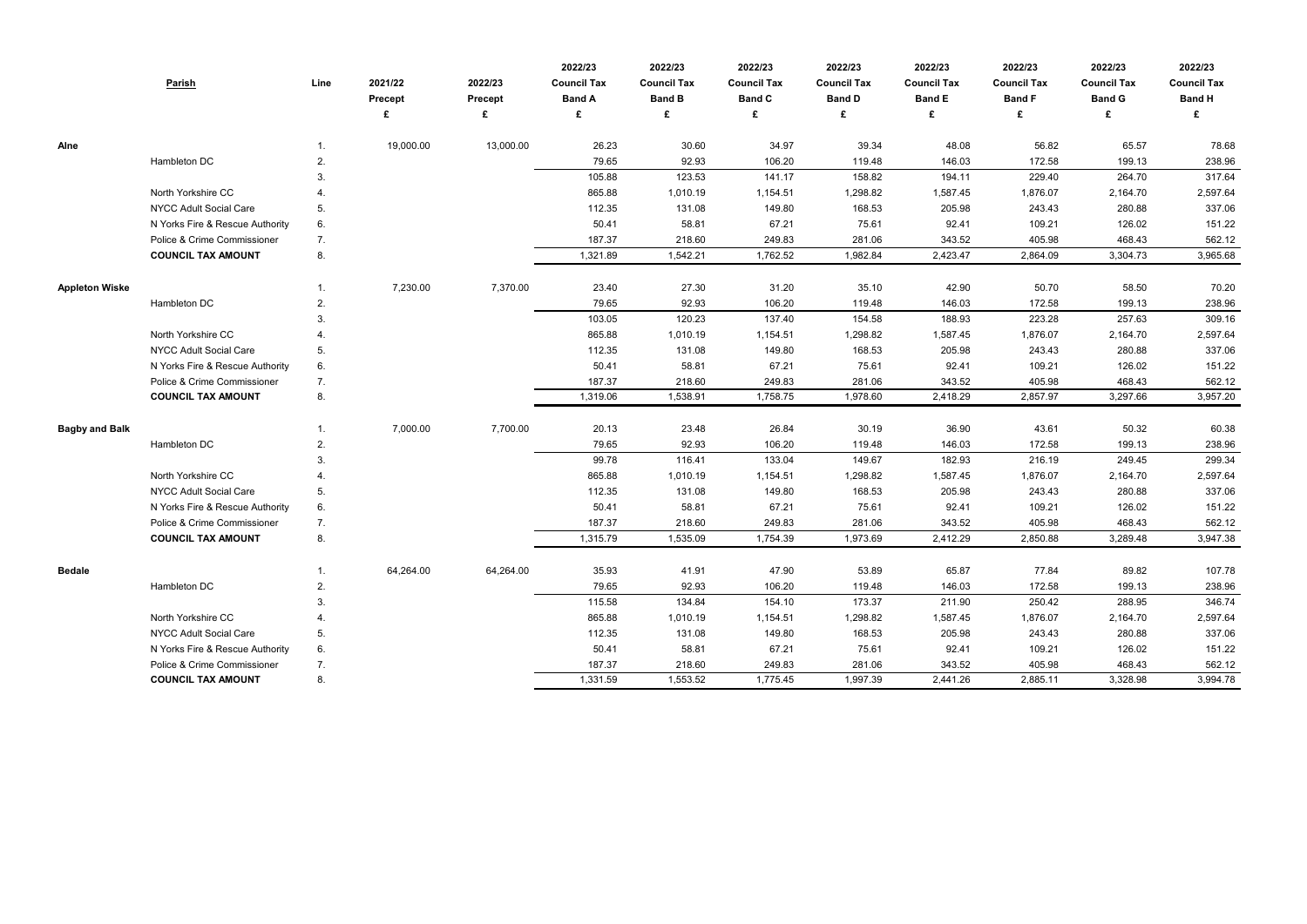|                                  | <b>Parish</b>                   | Line | 2021/22<br>Precept<br>£ | 2022/23<br>Precept<br>£ | 2022/23<br><b>Council Tax</b><br><b>Band A</b><br>£ | 2022/23<br><b>Council Tax</b><br><b>Band B</b><br>£ | 2022/23<br><b>Council Tax</b><br><b>Band C</b><br>£ | 2022/23<br><b>Council Tax</b><br><b>Band D</b><br>£ | 2022/23<br><b>Council Tax</b><br><b>Band E</b><br>£ | 2022/23<br><b>Council Tax</b><br><b>Band F</b><br>£ | 2022/23<br><b>Council Tax</b><br><b>Band G</b><br>£ | 2022/23<br><b>Council Tax</b><br><b>Band H</b><br>£ |
|----------------------------------|---------------------------------|------|-------------------------|-------------------------|-----------------------------------------------------|-----------------------------------------------------|-----------------------------------------------------|-----------------------------------------------------|-----------------------------------------------------|-----------------------------------------------------|-----------------------------------------------------|-----------------------------------------------------|
| <b>Bilsdale Midcable</b>         |                                 | 1.   | 2,100.00                | 2,100.00                | 8.73                                                | 10.18                                               | 11.64                                               | 13.09                                               | 16.00                                               | 18.91                                               | 21.82                                               | 26.18                                               |
|                                  | Hambleton DC                    | 2.   |                         |                         | 79.65                                               | 92.93                                               | 106.20                                              | 119.48                                              | 146.03                                              | 172.58                                              | 199.13                                              | 238.96                                              |
|                                  |                                 | 3.   |                         |                         | 88.38                                               | 103.11                                              | 117.84                                              | 132.57                                              | 162.03                                              | 191.49                                              | 220.95                                              | 265.14                                              |
|                                  | North Yorkshire CC              |      |                         |                         | 865.88                                              | 1,010.19                                            | 1,154.51                                            | 1,298.82                                            | 1,587.45                                            | 1,876.07                                            | 2,164.70                                            | 2,597.64                                            |
|                                  | <b>NYCC Adult Social Care</b>   | 5.   |                         |                         | 112.35                                              | 131.08                                              | 149.80                                              | 168.53                                              | 205.98                                              | 243.43                                              | 280.88                                              | 337.06                                              |
|                                  | N Yorks Fire & Rescue Authority | 6.   |                         |                         | 50.41                                               | 58.81                                               | 67.21                                               | 75.61                                               | 92.41                                               | 109.21                                              | 126.02                                              | 151.22                                              |
|                                  | Police & Crime Commissioner     | 7.   |                         |                         | 187.37                                              | 218.60                                              | 249.83                                              | 281.06                                              | 343.52                                              | 405.98                                              | 468.43                                              | 562.12                                              |
|                                  | <b>COUNCIL TAX AMOUNT</b>       | 8.   |                         |                         | 1,304.39                                            | 1,521.79                                            | 1,739.19                                            | 1,956.59                                            | 2,391.39                                            | 2,826.18                                            | 3,260.98                                            | 3,913.18                                            |
| <b>Borrowby</b>                  |                                 | 1.   | 3,000.00                | 4,500.00                | 15.42                                               | 17.99                                               | 20.56                                               | 23.13                                               | 28.27                                               | 33.41                                               | 38.55                                               | 46.26                                               |
|                                  | Hambleton DC                    | 2.   |                         |                         | 79.65                                               | 92.93                                               | 106.20                                              | 119.48                                              | 146.03                                              | 172.58                                              | 199.13                                              | 238.96                                              |
|                                  |                                 | 3.   |                         |                         | 95.07                                               | 110.92                                              | 126.76                                              | 142.61                                              | 174.30                                              | 205.99                                              | 237.68                                              | 285.22                                              |
|                                  | North Yorkshire CC              |      |                         |                         | 865.88                                              | 1,010.19                                            | 1,154.51                                            | 1,298.82                                            | 1,587.45                                            | 1,876.07                                            | 2,164.70                                            | 2,597.64                                            |
|                                  | <b>NYCC Adult Social Care</b>   | 5.   |                         |                         | 112.35                                              | 131.08                                              | 149.80                                              | 168.53                                              | 205.98                                              | 243.43                                              | 280.88                                              | 337.06                                              |
|                                  | N Yorks Fire & Rescue Authority | 6.   |                         |                         | 50.41                                               | 58.81                                               | 67.21                                               | 75.61                                               | 92.41                                               | 109.21                                              | 126.02                                              | 151.22                                              |
|                                  | Police & Crime Commissioner     | 7.   |                         |                         | 187.37                                              | 218.60                                              | 249.83                                              | 281.06                                              | 343.52                                              | 405.98                                              | 468.43                                              | 562.12                                              |
|                                  | <b>COUNCIL TAX AMOUNT</b>       | 8.   |                         |                         | 1,311.08                                            | 1,529.60                                            | 1,748.11                                            | 1,966.63                                            | 2,403.66                                            | 2,840.68                                            | 3,277.71                                            | 3,933.26                                            |
| <b>Brafferton &amp; Helperby</b> |                                 | 1.   | 13,800.00               | 14,000.00               | 26.49                                               | 30.91                                               | 35.32                                               | 39.74                                               | 48.57                                               | 57.40                                               | 66.23                                               | 79.48                                               |
|                                  | Hambleton DC                    | 2.   |                         |                         | 79.65                                               | 92.93                                               | 106.20                                              | 119.48                                              | 146.03                                              | 172.58                                              | 199.13                                              | 238.96                                              |
|                                  |                                 | 3.   |                         |                         | 106.14                                              | 123.84                                              | 141.52                                              | 159.22                                              | 194.60                                              | 229.98                                              | 265.36                                              | 318.44                                              |
|                                  | North Yorkshire CC              |      |                         |                         | 865.88                                              | 1,010.19                                            | 1,154.51                                            | 1,298.82                                            | 1,587.45                                            | 1,876.07                                            | 2,164.70                                            | 2,597.64                                            |
|                                  | NYCC Adult Social Care          | 5.   |                         |                         | 112.35                                              | 131.08                                              | 149.80                                              | 168.53                                              | 205.98                                              | 243.43                                              | 280.88                                              | 337.06                                              |
|                                  | N Yorks Fire & Rescue Authority | 6.   |                         |                         | 50.41                                               | 58.81                                               | 67.21                                               | 75.61                                               | 92.41                                               | 109.21                                              | 126.02                                              | 151.22                                              |
|                                  | Police & Crime Commissioner     | 7.   |                         |                         | 187.37                                              | 218.60                                              | 249.83                                              | 281.06                                              | 343.52                                              | 405.98                                              | 468.43                                              | 562.12                                              |
|                                  | <b>COUNCIL TAX AMOUNT</b>       | 8.   |                         |                         | 1,322.15                                            | 1,542.52                                            | 1,762.87                                            | 1,983.24                                            | 2,423.96                                            | 2,864.67                                            | 3,305.39                                            | 3,966.48                                            |
|                                  |                                 |      |                         |                         |                                                     |                                                     |                                                     |                                                     |                                                     |                                                     |                                                     |                                                     |
| <b>Brandsby - cum - Stearsby</b> |                                 | 1.   | 2,500.00                | 2,500.00                | 11.49                                               | 13.40                                               | 15.32                                               | 17.23                                               | 21.06                                               | 24.89                                               | 28.72                                               | 34.46                                               |
|                                  | Hambleton DC                    | 2.   |                         |                         | 79.65                                               | 92.93                                               | 106.20                                              | 119.48                                              | 146.03                                              | 172.58                                              | 199.13                                              | 238.96                                              |
|                                  |                                 | 3.   |                         |                         | 91.14                                               | 106.33                                              | 121.52                                              | 136.71                                              | 167.09                                              | 197.47                                              | 227.85                                              | 273.42                                              |
|                                  | North Yorkshire CC              |      |                         |                         | 865.88                                              | 1,010.19                                            | 1,154.51                                            | 1,298.82                                            | 1,587.45                                            | 1,876.07                                            | 2,164.70                                            | 2,597.64                                            |
|                                  | NYCC Adult Social Care          | 5.   |                         |                         | 112.35                                              | 131.08                                              | 149.80                                              | 168.53                                              | 205.98                                              | 243.43                                              | 280.88                                              | 337.06                                              |
|                                  | N Yorks Fire & Rescue Authority | 6.   |                         |                         | 50.41                                               | 58.81                                               | 67.21                                               | 75.61                                               | 92.41                                               | 109.21                                              | 126.02                                              | 151.22                                              |
|                                  | Police & Crime Commissioner     | 7.   |                         |                         | 187.37                                              | 218.60                                              | 249.83                                              | 281.06                                              | 343.52                                              | 405.98                                              | 468.43                                              | 562.12                                              |
|                                  | <b>COUNCIL TAX AMOUNT</b>       | 8.   |                         |                         | 1,307.15                                            | 1,525.01                                            | 1,742.87                                            | 1,960.73                                            | 2,396.45                                            | 2,832.16                                            | 3,267.88                                            | 3,921.46                                            |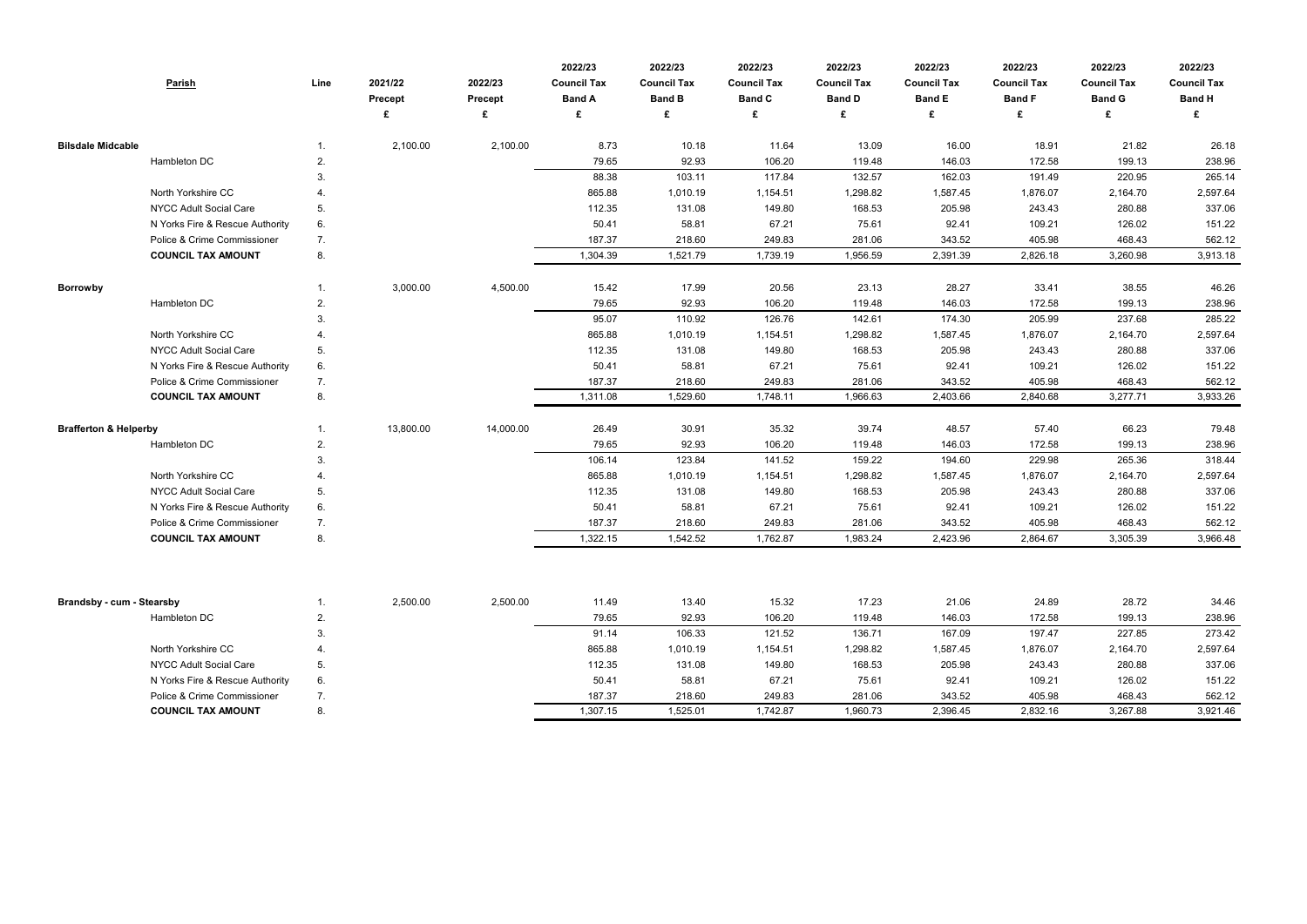|                                            | Parish                          | Line        | 2021/22<br>Precept | 2022/23<br>Precept<br>£ | 2022/23<br><b>Council Tax</b><br><b>Band A</b><br>£ | 2022/23<br><b>Council Tax</b><br><b>Band B</b><br>£ | 2022/23<br><b>Council Tax</b><br><b>Band C</b><br>£ | 2022/23<br><b>Council Tax</b><br><b>Band D</b> | 2022/23<br><b>Council Tax</b><br><b>Band E</b><br>£ | 2022/23<br><b>Council Tax</b><br><b>Band F</b><br>£ | 2022/23<br><b>Council Tax</b><br><b>Band G</b><br>£ | 2022/23<br><b>Council Tax</b><br><b>Band H</b><br>£ |
|--------------------------------------------|---------------------------------|-------------|--------------------|-------------------------|-----------------------------------------------------|-----------------------------------------------------|-----------------------------------------------------|------------------------------------------------|-----------------------------------------------------|-----------------------------------------------------|-----------------------------------------------------|-----------------------------------------------------|
| <b>Brompton</b>                            |                                 | 1.          | 54,000.00          | 62,000.00               | 42.35                                               | 49.40                                               | 56.46                                               | 63.52                                          | 77.64                                               | 91.75                                               | 105.87                                              | 127.04                                              |
|                                            | Hambleton DC                    | 2.          |                    |                         | 79.65                                               | 92.93                                               | 106.20                                              | 119.48                                         | 146.03                                              | 172.58                                              | 199.13                                              | 238.96                                              |
|                                            |                                 | 3.          |                    |                         | 122.00                                              | 142.33                                              | 162.66                                              | 183.00                                         | 223.67                                              | 264.33                                              | 305.00                                              | 366.00                                              |
|                                            | North Yorkshire CC              |             |                    |                         | 865.88                                              | 1,010.19                                            | 1,154.51                                            | 1,298.82                                       | 1,587.45                                            | 1,876.07                                            | 2,164.70                                            | 2,597.64                                            |
|                                            | NYCC Adult Social Care          | 5.          |                    |                         | 112.35                                              | 131.08                                              | 149.80                                              | 168.53                                         | 205.98                                              | 243.43                                              | 280.88                                              | 337.06                                              |
|                                            | N Yorks Fire & Rescue Authority | 6.          |                    |                         | 50.41                                               | 58.81                                               | 67.21                                               | 75.61                                          | 92.41                                               | 109.21                                              | 126.02                                              | 151.22                                              |
|                                            | Police & Crime Commissioner     | 7.          |                    |                         | 187.37                                              | 218.60                                              | 249.83                                              | 281.06                                         | 343.52                                              | 405.98                                              | 468.43                                              | 562.12                                              |
|                                            | <b>COUNCIL TAX AMOUNT</b>       | 8.          |                    |                         | 1,338.01                                            | 1,561.01                                            | 1,784.01                                            | 2,007.02                                       | 2,453.03                                            | 2,899.02                                            | 3,345.03                                            | 4,014.04                                            |
| <b>Burneston, Swainby with Allerthorpe</b> |                                 |             |                    |                         |                                                     |                                                     |                                                     |                                                |                                                     |                                                     |                                                     |                                                     |
| and Theakston                              |                                 | 1.          | 4,898.68           | 5,093.68                | 20.25                                               | 23.62                                               | 27.00                                               | 30.37                                          | 37.12                                               | 43.87                                               | 50.62                                               | 60.74                                               |
|                                            | Hambleton DC                    | 2.          |                    |                         | 79.65                                               | 92.93                                               | 106.20                                              | 119.48                                         | 146.03                                              | 172.58                                              | 199.13                                              | 238.96                                              |
|                                            |                                 | 3.          |                    |                         | 99.90                                               | 116.55                                              | 133.20                                              | 149.85                                         | 183.15                                              | 216.45                                              | 249.75                                              | 299.70                                              |
|                                            | North Yorkshire CC              |             |                    |                         | 865.88                                              | 1,010.19                                            | 1,154.51                                            | 1,298.82                                       | 1,587.45                                            | 1,876.07                                            | 2,164.70                                            | 2,597.64                                            |
|                                            | NYCC Adult Social Care          | 5.          |                    |                         | 112.35                                              | 131.08                                              | 149.80                                              | 168.53                                         | 205.98                                              | 243.43                                              | 280.88                                              | 337.06                                              |
|                                            | N Yorks Fire & Rescue Authority | 6.          |                    |                         | 50.41                                               | 58.81                                               | 67.21                                               | 75.61                                          | 92.41                                               | 109.21                                              | 126.02                                              | 151.22                                              |
|                                            | Police & Crime Commissioner     | 7.          |                    |                         | 187.37                                              | 218.60                                              | 249.83                                              | 281.06                                         | 343.52                                              | 405.98                                              | 468.43                                              | 562.12                                              |
|                                            | <b>COUNCIL TAX AMOUNT</b>       | 8.          |                    |                         | 1,315.91                                            | 1,535.23                                            | 1,754.55                                            | 1,973.87                                       | 2,412.51                                            | 2,851.14                                            | 3,289.78                                            | 3,947.74                                            |
| <b>Carlton-in-Cleveland</b>                |                                 | $1_{\cdot}$ | 7,144.76           | 7,430.55                | 34.87                                               | 40.68                                               | 46.49                                               | 52.30                                          | 63.92                                               | 75.54                                               | 87.17                                               | 104.60                                              |
|                                            | Hambleton DC                    | 2.          |                    |                         | 79.65                                               | 92.93                                               | 106.20                                              | 119.48                                         | 146.03                                              | 172.58                                              | 199.13                                              | 238.96                                              |
|                                            |                                 | 3.          |                    |                         | 114.52                                              | 133.61                                              | 152.69                                              | 171.78                                         | 209.95                                              | 248.12                                              | 286.30                                              | 343.56                                              |
|                                            | North Yorkshire CC              |             |                    |                         | 865.88                                              | 1,010.19                                            | 1,154.51                                            | 1,298.82                                       | 1,587.45                                            | 1,876.07                                            | 2,164.70                                            | 2,597.64                                            |
|                                            | NYCC Adult Social Care          | 5.          |                    |                         | 112.35                                              | 131.08                                              | 149.80                                              | 168.53                                         | 205.98                                              | 243.43                                              | 280.88                                              | 337.06                                              |
|                                            | N Yorks Fire & Rescue Authority | 6.          |                    |                         | 50.41                                               | 58.81                                               | 67.21                                               | 75.61                                          | 92.41                                               | 109.21                                              | 126.02                                              | 151.22                                              |
|                                            | Police & Crime Commissioner     | 7.          |                    |                         | 187.37                                              | 218.60                                              | 249.83                                              | 281.06                                         | 343.52                                              | 405.98                                              | 468.43                                              | 562.12                                              |
|                                            | <b>COUNCIL TAX AMOUNT</b>       | 8.          |                    |                         | 1,330.53                                            | 1,552.29                                            | 1,774.04                                            | 1,995.80                                       | 2,439.31                                            | 2,882.81                                            | 3,326.33                                            | 3,991.60                                            |
| <b>Carlton Husthwaite</b>                  |                                 | $1_{\cdot}$ | 1,936.00           | 1,936.00                | 16.47                                               | 19.22                                               | 21.96                                               | 24.71                                          | 30.20                                               | 35.69                                               | 41.18                                               | 49.42                                               |
|                                            | Hambleton DC                    | 2.          |                    |                         | 79.65                                               | 92.93                                               | 106.20                                              | 119.48                                         | 146.03                                              | 172.58                                              | 199.13                                              | 238.96                                              |
|                                            |                                 | 3.          |                    |                         | 96.12                                               | 112.15                                              | 128.16                                              | 144.19                                         | 176.23                                              | 208.27                                              | 240.31                                              | 288.38                                              |
|                                            | North Yorkshire CC              | 4.          |                    |                         | 865.88                                              | 1,010.19                                            | 1,154.51                                            | 1,298.82                                       | 1,587.45                                            | 1,876.07                                            | 2,164.70                                            | 2,597.64                                            |
|                                            | NYCC Adult Social Care          | 5.          |                    |                         | 112.35                                              | 131.08                                              | 149.80                                              | 168.53                                         | 205.98                                              | 243.43                                              | 280.88                                              | 337.06                                              |
|                                            | N Yorks Fire & Rescue Authority | 6.          |                    |                         | 50.41                                               | 58.81                                               | 67.21                                               | 75.61                                          | 92.41                                               | 109.21                                              | 126.02                                              | 151.22                                              |
|                                            | Police & Crime Commissioner     | 7.          |                    |                         | 187.37                                              | 218.60                                              | 249.83                                              | 281.06                                         | 343.52                                              | 405.98                                              | 468.43                                              | 562.12                                              |
|                                            | <b>COUNCIL TAX AMOUNT</b>       | 8.          |                    |                         | 1,312.13                                            | 1,530.83                                            | 1,749.51                                            | 1,968.21                                       | 2,405.59                                            | 2,842.96                                            | 3,280.34                                            | 3,936.42                                            |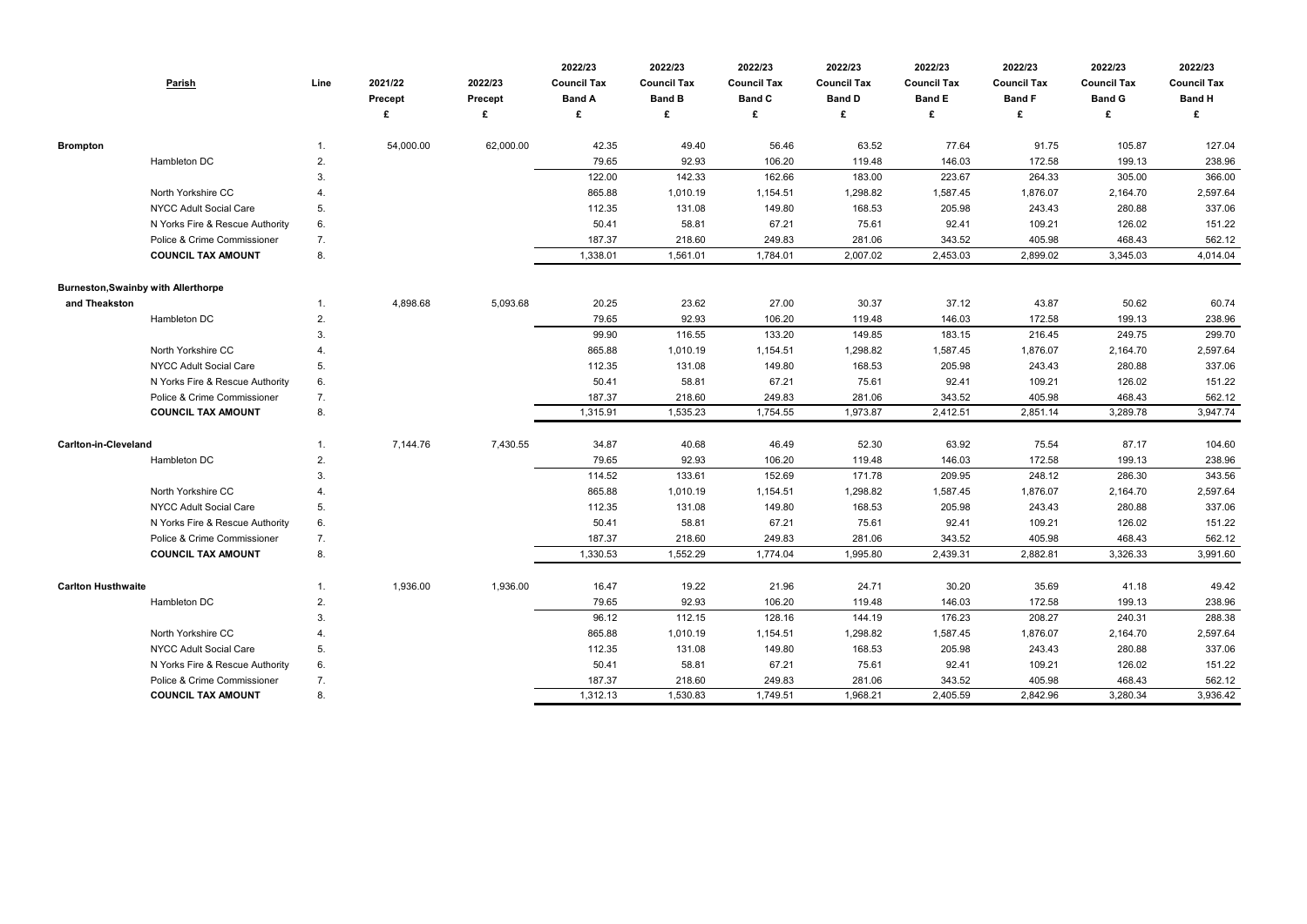|                                  | <b>Parish</b>                   | Line | 2021/22<br>Precept | 2022/23<br>Precept<br>£ | 2022/23<br><b>Council Tax</b><br><b>Band A</b><br>£ | 2022/23<br><b>Council Tax</b><br><b>Band B</b><br>£ | 2022/23<br><b>Council Tax</b><br><b>Band C</b> | 2022/23<br><b>Council Tax</b><br><b>Band D</b> | 2022/23<br><b>Council Tax</b><br><b>Band E</b><br>£ | 2022/23<br><b>Council Tax</b><br><b>Band F</b><br>£ | 2022/23<br><b>Council Tax</b><br><b>Band G</b><br>£ | 2022/23<br><b>Council Tax</b><br><b>Band H</b><br>£ |
|----------------------------------|---------------------------------|------|--------------------|-------------------------|-----------------------------------------------------|-----------------------------------------------------|------------------------------------------------|------------------------------------------------|-----------------------------------------------------|-----------------------------------------------------|-----------------------------------------------------|-----------------------------------------------------|
|                                  |                                 |      |                    |                         |                                                     |                                                     |                                                |                                                |                                                     |                                                     |                                                     |                                                     |
| <b>Carlton Miniott</b>           |                                 |      | 7,098.76           | 7,311.76                | 12.13                                               | 14.15                                               | 16.17                                          | 18.19                                          | 22.23                                               | 26.27                                               | 30.32                                               | 36.38                                               |
|                                  | Hambleton DC                    | 2.   |                    |                         | 79.65                                               | 92.93                                               | 106.20                                         | 119.48                                         | 146.03                                              | 172.58                                              | 199.13                                              | 238.96                                              |
|                                  |                                 | 3.   |                    |                         | 91.78                                               | 107.08                                              | 122.37                                         | 137.67                                         | 168.26                                              | 198.85                                              | 229.45                                              | 275.34                                              |
|                                  | North Yorkshire CC              |      |                    |                         | 865.88                                              | 1,010.19                                            | 1,154.51                                       | 1,298.82                                       | 1,587.45                                            | 1,876.07                                            | 2,164.70                                            | 2,597.64                                            |
|                                  | <b>NYCC Adult Social Care</b>   | 5.   |                    |                         | 112.35                                              | 131.08                                              | 149.80                                         | 168.53                                         | 205.98                                              | 243.43                                              | 280.88                                              | 337.06                                              |
|                                  | N Yorks Fire & Rescue Authority | 6.   |                    |                         | 50.41                                               | 58.81                                               | 67.21                                          | 75.61                                          | 92.41                                               | 109.21                                              | 126.02                                              | 151.22                                              |
|                                  | Police & Crime Commissioner     | 7.   |                    |                         | 187.37                                              | 218.60                                              | 249.83                                         | 281.06                                         | 343.52                                              | 405.98                                              | 468.43                                              | 562.12                                              |
|                                  | <b>COUNCIL TAX AMOUNT</b>       | 8.   |                    |                         | 1,307.79                                            | 1,525.76                                            | 1,743.72                                       | 1,961.69                                       | 2,397.62                                            | 2,833.54                                            | 3,269.48                                            | 3,923.38                                            |
| Carthorpe                        |                                 |      | 2,700.00           | 2,700.00                | 14.99                                               | 17.48                                               | 19.98                                          | 22.48                                          | 27.48                                               | 32.47                                               | 37.47                                               | 44.96                                               |
|                                  | Hambleton DC                    | 2.   |                    |                         | 79.65                                               | 92.93                                               | 106.20                                         | 119.48                                         | 146.03                                              | 172.58                                              | 199.13                                              | 238.96                                              |
|                                  |                                 | 3.   |                    |                         | 94.64                                               | 110.41                                              | 126.19                                         | 141.96                                         | 173.51                                              | 205.05                                              | 236.60                                              | 283.92                                              |
|                                  | North Yorkshire CC              |      |                    |                         | 865.88                                              | 1,010.19                                            | 1,154.51                                       | 1,298.82                                       | 1,587.45                                            | 1,876.07                                            | 2,164.70                                            | 2,597.64                                            |
|                                  | NYCC Adult Social Care          | 5.   |                    |                         | 112.35                                              | 131.08                                              | 149.80                                         | 168.53                                         | 205.98                                              | 243.43                                              | 280.88                                              | 337.06                                              |
|                                  | N Yorks Fire & Rescue Authority | 6.   |                    |                         | 50.41                                               | 58.81                                               | 67.21                                          | 75.61                                          | 92.41                                               | 109.21                                              | 126.02                                              | 151.22                                              |
|                                  | Police & Crime Commissioner     | 7.   |                    |                         | 187.37                                              | 218.60                                              | 249.83                                         | 281.06                                         | 343.52                                              | 405.98                                              | 468.43                                              | 562.12                                              |
|                                  | <b>COUNCIL TAX AMOUNT</b>       | 8.   |                    |                         | 1,310.65                                            | 1,529.09                                            | 1,747.54                                       | 1,965.98                                       | 2,402.87                                            | 2,839.74                                            | 3,276.63                                            | 3,931.96                                            |
| Coxwold                          |                                 |      | 3,400.00           | 3,800.00                | 25.77                                               | 30.06                                               | 34.36                                          | 38.65                                          | 47.24                                               | 55.83                                               | 64.42                                               | 77.30                                               |
|                                  | Hambleton DC                    | 2.   |                    |                         | 79.65                                               | 92.93                                               | 106.20                                         | 119.48                                         | 146.03                                              | 172.58                                              | 199.13                                              | 238.96                                              |
|                                  |                                 | 3.   |                    |                         | 105.42                                              | 122.99                                              | 140.56                                         | 158.13                                         | 193.27                                              | 228.41                                              | 263.55                                              | 316.26                                              |
|                                  | North Yorkshire CC              |      |                    |                         | 865.88                                              | 1,010.19                                            | 1,154.51                                       | 1,298.82                                       | 1,587.45                                            | 1,876.07                                            | 2,164.70                                            | 2,597.64                                            |
|                                  | <b>NYCC Adult Social Care</b>   | 5.   |                    |                         | 112.35                                              | 131.08                                              | 149.80                                         | 168.53                                         | 205.98                                              | 243.43                                              | 280.88                                              | 337.06                                              |
|                                  | N Yorks Fire & Rescue Authority | 6.   |                    |                         | 50.41                                               | 58.81                                               | 67.21                                          | 75.61                                          | 92.41                                               | 109.21                                              | 126.02                                              | 151.22                                              |
|                                  | Police & Crime Commissioner     | 7.   |                    |                         | 187.37                                              | 218.60                                              | 249.83                                         | 281.06                                         | 343.52                                              | 405.98                                              | 468.43                                              | 562.12                                              |
|                                  | <b>COUNCIL TAX AMOUNT</b>       | 8.   |                    |                         | 1,321.43                                            | 1,541.67                                            | 1,761.91                                       | 1,982.15                                       | 2,422.63                                            | 2,863.10                                            | 3,303.58                                            | 3,964.30                                            |
| <b>Crakehall with Langthorne</b> |                                 |      | 10,000.00          | 10,000.00               | 22.83                                               | 26.63                                               | 30.44                                          | 34.24                                          | 41.85                                               | 49.46                                               | 57.07                                               | 68.48                                               |
|                                  | Hambleton DC                    | 2.   |                    |                         | 79.65                                               | 92.93                                               | 106.20                                         | 119.48                                         | 146.03                                              | 172.58                                              | 199.13                                              | 238.96                                              |
|                                  |                                 | 3.   |                    |                         | 102.48                                              | 119.56                                              | 136.64                                         | 153.72                                         | 187.88                                              | 222.04                                              | 256.20                                              | 307.44                                              |
|                                  | North Yorkshire CC              | 4.   |                    |                         | 865.88                                              | 1,010.19                                            | 1,154.51                                       | 1,298.82                                       | 1,587.45                                            | 1,876.07                                            | 2,164.70                                            | 2,597.64                                            |
|                                  | <b>NYCC Adult Social Care</b>   | 5.   |                    |                         | 112.35                                              | 131.08                                              | 149.80                                         | 168.53                                         | 205.98                                              | 243.43                                              | 280.88                                              | 337.06                                              |
|                                  | N Yorks Fire & Rescue Authority | 6.   |                    |                         | 50.41                                               | 58.81                                               | 67.21                                          | 75.61                                          | 92.41                                               | 109.21                                              | 126.02                                              | 151.22                                              |
|                                  | Police & Crime Commissioner     | 7.   |                    |                         | 187.37                                              | 218.60                                              | 249.83                                         | 281.06                                         | 343.52                                              | 405.98                                              | 468.43                                              | 562.12                                              |
|                                  | <b>COUNCIL TAX AMOUNT</b>       | 8.   |                    |                         | 1,318.49                                            | 1,538.24                                            | 1,757.99                                       | 1,977.74                                       | 2,417.24                                            | 2,856.73                                            | 3,296.23                                            | 3,955.48                                            |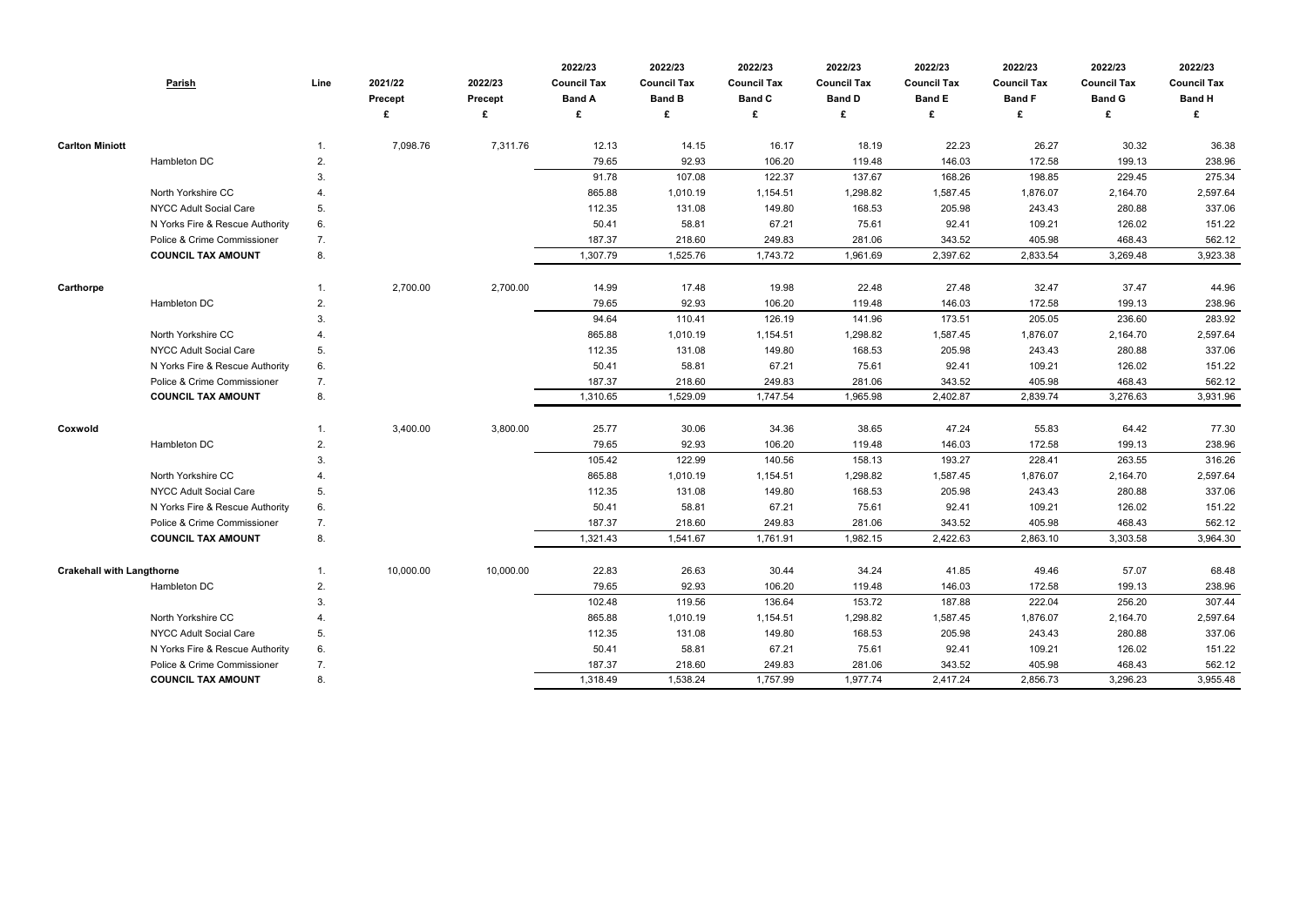|                          | <b>Parish</b>                   | Line        | 2021/22<br><b>Precept</b> | 2022/23<br><b>Precept</b> | 2022/23<br><b>Council Tax</b><br><b>Band A</b> | 2022/23<br><b>Council Tax</b><br><b>Band B</b> | 2022/23<br><b>Council Tax</b><br><b>Band C</b> | 2022/23<br><b>Council Tax</b><br><b>Band D</b> | 2022/23<br><b>Council Tax</b><br><b>Band E</b> | 2022/23<br><b>Council Tax</b><br><b>Band F</b> | 2022/23<br><b>Council Tax</b><br><b>Band G</b> | 2022/23<br><b>Council Tax</b><br><b>Band H</b> |
|--------------------------|---------------------------------|-------------|---------------------------|---------------------------|------------------------------------------------|------------------------------------------------|------------------------------------------------|------------------------------------------------|------------------------------------------------|------------------------------------------------|------------------------------------------------|------------------------------------------------|
|                          |                                 |             |                           | £                         | £                                              | £                                              | £                                              |                                                | £                                              | £                                              | £                                              |                                                |
| <b>Crathorne</b>         |                                 | $1_{\cdot}$ | 850.00                    | 875.50                    | 6.35                                           | 7.41                                           | 8.47                                           | 9.53                                           | 11.65                                          | 13.77                                          | 15.88                                          | 19.06                                          |
|                          | Hambleton DC                    | 2.          |                           |                           | 79.65                                          | 92.93                                          | 106.20                                         | 119.48                                         | 146.03                                         | 172.58                                         | 199.13                                         | 238.96                                         |
|                          |                                 | 3.          |                           |                           | 86.00                                          | 100.34                                         | 114.67                                         | 129.01                                         | 157.68                                         | 186.35                                         | 215.01                                         | 258.02                                         |
|                          | North Yorkshire CC              |             |                           |                           | 865.88                                         | 1,010.19                                       | 1,154.51                                       | 1,298.82                                       | 1,587.45                                       | 1,876.07                                       | 2,164.70                                       | 2,597.64                                       |
|                          | NYCC Adult Social Care          | 5.          |                           |                           | 112.35                                         | 131.08                                         | 149.80                                         | 168.53                                         | 205.98                                         | 243.43                                         | 280.88                                         | 337.06                                         |
|                          | N Yorks Fire & Rescue Authority | 6.          |                           |                           | 50.41                                          | 58.81                                          | 67.21                                          | 75.61                                          | 92.41                                          | 109.21                                         | 126.02                                         | 151.22                                         |
|                          | Police & Crime Commissioner     | 7.          |                           |                           | 187.37                                         | 218.60                                         | 249.83                                         | 281.06                                         | 343.52                                         | 405.98                                         | 468.43                                         | 562.12                                         |
|                          | <b>COUNCIL TAX AMOUNT</b>       | 8.          |                           |                           | 1,302.01                                       | 1,519.02                                       | 1,736.02                                       | 1,953.03                                       | 2,387.04                                       | 2,821.04                                       | 3,255.04                                       | 3,906.06                                       |
| Crayke                   |                                 | $1_{\cdot}$ | 3,408.00                  | 3,510.00                  | 12.43                                          | 14.50                                          | 16.57                                          | 18.64                                          | 22.78                                          | 26.92                                          | 31.07                                          | 37.28                                          |
|                          | Hambleton DC                    | 2.          |                           |                           | 79.65                                          | 92.93                                          | 106.20                                         | 119.48                                         | 146.03                                         | 172.58                                         | 199.13                                         | 238.96                                         |
|                          |                                 | 3.          |                           |                           | 92.08                                          | 107.43                                         | 122.77                                         | 138.12                                         | 168.81                                         | 199.50                                         | 230.20                                         | 276.24                                         |
|                          | North Yorkshire CC              |             |                           |                           | 865.88                                         | 1,010.19                                       | 1,154.51                                       | 1,298.82                                       | 1,587.45                                       | 1,876.07                                       | 2,164.70                                       | 2,597.64                                       |
|                          | NYCC Adult Social Care          | 5.          |                           |                           | 112.35                                         | 131.08                                         | 149.80                                         | 168.53                                         | 205.98                                         | 243.43                                         | 280.88                                         | 337.06                                         |
|                          | N Yorks Fire & Rescue Authority | 6.          |                           |                           | 50.41                                          | 58.81                                          | 67.21                                          | 75.61                                          | 92.41                                          | 109.21                                         | 126.02                                         | 151.22                                         |
|                          | Police & Crime Commissioner     | 7.          |                           |                           | 187.37                                         | 218.60                                         | 249.83                                         | 281.06                                         | 343.52                                         | 405.98                                         | 468.43                                         | 562.12                                         |
|                          | <b>COUNCIL TAX AMOUNT</b>       | 8.          |                           |                           | 1,308.09                                       | 1,526.11                                       | 1,744.12                                       | 1,962.14                                       | 2,398.17                                       | 2,834.19                                       | 3,270.23                                       | 3,924.28                                       |
| <b>Dalton</b>            |                                 | 1.          | 8,500.00                  | 9,000.00                  | 19.23                                          | 22.43                                          | 25.64                                          | 28.84                                          | 35.25                                          | 41.66                                          | 48.07                                          | 57.68                                          |
|                          | Hambleton DC                    | 2.          |                           |                           | 79.65                                          | 92.93                                          | 106.20                                         | 119.48                                         | 146.03                                         | 172.58                                         | 199.13                                         | 238.96                                         |
|                          |                                 | 3.          |                           |                           | 98.88                                          | 115.36                                         | 131.84                                         | 148.32                                         | 181.28                                         | 214.24                                         | 247.20                                         | 296.64                                         |
|                          | North Yorkshire CC              |             |                           |                           | 865.88                                         | 1,010.19                                       | 1,154.51                                       | 1,298.82                                       | 1,587.45                                       | 1,876.07                                       | 2,164.70                                       | 2,597.64                                       |
|                          | NYCC Adult Social Care          | 5.          |                           |                           | 112.35                                         | 131.08                                         | 149.80                                         | 168.53                                         | 205.98                                         | 243.43                                         | 280.88                                         | 337.06                                         |
|                          | N Yorks Fire & Rescue Authority | 6.          |                           |                           | 50.41                                          | 58.81                                          | 67.21                                          | 75.61                                          | 92.41                                          | 109.21                                         | 126.02                                         | 151.22                                         |
|                          | Police & Crime Commissioner     | 7.          |                           |                           | 187.37                                         | 218.60                                         | 249.83                                         | 281.06                                         | 343.52                                         | 405.98                                         | 468.43                                         | 562.12                                         |
|                          | <b>COUNCIL TAX AMOUNT</b>       | 8.          |                           |                           | 1,314.89                                       | 1,534.04                                       | 1,753.19                                       | 1,972.34                                       | 2,410.64                                       | 2,848.93                                       | 3,287.23                                       | 3,944.68                                       |
| Danby Wiske with Lazenby |                                 | 1.          | 3,100.00                  | 3,100.00                  | 16.12                                          | 18.81                                          | 21.49                                          | 24.18                                          | 29.55                                          | 34.93                                          | 40.30                                          | 48.36                                          |
|                          | Hambleton DC                    | 2.          |                           |                           | 79.65                                          | 92.93                                          | 106.20                                         | 119.48                                         | 146.03                                         | 172.58                                         | 199.13                                         | 238.96                                         |
|                          |                                 | 3.          |                           |                           | 95.77                                          | 111.74                                         | 127.69                                         | 143.66                                         | 175.58                                         | 207.51                                         | 239.43                                         | 287.32                                         |
|                          | North Yorkshire CC              | 4.          |                           |                           | 865.88                                         | 1,010.19                                       | 1,154.51                                       | 1,298.82                                       | 1,587.45                                       | 1,876.07                                       | 2,164.70                                       | 2,597.64                                       |
|                          | NYCC Adult Social Care          | 5.          |                           |                           | 112.35                                         | 131.08                                         | 149.80                                         | 168.53                                         | 205.98                                         | 243.43                                         | 280.88                                         | 337.06                                         |
|                          | N Yorks Fire & Rescue Authority | 6.          |                           |                           | 50.41                                          | 58.81                                          | 67.21                                          | 75.61                                          | 92.41                                          | 109.21                                         | 126.02                                         | 151.22                                         |
|                          | Police & Crime Commissioner     | 7.          |                           |                           | 187.37                                         | 218.60                                         | 249.83                                         | 281.06                                         | 343.52                                         | 405.98                                         | 468.43                                         | 562.12                                         |
|                          | <b>COUNCIL TAX AMOUNT</b>       | 8.          |                           |                           | 1,311.78                                       | 1,530.42                                       | 1,749.04                                       | 1,967.68                                       | 2,404.94                                       | 2,842.20                                       | 3,279.46                                       | 3,935.36                                       |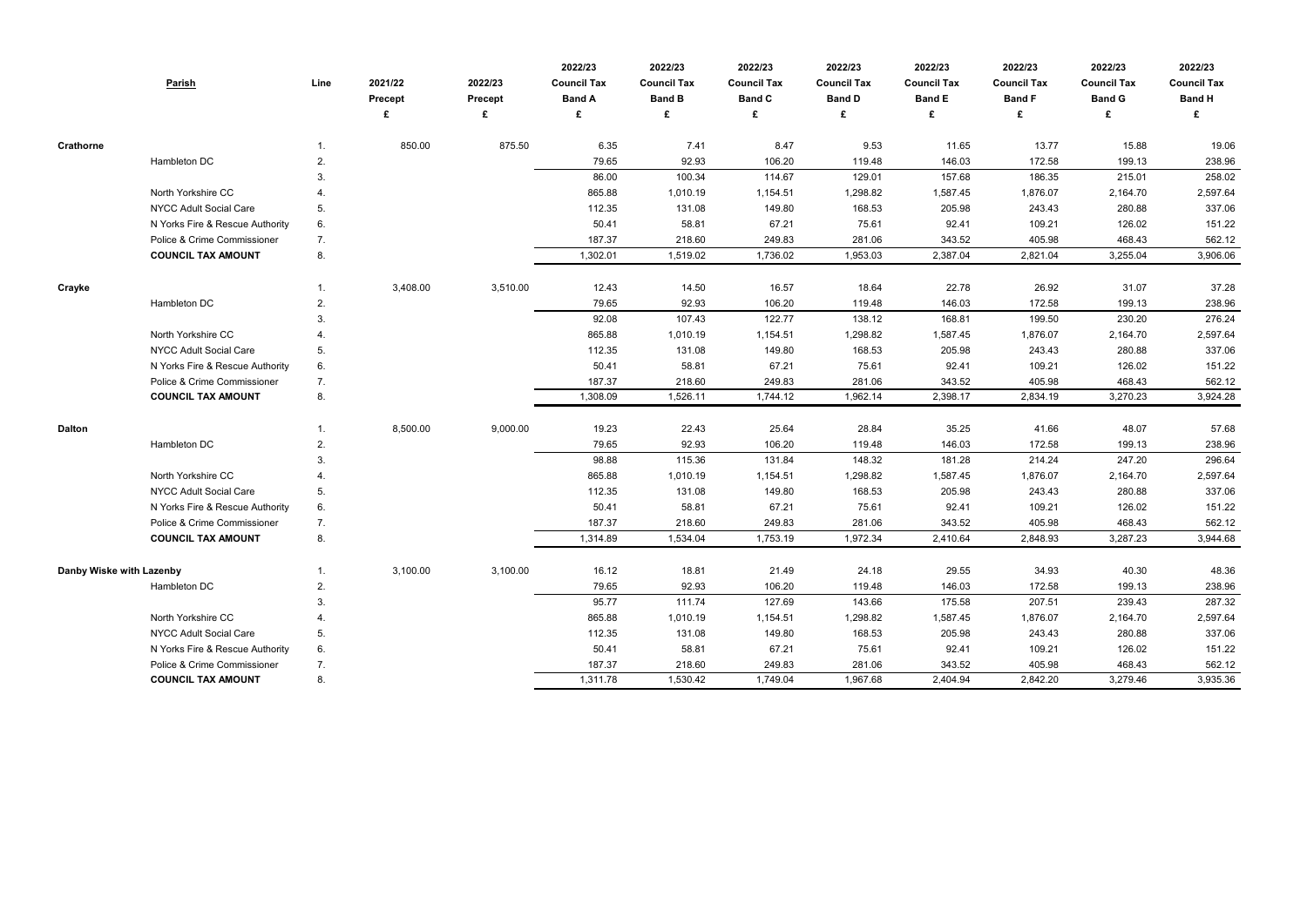|                     | <b>Parish</b>                   | Line | 2021/22<br><b>Precept</b><br>£ | 2022/23<br><b>Precept</b><br>£ | 2022/23<br><b>Council Tax</b><br><b>Band A</b><br>£ | 2022/23<br><b>Council Tax</b><br><b>Band B</b><br>£ | 2022/23<br><b>Council Tax</b><br><b>Band C</b><br>£ | 2022/23<br><b>Council Tax</b><br><b>Band D</b> | 2022/23<br><b>Council Tax</b><br><b>Band E</b><br>£ | 2022/23<br><b>Council Tax</b><br><b>Band F</b><br>£ | 2022/23<br><b>Council Tax</b><br><b>Band G</b><br>£ | 2022/23<br><b>Council Tax</b><br><b>Band H</b><br>£ |
|---------------------|---------------------------------|------|--------------------------------|--------------------------------|-----------------------------------------------------|-----------------------------------------------------|-----------------------------------------------------|------------------------------------------------|-----------------------------------------------------|-----------------------------------------------------|-----------------------------------------------------|-----------------------------------------------------|
| Easby               |                                 |      | 300.00                         | 300.00                         | 3.99                                                | 4.66                                                | 5.32                                                | 5.99                                           | 7.32                                                | 8.65                                                | 9.98                                                | 11.98                                               |
|                     | Hambleton DC                    | 2.   |                                |                                | 79.65                                               | 92.93                                               | 106.20                                              | 119.48                                         | 146.03                                              | 172.58                                              | 199.13                                              | 238.96                                              |
|                     |                                 | 3.   |                                |                                | 83.64                                               | 97.59                                               | 111.52                                              | 125.47                                         | 153.35                                              | 181.23                                              | 209.11                                              | 250.94                                              |
|                     | North Yorkshire CC              |      |                                |                                | 865.88                                              | 1,010.19                                            | 1,154.51                                            | 1,298.82                                       | 1,587.45                                            | 1,876.07                                            | 2,164.70                                            | 2,597.64                                            |
|                     | NYCC Adult Social Care          | 5.   |                                |                                | 112.35                                              | 131.08                                              | 149.80                                              | 168.53                                         | 205.98                                              | 243.43                                              | 280.88                                              | 337.06                                              |
|                     | N Yorks Fire & Rescue Authority | 6.   |                                |                                | 50.41                                               | 58.81                                               | 67.21                                               | 75.61                                          | 92.41                                               | 109.21                                              | 126.02                                              | 151.22                                              |
|                     | Police & Crime Commissioner     | 7.   |                                |                                | 187.37                                              | 218.60                                              | 249.83                                              | 281.06                                         | 343.52                                              | 405.98                                              | 468.43                                              | 562.12                                              |
|                     | <b>COUNCIL TAX AMOUNT</b>       | 8.   |                                |                                | 1,299.65                                            | 1,516.27                                            | 1,732.87                                            | 1,949.49                                       | 2,382.71                                            | 2,815.92                                            | 3,249.14                                            | 3,898.98                                            |
| Easingwold          |                                 |      | 140,942.00                     | 174,028.00                     | 48.73                                               | 56.86                                               | 64.98                                               | 73.10                                          | 89.34                                               | 105.59                                              | 121.83                                              | 146.20                                              |
|                     | Hambleton DC                    | 2.   |                                |                                | 79.65                                               | 92.93                                               | 106.20                                              | 119.48                                         | 146.03                                              | 172.58                                              | 199.13                                              | 238.96                                              |
|                     |                                 | 3.   |                                |                                | 128.38                                              | 149.79                                              | 171.18                                              | 192.58                                         | 235.37                                              | 278.17                                              | 320.96                                              | 385.16                                              |
|                     | North Yorkshire CC              |      |                                |                                | 865.88                                              | 1,010.19                                            | 1,154.51                                            | 1,298.82                                       | 1,587.45                                            | 1,876.07                                            | 2,164.70                                            | 2,597.64                                            |
|                     | NYCC Adult Social Care          | 5.   |                                |                                | 112.35                                              | 131.08                                              | 149.80                                              | 168.53                                         | 205.98                                              | 243.43                                              | 280.88                                              | 337.06                                              |
|                     | N Yorks Fire & Rescue Authority | 6.   |                                |                                | 50.41                                               | 58.81                                               | 67.21                                               | 75.61                                          | 92.41                                               | 109.21                                              | 126.02                                              | 151.22                                              |
|                     | Police & Crime Commissioner     | 7.   |                                |                                | 187.37                                              | 218.60                                              | 249.83                                              | 281.06                                         | 343.52                                              | 405.98                                              | 468.43                                              | 562.12                                              |
|                     | <b>COUNCIL TAX AMOUNT</b>       | 8.   |                                |                                | 1,344.39                                            | 1,568.47                                            | 1,792.53                                            | 2,016.60                                       | 2,464.73                                            | 2,912.86                                            | 3,360.99                                            | 4,033.20                                            |
| <b>East Cowton</b>  |                                 |      | 6,704.00                       | 7,003.00                       | 18.45                                               | 21.52                                               | 24.60                                               | 27.67                                          | 33.82                                               | 39.97                                               | 46.12                                               | 55.34                                               |
|                     | Hambleton DC                    | 2.   |                                |                                | 79.65                                               | 92.93                                               | 106.20                                              | 119.48                                         | 146.03                                              | 172.58                                              | 199.13                                              | 238.96                                              |
|                     |                                 | 3.   |                                |                                | 98.10                                               | 114.45                                              | 130.80                                              | 147.15                                         | 179.85                                              | 212.55                                              | 245.25                                              | 294.30                                              |
|                     | North Yorkshire CC              |      |                                |                                | 865.88                                              | 1,010.19                                            | 1,154.51                                            | 1,298.82                                       | 1,587.45                                            | 1,876.07                                            | 2,164.70                                            | 2,597.64                                            |
|                     | NYCC Adult Social Care          | 5.   |                                |                                | 112.35                                              | 131.08                                              | 149.80                                              | 168.53                                         | 205.98                                              | 243.43                                              | 280.88                                              | 337.06                                              |
|                     | N Yorks Fire & Rescue Authority | 6.   |                                |                                | 50.41                                               | 58.81                                               | 67.21                                               | 75.61                                          | 92.41                                               | 109.21                                              | 126.02                                              | 151.22                                              |
|                     | Police & Crime Commissioner     | 7.   |                                |                                | 187.37                                              | 218.60                                              | 249.83                                              | 281.06                                         | 343.52                                              | 405.98                                              | 468.43                                              | 562.12                                              |
|                     | <b>COUNCIL TAX AMOUNT</b>       | 8.   |                                |                                | 1,314.11                                            | 1,533.13                                            | 1,752.15                                            | 1,971.17                                       | 2,409.21                                            | 2,847.24                                            | 3,285.28                                            | 3,942.34                                            |
| <b>East Harlsey</b> |                                 |      | 3,100.00                       | 3,224.00                       | 16.52                                               | 19.27                                               | 22.03                                               | 24.78                                          | 30.29                                               | 35.79                                               | 41.30                                               | 49.56                                               |
|                     | Hambleton DC                    | 2.   |                                |                                | 79.65                                               | 92.93                                               | 106.20                                              | 119.48                                         | 146.03                                              | 172.58                                              | 199.13                                              | 238.96                                              |
|                     |                                 | 3.   |                                |                                | 96.17                                               | 112.20                                              | 128.23                                              | 144.26                                         | 176.32                                              | 208.37                                              | 240.43                                              | 288.52                                              |
|                     | North Yorkshire CC              | 4.   |                                |                                | 865.88                                              | 1,010.19                                            | 1,154.51                                            | 1,298.82                                       | 1,587.45                                            | 1,876.07                                            | 2,164.70                                            | 2,597.64                                            |
|                     | NYCC Adult Social Care          | 5.   |                                |                                | 112.35                                              | 131.08                                              | 149.80                                              | 168.53                                         | 205.98                                              | 243.43                                              | 280.88                                              | 337.06                                              |
|                     | N Yorks Fire & Rescue Authority | 6.   |                                |                                | 50.41                                               | 58.81                                               | 67.21                                               | 75.61                                          | 92.41                                               | 109.21                                              | 126.02                                              | 151.22                                              |
|                     | Police & Crime Commissioner     | 7.   |                                |                                | 187.37                                              | 218.60                                              | 249.83                                              | 281.06                                         | 343.52                                              | 405.98                                              | 468.43                                              | 562.12                                              |
|                     | <b>COUNCIL TAX AMOUNT</b>       | 8.   |                                |                                | 1,312.18                                            | 1,530.88                                            | 1,749.58                                            | 1,968.28                                       | 2,405.68                                            | 2,843.06                                            | 3,280.46                                            | 3,936.56                                            |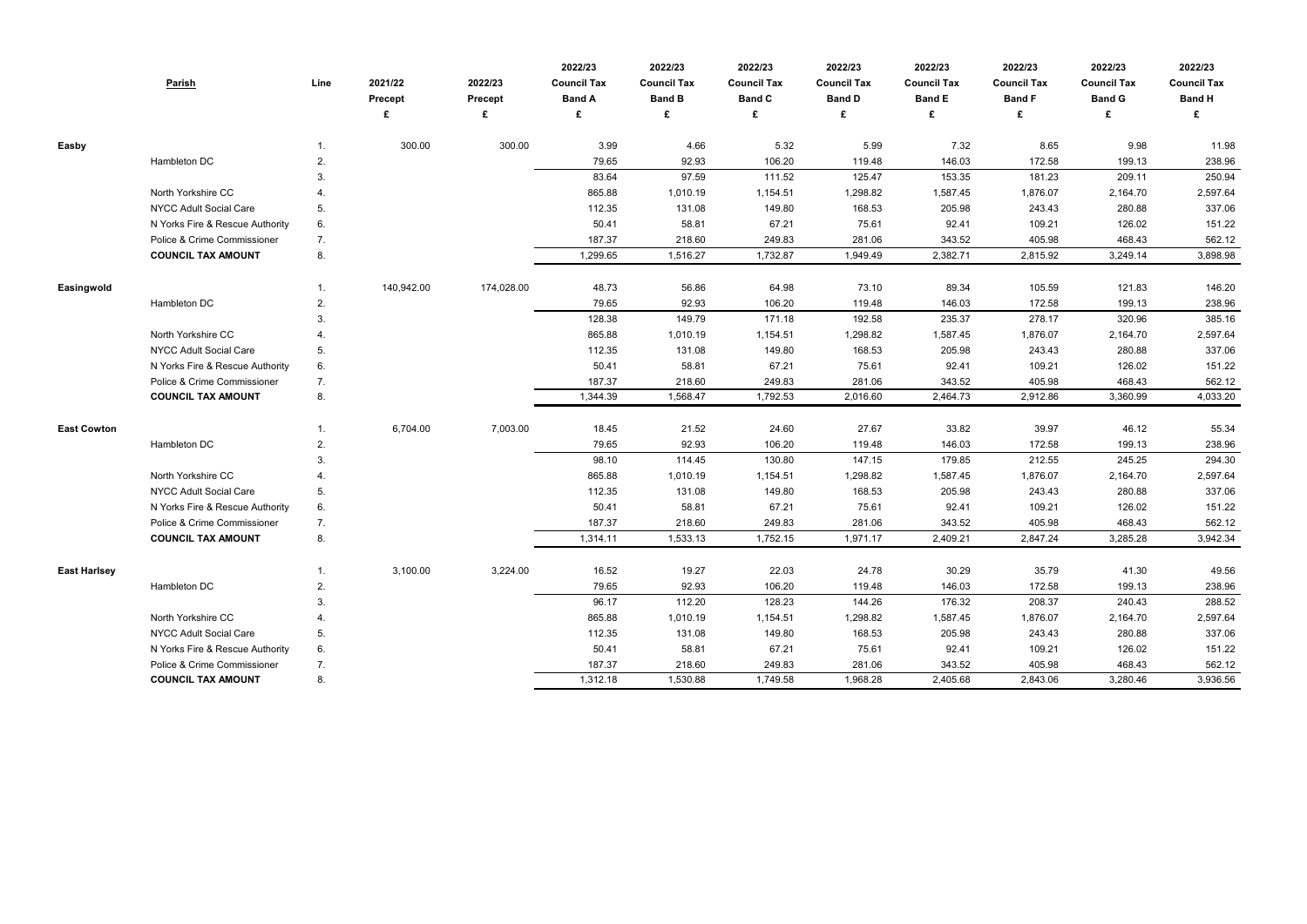| <b>Parish</b>                          |                                 | Line | 2021/22<br>Precept | 2022/23<br>Precept | 2022/23<br><b>Council Tax</b><br><b>Band A</b> | 2022/23<br><b>Council Tax</b><br><b>Band B</b> | 2022/23<br><b>Council Tax</b><br><b>Band C</b> | 2022/23<br><b>Council Tax</b><br><b>Band D</b> | 2022/23<br><b>Council Tax</b><br><b>Band E</b> | 2022/23<br><b>Council Tax</b><br><b>Band F</b> | 2022/23<br><b>Council Tax</b><br><b>Band G</b> | 2022/23<br><b>Council Tax</b><br><b>Band H</b> |
|----------------------------------------|---------------------------------|------|--------------------|--------------------|------------------------------------------------|------------------------------------------------|------------------------------------------------|------------------------------------------------|------------------------------------------------|------------------------------------------------|------------------------------------------------|------------------------------------------------|
|                                        |                                 |      |                    | £                  | £                                              | £                                              |                                                |                                                | £                                              | £                                              | £                                              | £                                              |
| <b>Exelby, Leeming and Londonderry</b> |                                 |      | 13,000.00          | 13,000.00          | 14.03                                          | 16.37                                          | 18.71                                          | 21.05                                          | 25.73                                          | 30.41                                          | 35.08                                          | 42.10                                          |
| Hambleton DC                           |                                 | 2.   |                    |                    | 79.65                                          | 92.93                                          | 106.20                                         | 119.48                                         | 146.03                                         | 172.58                                         | 199.13                                         | 238.96                                         |
|                                        |                                 | 3.   |                    |                    | 93.68                                          | 109.30                                         | 124.91                                         | 140.53                                         | 171.76                                         | 202.99                                         | 234.21                                         | 281.06                                         |
|                                        | North Yorkshire CC              |      |                    |                    | 865.88                                         | 1,010.19                                       | 1,154.51                                       | 1,298.82                                       | 1,587.45                                       | 1,876.07                                       | 2,164.70                                       | 2,597.64                                       |
|                                        | <b>NYCC Adult Social Care</b>   | 5.   |                    |                    | 112.35                                         | 131.08                                         | 149.80                                         | 168.53                                         | 205.98                                         | 243.43                                         | 280.88                                         | 337.06                                         |
|                                        | N Yorks Fire & Rescue Authority | 6.   |                    |                    | 50.41                                          | 58.81                                          | 67.21                                          | 75.61                                          | 92.41                                          | 109.21                                         | 126.02                                         | 151.22                                         |
|                                        | Police & Crime Commissioner     | 7.   |                    |                    | 187.37                                         | 218.60                                         | 249.83                                         | 281.06                                         | 343.52                                         | 405.98                                         | 468.43                                         | 562.12                                         |
|                                        | <b>COUNCIL TAX AMOUNT</b>       | 8.   |                    |                    | 1,309.69                                       | 1,527.98                                       | 1,746.26                                       | 1,964.55                                       | 2,401.12                                       | 2,837.68                                       | 3,274.24                                       | 3,929.10                                       |
| Faceby                                 |                                 |      | 1,500.00           | 1,500.00           | 9.51                                           | 11.09                                          | 12.68                                          | 14.26                                          | 17.43                                          | 20.60                                          | 23.77                                          | 28.52                                          |
| Hambleton DC                           |                                 | 2.   |                    |                    | 79.65                                          | 92.93                                          | 106.20                                         | 119.48                                         | 146.03                                         | 172.58                                         | 199.13                                         | 238.96                                         |
|                                        |                                 | 3.   |                    |                    | 89.16                                          | 104.02                                         | 118.88                                         | 133.74                                         | 163.46                                         | 193.18                                         | 222.90                                         | 267.48                                         |
|                                        | North Yorkshire CC              |      |                    |                    | 865.88                                         | 1,010.19                                       | 1,154.51                                       | 1,298.82                                       | 1,587.45                                       | 1,876.07                                       | 2,164.70                                       | 2,597.64                                       |
|                                        | <b>NYCC Adult Social Care</b>   | 5.   |                    |                    | 112.35                                         | 131.08                                         | 149.80                                         | 168.53                                         | 205.98                                         | 243.43                                         | 280.88                                         | 337.06                                         |
|                                        | N Yorks Fire & Rescue Authority | 6.   |                    |                    | 50.41                                          | 58.81                                          | 67.21                                          | 75.61                                          | 92.41                                          | 109.21                                         | 126.02                                         | 151.22                                         |
|                                        | Police & Crime Commissioner     | 7.   |                    |                    | 187.37                                         | 218.60                                         | 249.83                                         | 281.06                                         | 343.52                                         | 405.98                                         | 468.43                                         | 562.12                                         |
|                                        | <b>COUNCIL TAX AMOUNT</b>       | 8.   |                    |                    | 1,305.17                                       | 1,522.70                                       | 1,740.23                                       | 1,957.76                                       | 2,392.82                                       | 2,827.87                                       | 3,262.93                                       | 3,915.52                                       |
| Farlington                             |                                 |      | 480.00             | 480.00             | 5.72                                           | 6.67                                           | 7.63                                           | 8.58                                           | 10.49                                          | 12.39                                          | 14.30                                          | 17.16                                          |
| Hambleton DC                           |                                 | 2.   |                    |                    | 79.65                                          | 92.93                                          | 106.20                                         | 119.48                                         | 146.03                                         | 172.58                                         | 199.13                                         | 238.96                                         |
|                                        |                                 | 3.   |                    |                    | 85.37                                          | 99.60                                          | 113.83                                         | 128.06                                         | 156.52                                         | 184.97                                         | 213.43                                         | 256.12                                         |
|                                        | North Yorkshire CC              |      |                    |                    | 865.88                                         | 1,010.19                                       | 1,154.51                                       | 1,298.82                                       | 1,587.45                                       | 1,876.07                                       | 2,164.70                                       | 2,597.64                                       |
|                                        | <b>NYCC Adult Social Care</b>   | 5.   |                    |                    | 112.35                                         | 131.08                                         | 149.80                                         | 168.53                                         | 205.98                                         | 243.43                                         | 280.88                                         | 337.06                                         |
|                                        | N Yorks Fire & Rescue Authority | 6.   |                    |                    | 50.41                                          | 58.81                                          | 67.21                                          | 75.61                                          | 92.41                                          | 109.21                                         | 126.02                                         | 151.22                                         |
|                                        | Police & Crime Commissioner     | 7.   |                    |                    | 187.37                                         | 218.60                                         | 249.83                                         | 281.06                                         | 343.52                                         | 405.98                                         | 468.43                                         | 562.12                                         |
|                                        | <b>COUNCIL TAX AMOUNT</b>       | 8.   |                    |                    | 1,301.38                                       | 1,518.28                                       | 1,735.18                                       | 1,952.08                                       | 2,385.88                                       | 2,819.66                                       | 3,253.46                                       | 3,904.16                                       |
| <b>Great Ayton</b>                     |                                 |      | 105,000.00         | 110,000.00         | 39.43                                          | 46.00                                          | 52.57                                          | 59.14                                          | 72.28                                          | 85.42                                          | 98.57                                          | 118.28                                         |
| Hambleton DC                           |                                 | 2.   |                    |                    | 79.65                                          | 92.93                                          | 106.20                                         | 119.48                                         | 146.03                                         | 172.58                                         | 199.13                                         | 238.96                                         |
|                                        |                                 | 3.   |                    |                    | 119.08                                         | 138.93                                         | 158.77                                         | 178.62                                         | 218.31                                         | 258.00                                         | 297.70                                         | 357.24                                         |
|                                        | North Yorkshire CC              | 4.   |                    |                    | 865.88                                         | 1,010.19                                       | 1,154.51                                       | 1,298.82                                       | 1,587.45                                       | 1,876.07                                       | 2,164.70                                       | 2,597.64                                       |
|                                        | <b>NYCC Adult Social Care</b>   | 5.   |                    |                    | 112.35                                         | 131.08                                         | 149.80                                         | 168.53                                         | 205.98                                         | 243.43                                         | 280.88                                         | 337.06                                         |
|                                        | N Yorks Fire & Rescue Authority | 6.   |                    |                    | 50.41                                          | 58.81                                          | 67.21                                          | 75.61                                          | 92.41                                          | 109.21                                         | 126.02                                         | 151.22                                         |
|                                        | Police & Crime Commissioner     | 7.   |                    |                    | 187.37                                         | 218.60                                         | 249.83                                         | 281.06                                         | 343.52                                         | 405.98                                         | 468.43                                         | 562.12                                         |
|                                        | <b>COUNCIL TAX AMOUNT</b>       | 8.   |                    |                    | 1,335.09                                       | 1,557.61                                       | 1,780.12                                       | 2,002.64                                       | 2,447.67                                       | 2,892.69                                       | 3,337.73                                       | 4,005.28                                       |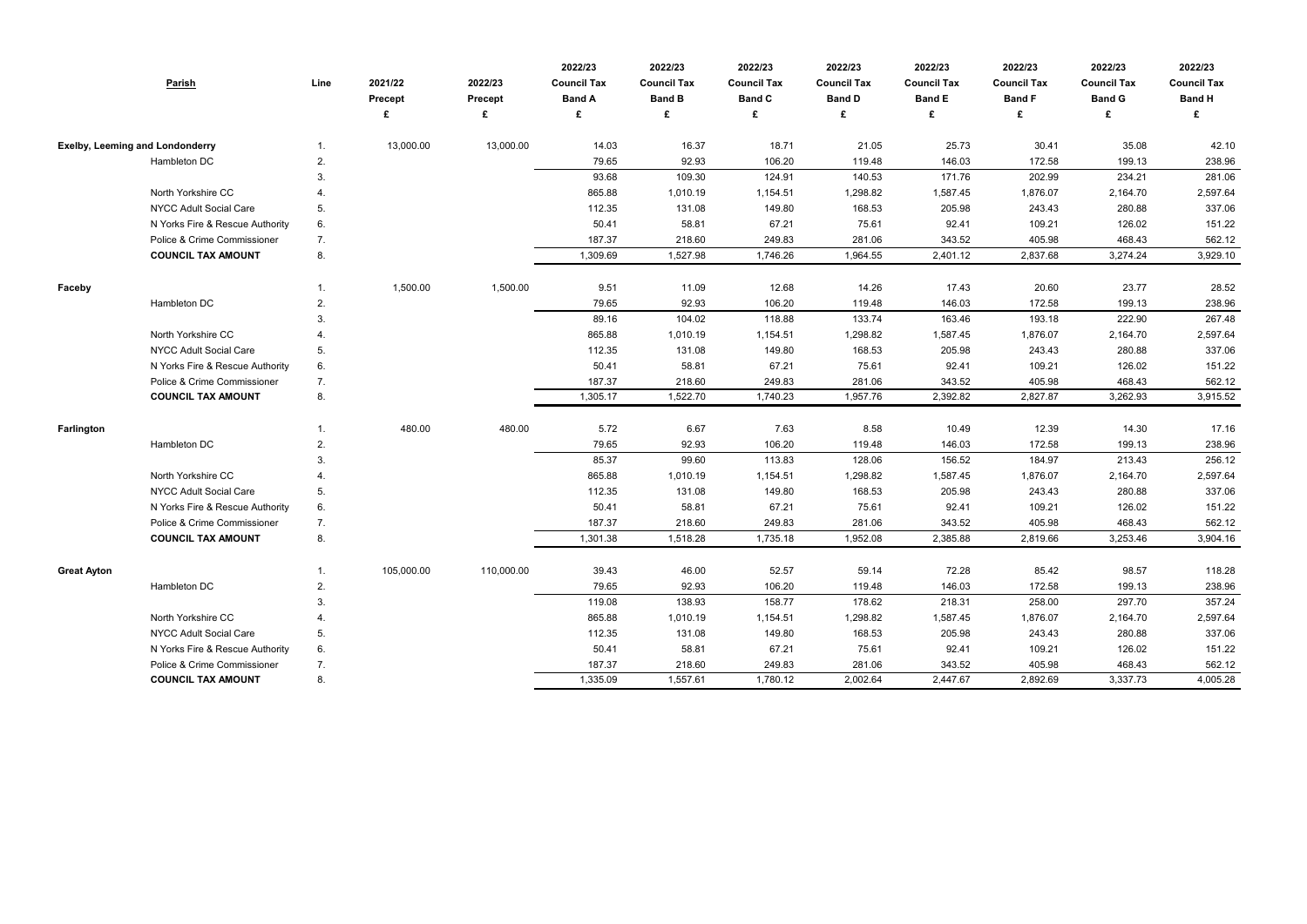| <b>Parish</b>                                            | Line | 2021/22<br>Precept | 2022/23<br>Precept | 2022/23<br><b>Council Tax</b><br><b>Band A</b> | 2022/23<br><b>Council Tax</b><br><b>Band B</b> | 2022/23<br><b>Council Tax</b><br><b>Band C</b> | 2022/23<br><b>Council Tax</b><br><b>Band D</b> | 2022/23<br><b>Council Tax</b><br><b>Band E</b> | 2022/23<br><b>Council Tax</b><br><b>Band F</b> | 2022/23<br><b>Council Tax</b><br><b>Band G</b> | 2022/23<br><b>Council Tax</b><br><b>Band H</b> |
|----------------------------------------------------------|------|--------------------|--------------------|------------------------------------------------|------------------------------------------------|------------------------------------------------|------------------------------------------------|------------------------------------------------|------------------------------------------------|------------------------------------------------|------------------------------------------------|
|                                                          |      |                    | £                  | £                                              | £                                              |                                                |                                                | £                                              | £                                              | £                                              | £                                              |
| <b>Great and Little Broughton</b>                        |      | 12,500.00          | 13,000.00          | 16.24                                          | 18.95                                          | 21.65                                          | 24.36                                          | 29.77                                          | 35.19                                          | 40.60                                          | 48.72                                          |
| Hambleton DC                                             | 2.   |                    |                    | 79.65                                          | 92.93                                          | 106.20                                         | 119.48                                         | 146.03                                         | 172.58                                         | 199.13                                         | 238.96                                         |
|                                                          | 3.   |                    |                    | 95.89                                          | 111.88                                         | 127.85                                         | 143.84                                         | 175.80                                         | 207.77                                         | 239.73                                         | 287.68                                         |
| North Yorkshire CC                                       |      |                    |                    | 865.88                                         | 1,010.19                                       | 1,154.51                                       | 1,298.82                                       | 1,587.45                                       | 1,876.07                                       | 2,164.70                                       | 2,597.64                                       |
| <b>NYCC Adult Social Care</b>                            | 5.   |                    |                    | 112.35                                         | 131.08                                         | 149.80                                         | 168.53                                         | 205.98                                         | 243.43                                         | 280.88                                         | 337.06                                         |
| N Yorks Fire & Rescue Authority                          | 6.   |                    |                    | 50.41                                          | 58.81                                          | 67.21                                          | 75.61                                          | 92.41                                          | 109.21                                         | 126.02                                         | 151.22                                         |
| Police & Crime Commissioner                              | 7.   |                    |                    | 187.37                                         | 218.60                                         | 249.83                                         | 281.06                                         | 343.52                                         | 405.98                                         | 468.43                                         | 562.12                                         |
| <b>COUNCIL TAX AMOUNT</b>                                | 8.   |                    |                    | 1,311.90                                       | 1,530.56                                       | 1,749.20                                       | 1,967.86                                       | 2,405.16                                       | 2,842.46                                       | 3,279.76                                       | 3,935.72                                       |
| <b>Great Busby</b>                                       |      | 300.00             | 300.00             | 3.48                                           | 4.06                                           | 4.64                                           | 5.22                                           | 6.38                                           | 7.54                                           | 8.70                                           | 10.44                                          |
| Hambleton DC                                             | 2.   |                    |                    | 79.65                                          | 92.93                                          | 106.20                                         | 119.48                                         | 146.03                                         | 172.58                                         | 199.13                                         | 238.96                                         |
|                                                          | 3.   |                    |                    | 83.13                                          | 96.99                                          | 110.84                                         | 124.70                                         | 152.41                                         | 180.12                                         | 207.83                                         | 249.40                                         |
| North Yorkshire CC                                       |      |                    |                    | 865.88                                         | 1,010.19                                       | 1,154.51                                       | 1,298.82                                       | 1,587.45                                       | 1,876.07                                       | 2,164.70                                       | 2,597.64                                       |
| <b>NYCC Adult Social Care</b>                            | 5.   |                    |                    | 112.35                                         | 131.08                                         | 149.80                                         | 168.53                                         | 205.98                                         | 243.43                                         | 280.88                                         | 337.06                                         |
| N Yorks Fire & Rescue Authority                          | 6.   |                    |                    | 50.41                                          | 58.81                                          | 67.21                                          | 75.61                                          | 92.41                                          | 109.21                                         | 126.02                                         | 151.22                                         |
| Police & Crime Commissioner<br><b>COUNCIL TAX AMOUNT</b> | 7.   |                    |                    | 187.37                                         | 218.60                                         | 249.83                                         | 281.06                                         | 343.52                                         | 405.98                                         | 468.43                                         | 562.12                                         |
|                                                          | 8.   |                    |                    | 1,299.14                                       | 1,515.67                                       | 1,732.19                                       | 1,948.72                                       | 2,381.77                                       | 2,814.81                                       | 3,247.86                                       | 3,897.44                                       |
| <b>Great Langton</b>                                     |      | 750.00             | 750.00             | 9.48                                           | 11.06                                          | 12.64                                          | 14.22                                          | 17.38                                          | 20.54                                          | 23.70                                          | 28.44                                          |
| Hambleton DC                                             | 2.   |                    |                    | 79.65                                          | 92.93                                          | 106.20                                         | 119.48                                         | 146.03                                         | 172.58                                         | 199.13                                         | 238.96                                         |
|                                                          | 3.   |                    |                    | 89.13                                          | 103.99                                         | 118.84                                         | 133.70                                         | 163.41                                         | 193.12                                         | 222.83                                         | 267.40                                         |
| North Yorkshire CC                                       |      |                    |                    | 865.88                                         | 1,010.19                                       | 1,154.51                                       | 1,298.82                                       | 1,587.45                                       | 1,876.07                                       | 2,164.70                                       | 2,597.64                                       |
| <b>NYCC Adult Social Care</b>                            | 5.   |                    |                    | 112.35                                         | 131.08                                         | 149.80                                         | 168.53                                         | 205.98                                         | 243.43                                         | 280.88                                         | 337.06                                         |
| N Yorks Fire & Rescue Authority                          | 6.   |                    |                    | 50.41                                          | 58.81                                          | 67.21                                          | 75.61                                          | 92.41                                          | 109.21                                         | 126.02                                         | 151.22                                         |
| Police & Crime Commissioner                              | 7.   |                    |                    | 187.37                                         | 218.60                                         | 249.83                                         | 281.06                                         | 343.52                                         | 405.98                                         | 468.43                                         | 562.12                                         |
| <b>COUNCIL TAX AMOUNT</b>                                | 8.   |                    |                    | 1,305.14                                       | 1,522.67                                       | 1,740.19                                       | 1,957.72                                       | 2,392.77                                       | 2,827.81                                       | 3,262.86                                       | 3,915.44                                       |
| Hackforth, Ainderby Miers with Holtby                    |      | 2,600.00           | 2,600.00           | 18.05                                          | 21.05                                          | 24.06                                          | 27.07                                          | 33.09                                          | 39.10                                          | 45.12                                          | 54.14                                          |
| Hambleton DC                                             | 2.   |                    |                    | 79.65                                          | 92.93                                          | 106.20                                         | 119.48                                         | 146.03                                         | 172.58                                         | 199.13                                         | 238.96                                         |
|                                                          | 3.   |                    |                    | 97.70                                          | 113.98                                         | 130.26                                         | 146.55                                         | 179.12                                         | 211.68                                         | 244.25                                         | 293.10                                         |
| North Yorkshire CC                                       | 4.   |                    |                    | 865.88                                         | 1,010.19                                       | 1,154.51                                       | 1,298.82                                       | 1,587.45                                       | 1,876.07                                       | 2,164.70                                       | 2,597.64                                       |
| <b>NYCC Adult Social Care</b>                            | 5.   |                    |                    | 112.35                                         | 131.08                                         | 149.80                                         | 168.53                                         | 205.98                                         | 243.43                                         | 280.88                                         | 337.06                                         |
| N Yorks Fire & Rescue Authority                          | 6.   |                    |                    | 50.41                                          | 58.81                                          | 67.21                                          | 75.61                                          | 92.41                                          | 109.21                                         | 126.02                                         | 151.22                                         |
| Police & Crime Commissioner                              | 7.   |                    |                    | 187.37                                         | 218.60                                         | 249.83                                         | 281.06                                         | 343.52                                         | 405.98                                         | 468.43                                         | 562.12                                         |
| <b>COUNCIL TAX AMOUNT</b>                                | 8.   |                    |                    | 1,313.71                                       | 1,532.66                                       | 1,751.61                                       | 1,970.57                                       | 2,408.48                                       | 2,846.37                                       | 3,284.28                                       | 3,941.14                                       |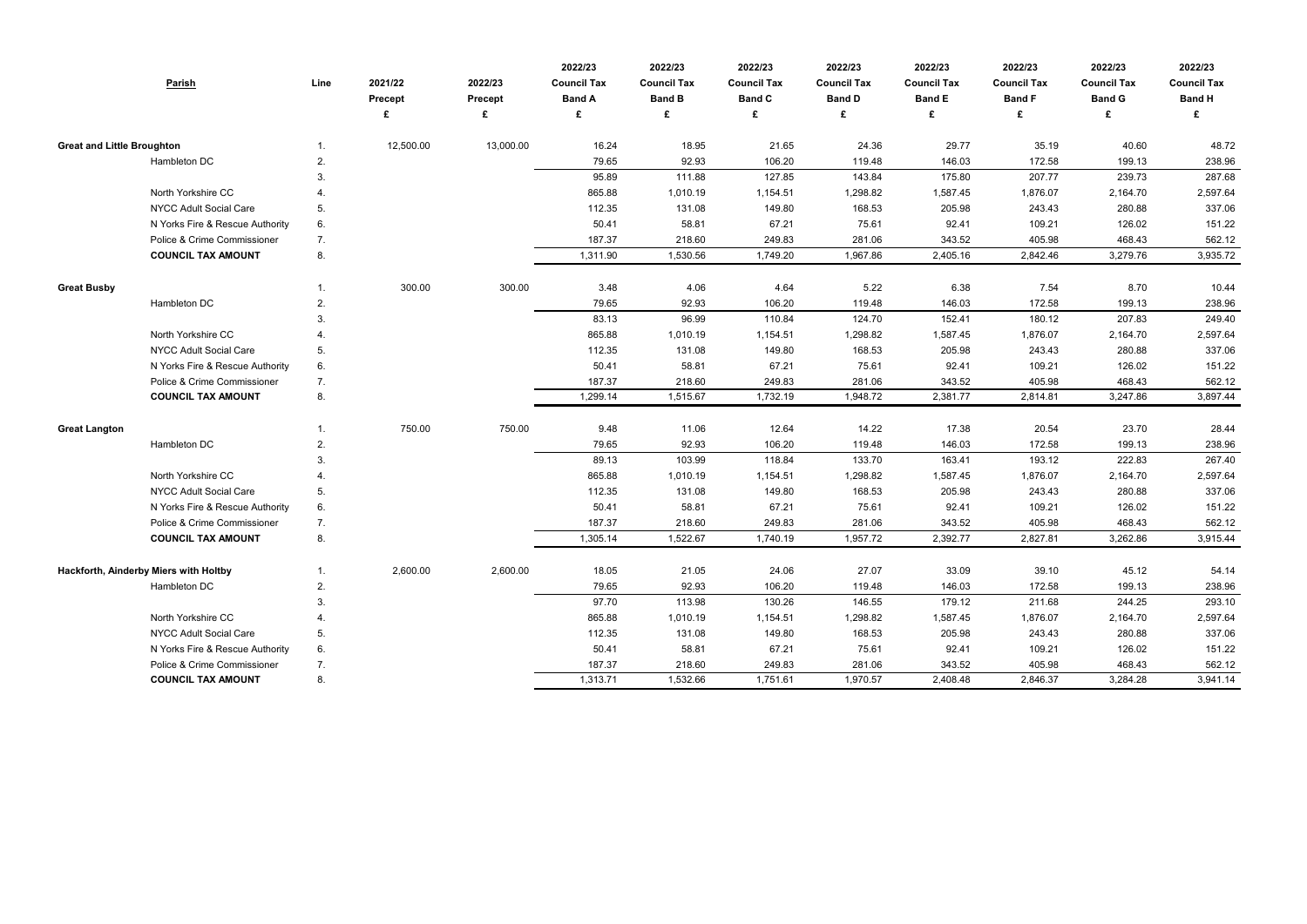| <b>Parish</b>                         | Line           | 2021/22<br><b>Precept</b><br>£ | 2022/23<br>Precept<br>£ | 2022/23<br><b>Council Tax</b><br><b>Band A</b><br>£ | 2022/23<br><b>Council Tax</b><br><b>Band B</b><br>£ | 2022/23<br><b>Council Tax</b><br><b>Band C</b><br>£ | 2022/23<br><b>Council Tax</b><br><b>Band D</b><br>£ | 2022/23<br><b>Council Tax</b><br><b>Band E</b><br>£ | 2022/23<br><b>Council Tax</b><br><b>Band F</b><br>£ | 2022/23<br><b>Council Tax</b><br><b>Band G</b><br>£ | 2022/23<br><b>Council Tax</b><br><b>Band H</b><br>£ |
|---------------------------------------|----------------|--------------------------------|-------------------------|-----------------------------------------------------|-----------------------------------------------------|-----------------------------------------------------|-----------------------------------------------------|-----------------------------------------------------|-----------------------------------------------------|-----------------------------------------------------|-----------------------------------------------------|
| Hillside (Boltby, Cowesby, Felixkirk, |                |                                |                         |                                                     |                                                     |                                                     |                                                     |                                                     |                                                     |                                                     |                                                     |
| <b>Kirby Knowle and Upsall)</b>       | 1.             | 600.00                         | 600.00                  | 1.69                                                | 1.98                                                | 2.26                                                | 2.54                                                | 3.10                                                | 3.67                                                | 4.23                                                | 5.08                                                |
| Hambleton DC                          | 2.             |                                |                         | 79.65                                               | 92.93                                               | 106.20                                              | 119.48                                              | 146.03                                              | 172.58                                              | 199.13                                              | 238.96                                              |
|                                       | 3.             |                                |                         | 81.34                                               | 94.91                                               | 108.46                                              | 122.02                                              | 149.13                                              | 176.25                                              | 203.36                                              | 244.04                                              |
| North Yorkshire CC                    | 4.             |                                |                         | 865.88                                              | 1,010.19                                            | 1,154.51                                            | 1,298.82                                            | 1,587.45                                            | 1,876.07                                            | 2,164.70                                            | 2,597.64                                            |
| <b>NYCC Adult Social Care</b>         | 5.             |                                |                         | 112.35                                              | 131.08                                              | 149.80                                              | 168.53                                              | 205.98                                              | 243.43                                              | 280.88                                              | 337.06                                              |
| N Yorks Fire & Rescue Authority       | 6.             |                                |                         | 50.41                                               | 58.81                                               | 67.21                                               | 75.61                                               | 92.41                                               | 109.21                                              | 126.02                                              | 151.22                                              |
| Police & Crime Commissioner           | 7.             |                                |                         | 187.37                                              | 218.60                                              | 249.83                                              | 281.06                                              | 343.52                                              | 405.98                                              | 468.43                                              | 562.12                                              |
| <b>COUNCIL TAX AMOUNT</b>             | 8.             |                                |                         | 1,297.35                                            | 1,513.59                                            | 1,729.81                                            | 1,946.04                                            | 2,378.49                                            | 2,810.94                                            | 3,243.39                                            | 3,892.08                                            |
| <b>Huby</b>                           | $\mathbf{1}$ . | 9,715.00                       | 10,000.00               | 12.84                                               | 14.98                                               | 17.12                                               | 19.26                                               | 23.54                                               | 27.82                                               | 32.10                                               | 38.52                                               |
| Hambleton DC                          | 2.             |                                |                         | 79.65                                               | 92.93                                               | 106.20                                              | 119.48                                              | 146.03                                              | 172.58                                              | 199.13                                              | 238.96                                              |
|                                       | 3.             |                                |                         | 92.49                                               | 107.91                                              | 123.32                                              | 138.74                                              | 169.57                                              | 200.40                                              | 231.23                                              | 277.48                                              |
| North Yorkshire CC                    | 4.             |                                |                         | 865.88                                              | 1,010.19                                            | 1,154.51                                            | 1,298.82                                            | 1,587.45                                            | 1,876.07                                            | 2,164.70                                            | 2,597.64                                            |
| NYCC Adult Social Care                | 5.             |                                |                         | 112.35                                              | 131.08                                              | 149.80                                              | 168.53                                              | 205.98                                              | 243.43                                              | 280.88                                              | 337.06                                              |
| N Yorks Fire & Rescue Authority       | 6.             |                                |                         | 50.41                                               | 58.81                                               | 67.21                                               | 75.61                                               | 92.41                                               | 109.21                                              | 126.02                                              | 151.22                                              |
| Police & Crime Commissioner           | 7.             |                                |                         | 187.37                                              | 218.60                                              | 249.83                                              | 281.06                                              | 343.52                                              | 405.98                                              | 468.43                                              | 562.12                                              |
| <b>COUNCIL TAX AMOUNT</b>             | 8.             |                                |                         | 1,308.50                                            | 1,526.59                                            | 1,744.67                                            | 1,962.76                                            | 2,398.93                                            | 2,835.09                                            | 3,271.26                                            | 3,925.52                                            |
|                                       |                |                                |                         |                                                     |                                                     |                                                     |                                                     |                                                     |                                                     |                                                     |                                                     |
| <b>Husthwaite</b>                     | $\mathbf{1}$ . | 7,500.00                       | 7,500.00                | 25.02                                               | 29.19                                               | 33.36                                               | 37.53                                               | 45.87                                               | 54.21                                               | 62.55                                               | 75.06                                               |
| Hambleton DC                          | 2.             |                                |                         | 79.65                                               | 92.93                                               | 106.20                                              | 119.48                                              | 146.03                                              | 172.58                                              | 199.13                                              | 238.96                                              |
|                                       | 3.             |                                |                         | 104.67                                              | 122.12                                              | 139.56                                              | 157.01                                              | 191.90                                              | 226.79                                              | 261.68                                              | 314.02                                              |
| North Yorkshire CC                    | 4.             |                                |                         | 865.88                                              | 1,010.19                                            | 1,154.51                                            | 1,298.82                                            | 1,587.45                                            | 1,876.07                                            | 2,164.70                                            | 2,597.64                                            |
| NYCC Adult Social Care                | 5.             |                                |                         | 112.35                                              | 131.08                                              | 149.80                                              | 168.53                                              | 205.98                                              | 243.43                                              | 280.88                                              | 337.06                                              |
| N Yorks Fire & Rescue Authority       | 6.             |                                |                         | 50.41                                               | 58.81                                               | 67.21                                               | 75.61                                               | 92.41                                               | 109.21                                              | 126.02                                              | 151.22                                              |
| Police & Crime Commissioner           | 7.             |                                |                         | 187.37                                              | 218.60                                              | 249.83                                              | 281.06                                              | 343.52                                              | 405.98                                              | 468.43                                              | 562.12                                              |
| <b>COUNCIL TAX AMOUNT</b>             | 8.             |                                |                         | 1,320.68                                            | 1,540.80                                            | 1,760.91                                            | 1,981.03                                            | 2,421.26                                            | 2,861.48                                            | 3,301.71                                            | 3,962.06                                            |
| Hutton Rudby, Middleton, Rudby        |                |                                |                         |                                                     |                                                     |                                                     |                                                     |                                                     |                                                     |                                                     |                                                     |
| and Skutterskelfe                     | 1.             | 43,000.00                      | 47,000.00               | 28.86                                               | 33.67                                               | 38.48                                               | 43.29                                               | 52.91                                               | 62.53                                               | 72.15                                               | 86.58                                               |
| Hambleton DC                          | 2.             |                                |                         | 79.65                                               | 92.93                                               | 106.20                                              | 119.48                                              | 146.03                                              | 172.58                                              | 199.13                                              | 238.96                                              |
|                                       | 3.             |                                |                         | 108.51                                              | 126.60                                              | 144.68                                              | 162.77                                              | 198.94                                              | 235.11                                              | 271.28                                              | 325.54                                              |
| North Yorkshire CC                    | 4.             |                                |                         | 865.88                                              | 1,010.19                                            | 1,154.51                                            | 1,298.82                                            | 1,587.45                                            | 1,876.07                                            | 2,164.70                                            | 2,597.64                                            |
| <b>NYCC Adult Social Care</b>         | 5.             |                                |                         | 112.35                                              | 131.08                                              | 149.80                                              | 168.53                                              | 205.98                                              | 243.43                                              | 280.88                                              | 337.06                                              |
| N Yorks Fire & Rescue Authority       | 6.             |                                |                         | 50.41                                               | 58.81                                               | 67.21                                               | 75.61                                               | 92.41                                               | 109.21                                              | 126.02                                              | 151.22                                              |
| Police & Crime Commissioner           | 7.             |                                |                         | 187.37                                              | 218.60                                              | 249.83                                              | 281.06                                              | 343.52                                              | 405.98                                              | 468.43                                              | 562.12                                              |
| <b>COUNCIL TAX AMOUNT</b>             | 8.             |                                |                         | 1,324.52                                            | 1,545.28                                            | 1,766.03                                            | 1,986.79                                            | 2,428.30                                            | 2,869.80                                            | 3,311.31                                            | 3,973.58                                            |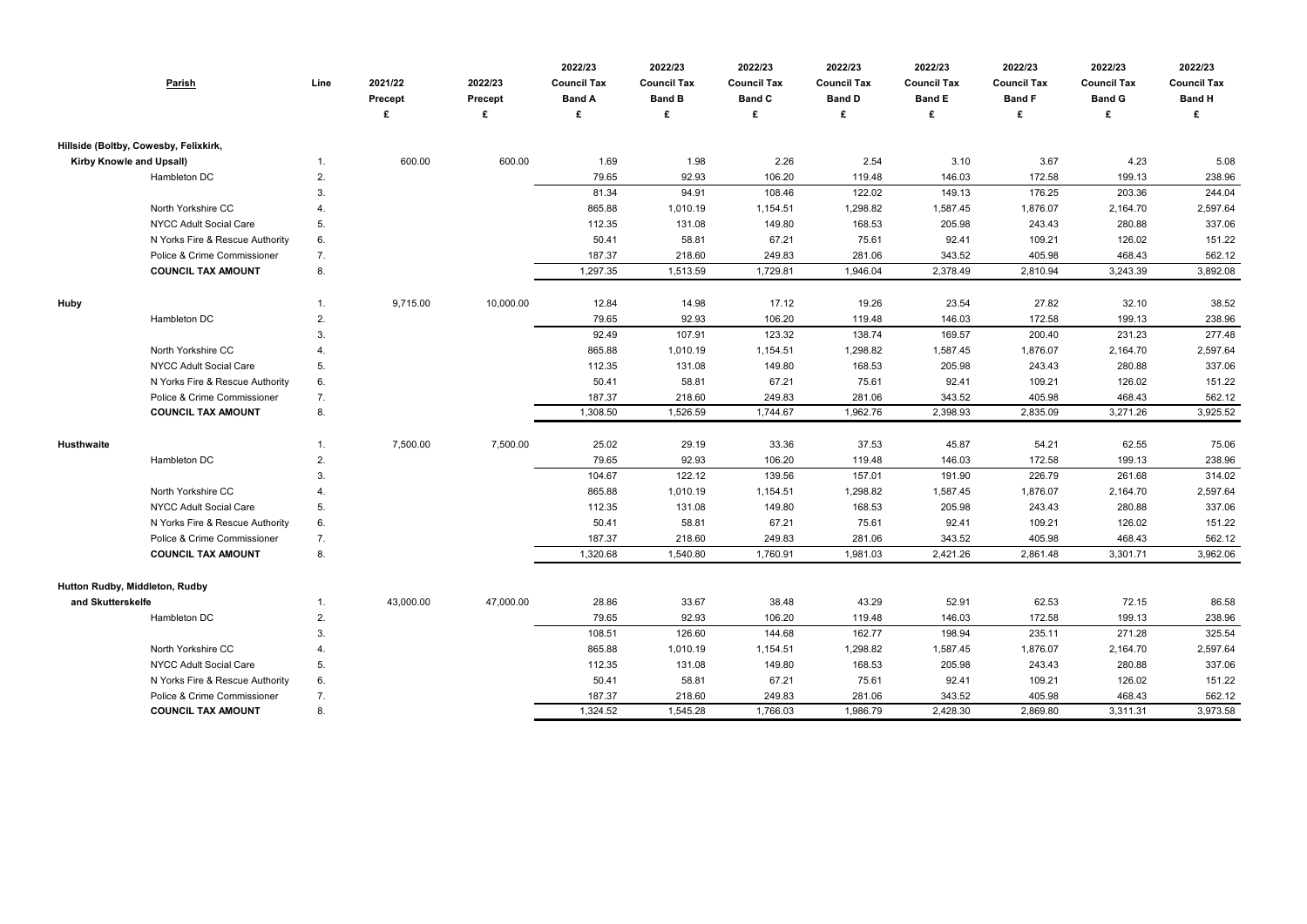|                           | <b>Parish</b>                   | Line           | 2021/22<br>Precept | 2022/23<br><b>Precept</b><br>£ | 2022/23<br><b>Council Tax</b><br><b>Band A</b><br>£ | 2022/23<br><b>Council Tax</b><br><b>Band B</b><br>£ | 2022/23<br><b>Council Tax</b><br><b>Band C</b> | 2022/23<br><b>Council Tax</b><br><b>Band D</b><br>£ | 2022/23<br><b>Council Tax</b><br><b>Band E</b><br>£ | 2022/23<br><b>Council Tax</b><br><b>Band F</b><br>£ | 2022/23<br><b>Council Tax</b><br><b>Band G</b><br>£ | 2022/23<br><b>Council Tax</b><br><b>Band H</b> |
|---------------------------|---------------------------------|----------------|--------------------|--------------------------------|-----------------------------------------------------|-----------------------------------------------------|------------------------------------------------|-----------------------------------------------------|-----------------------------------------------------|-----------------------------------------------------|-----------------------------------------------------|------------------------------------------------|
|                           |                                 |                |                    |                                |                                                     |                                                     |                                                |                                                     |                                                     |                                                     |                                                     |                                                |
| <b>Ingleby Arncliffe</b>  |                                 | $\mathbf{1}$ . | 6,375.00           | 6,695.00                       | 26.15                                               | 30.51                                               | 34.87                                          | 39.23                                               | 47.95                                               | 56.67                                               | 65.38                                               | 78.46                                          |
|                           | Hambleton DC                    | 2.             |                    |                                | 79.65                                               | 92.93                                               | 106.20                                         | 119.48                                              | 146.03                                              | 172.58                                              | 199.13                                              | 238.96                                         |
|                           |                                 | 3.             |                    |                                | 105.80                                              | 123.44                                              | 141.07                                         | 158.71                                              | 193.98                                              | 229.25                                              | 264.51                                              | 317.42                                         |
|                           | North Yorkshire CC              |                |                    |                                | 865.88                                              | 1,010.19                                            | 1,154.51                                       | 1,298.82                                            | 1,587.45                                            | 1,876.07                                            | 2,164.70                                            | 2,597.64                                       |
|                           | <b>NYCC Adult Social Care</b>   | 5 <sub>1</sub> |                    |                                | 112.35                                              | 131.08                                              | 149.80                                         | 168.53                                              | 205.98                                              | 243.43                                              | 280.88                                              | 337.06                                         |
|                           | N Yorks Fire & Rescue Authority | 6.             |                    |                                | 50.41                                               | 58.81                                               | 67.21                                          | 75.61                                               | 92.41                                               | 109.21                                              | 126.02                                              | 151.22                                         |
|                           | Police & Crime Commissioner     | 7.             |                    |                                | 187.37                                              | 218.60                                              | 249.83                                         | 281.06                                              | 343.52                                              | 405.98                                              | 468.43                                              | 562.12                                         |
|                           | <b>COUNCIL TAX AMOUNT</b>       | 8.             |                    |                                | 1,321.81                                            | 1,542.12                                            | 1,762.42                                       | 1,982.73                                            | 2,423.34                                            | 2,863.94                                            | 3,304.54                                            | 3,965.46                                       |
| <b>Ingleby Greenhow</b>   |                                 | 1.             | 6,662.50           | 7,000.00                       | 26.71                                               | 31.17                                               | 35.62                                          | 40.07                                               | 48.97                                               | 57.88                                               | 66.78                                               | 80.14                                          |
|                           | Hambleton DC                    | 2.             |                    |                                | 79.65                                               | 92.93                                               | 106.20                                         | 119.48                                              | 146.03                                              | 172.58                                              | 199.13                                              | 238.96                                         |
|                           |                                 | 3.             |                    |                                | 106.36                                              | 124.10                                              | 141.82                                         | 159.55                                              | 195.00                                              | 230.46                                              | 265.91                                              | 319.10                                         |
|                           | North Yorkshire CC              | 4.             |                    |                                | 865.88                                              | 1,010.19                                            | 1,154.51                                       | 1,298.82                                            | 1,587.45                                            | 1,876.07                                            | 2,164.70                                            | 2,597.64                                       |
|                           | <b>NYCC Adult Social Care</b>   | 5.             |                    |                                | 112.35                                              | 131.08                                              | 149.80                                         | 168.53                                              | 205.98                                              | 243.43                                              | 280.88                                              | 337.06                                         |
|                           | N Yorks Fire & Rescue Authority | 6.             |                    |                                | 50.41                                               | 58.81                                               | 67.21                                          | 75.61                                               | 92.41                                               | 109.21                                              | 126.02                                              | 151.22                                         |
|                           | Police & Crime Commissioner     | 7.             |                    |                                | 187.37                                              | 218.60                                              | 249.83                                         | 281.06                                              | 343.52                                              | 405.98                                              | 468.43                                              | 562.12                                         |
| <b>COUNCIL TAX AMOUNT</b> | 8.                              |                |                    | 1,322.37                       | 1,542.78                                            | 1,763.17                                            | 1,983.57                                       | 2,424.36                                            | 2,865.15                                            | 3,305.94                                            | 3,967.14                                            |                                                |
| Kilburn                   |                                 | 1.             | 6,500.00           | 7,150.00                       | 38.70                                               | 45.15                                               | 51.60                                          | 58.05                                               | 70.95                                               | 83.85                                               | 96.75                                               | 116.10                                         |
|                           | Hambleton DC                    | 2.             |                    |                                | 79.65                                               | 92.93                                               | 106.20                                         | 119.48                                              | 146.03                                              | 172.58                                              | 199.13                                              | 238.96                                         |
|                           |                                 | 3.             |                    |                                | 118.35                                              | 138.08                                              | 157.80                                         | 177.53                                              | 216.98                                              | 256.43                                              | 295.88                                              | 355.06                                         |
|                           | North Yorkshire CC              | 4.             |                    |                                | 865.88                                              | 1,010.19                                            | 1,154.51                                       | 1,298.82                                            | 1,587.45                                            | 1,876.07                                            | 2,164.70                                            | 2,597.64                                       |
|                           | <b>NYCC Adult Social Care</b>   | 5.             |                    |                                | 112.35                                              | 131.08                                              | 149.80                                         | 168.53                                              | 205.98                                              | 243.43                                              | 280.88                                              | 337.06                                         |
|                           | N Yorks Fire & Rescue Authority | 6.             |                    |                                | 50.41                                               | 58.81                                               | 67.21                                          | 75.61                                               | 92.41                                               | 109.21                                              | 126.02                                              | 151.22                                         |
|                           | Police & Crime Commissioner     | 7.             |                    |                                | 187.37                                              | 218.60                                              | 249.83                                         | 281.06                                              | 343.52                                              | 405.98                                              | 468.43                                              | 562.12                                         |
|                           | <b>COUNCIL TAX AMOUNT</b>       | 8.             |                    |                                | 1,334.36                                            | 1,556.76                                            | 1,779.15                                       | 2,001.55                                            | 2,446.34                                            | 2,891.12                                            | 3,335.91                                            | 4,003.10                                       |
| Kirby Wiske and Newsham   |                                 |                |                    |                                |                                                     |                                                     |                                                |                                                     |                                                     |                                                     |                                                     |                                                |
| with Breckenbrough        |                                 | $\mathbf{1}$ . | 2,975.00           | 3,064.00                       | 18.12                                               | 21.14                                               | 24.16                                          | 27.18                                               | 33.22                                               | 39.26                                               | 45.30                                               | 54.36                                          |
|                           | Hambleton DC                    | 2.             |                    |                                | 79.65                                               | 92.93                                               | 106.20                                         | 119.48                                              | 146.03                                              | 172.58                                              | 199.13                                              | 238.96                                         |
|                           |                                 | 3.             |                    |                                | 97.77                                               | 114.07                                              | 130.36                                         | 146.66                                              | 179.25                                              | 211.84                                              | 244.43                                              | 293.32                                         |
|                           | North Yorkshire CC              | 4.             |                    |                                | 865.88                                              | 1,010.19                                            | 1,154.51                                       | 1,298.82                                            | 1,587.45                                            | 1,876.07                                            | 2,164.70                                            | 2,597.64                                       |
|                           | NYCC Adult Social Care          | 5.             |                    |                                | 112.35                                              | 131.08                                              | 149.80                                         | 168.53                                              | 205.98                                              | 243.43                                              | 280.88                                              | 337.06                                         |
|                           | N Yorks Fire & Rescue Authority | 6.             |                    |                                | 50.41                                               | 58.81                                               | 67.21                                          | 75.61                                               | 92.41                                               | 109.21                                              | 126.02                                              | 151.22                                         |
|                           | Police & Crime Commissioner     | 7.             |                    |                                | 187.37                                              | 218.60                                              | 249.83                                         | 281.06                                              | 343.52                                              | 405.98                                              | 468.43                                              | 562.12                                         |
|                           | <b>COUNCIL TAX AMOUNT</b>       | 8.             |                    |                                | 1,313.78                                            | 1,532.75                                            | 1,751.71                                       | 1,970.68                                            | 2,408.61                                            | 2,846.53                                            | 3,284.46                                            | 3,941.36                                       |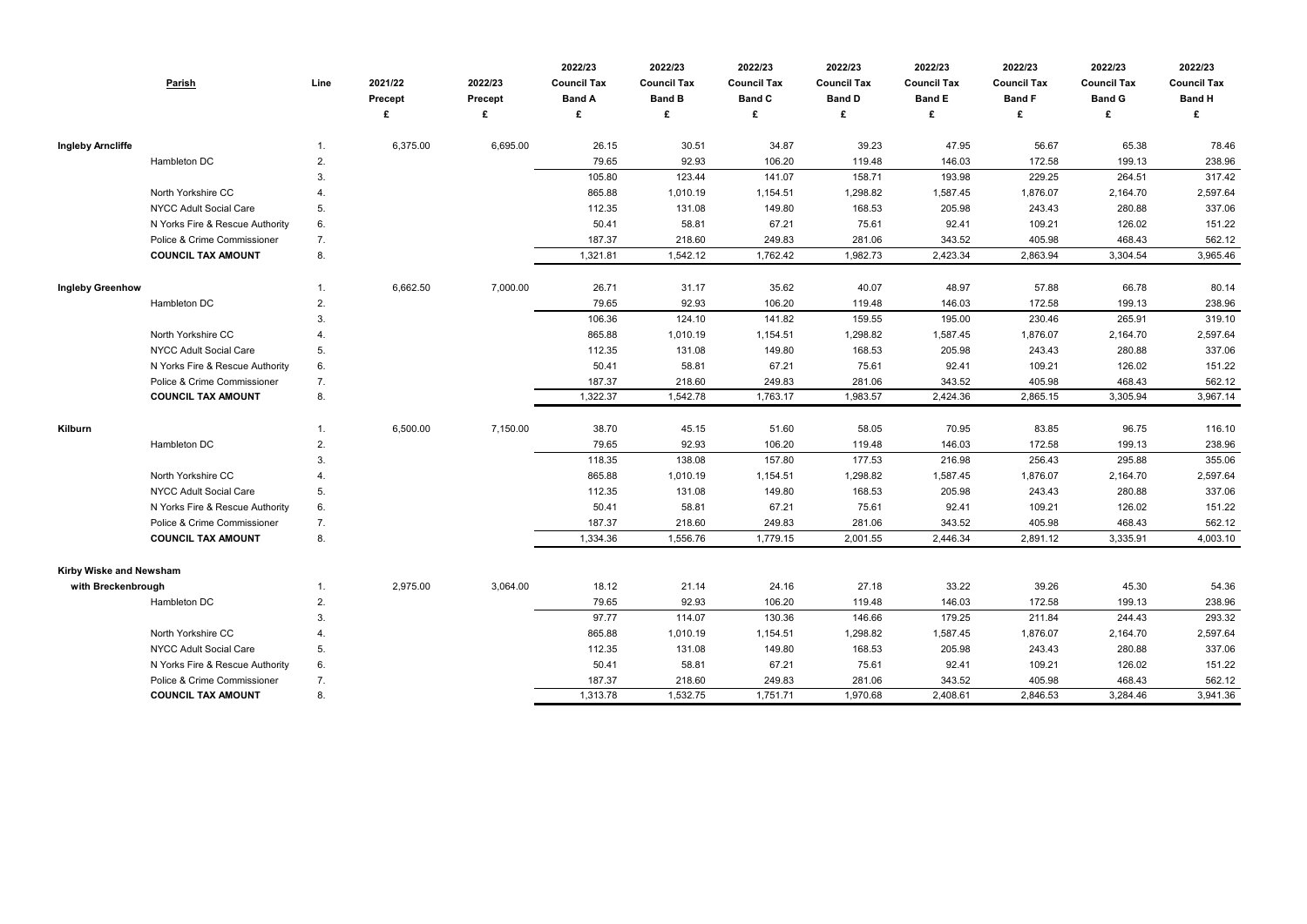| <b>Parish</b>                         | Line | 2021/22<br><b>Precept</b> | 2022/23<br>Precept | 2022/23<br><b>Council Tax</b><br><b>Band A</b> | 2022/23<br><b>Council Tax</b><br><b>Band B</b> | 2022/23<br><b>Council Tax</b><br><b>Band C</b> | 2022/23<br><b>Council Tax</b><br><b>Band D</b> | 2022/23<br><b>Council Tax</b><br><b>Band E</b> | 2022/23<br><b>Council Tax</b><br><b>Band F</b> | 2022/23<br><b>Council Tax</b><br><b>Band G</b> | 2022/23<br><b>Council Tax</b><br><b>Band H</b> |
|---------------------------------------|------|---------------------------|--------------------|------------------------------------------------|------------------------------------------------|------------------------------------------------|------------------------------------------------|------------------------------------------------|------------------------------------------------|------------------------------------------------|------------------------------------------------|
|                                       |      |                           | £                  | £                                              | £                                              | £                                              | £                                              | £                                              | £                                              | £                                              |                                                |
| Kirkby in Cleveland                   | 1.   | 4,300.00                  | 4,600.00           | 18.83                                          | 21.96                                          | 25.10                                          | 28.24                                          | 34.52                                          | 40.79                                          | 47.07                                          | 56.48                                          |
| Hambleton DC                          | 2.   |                           |                    | 79.65                                          | 92.93                                          | 106.20                                         | 119.48                                         | 146.03                                         | 172.58                                         | 199.13                                         | 238.96                                         |
|                                       | 3.   |                           |                    | 98.48                                          | 114.89                                         | 131.30                                         | 147.72                                         | 180.55                                         | 213.37                                         | 246.20                                         | 295.44                                         |
| North Yorkshire CC                    | 4.   |                           |                    | 865.88                                         | 1,010.19                                       | 1,154.51                                       | 1,298.82                                       | 1,587.45                                       | 1,876.07                                       | 2,164.70                                       | 2,597.64                                       |
| NYCC Adult Social Care                | 5.   |                           |                    | 112.35                                         | 131.08                                         | 149.80                                         | 168.53                                         | 205.98                                         | 243.43                                         | 280.88                                         | 337.06                                         |
| N Yorks Fire & Rescue Authority       | 6.   |                           |                    | 50.41                                          | 58.81                                          | 67.21                                          | 75.61                                          | 92.41                                          | 109.21                                         | 126.02                                         | 151.22                                         |
| Police & Crime Commissioner           | 7.   |                           |                    | 187.37                                         | 218.60                                         | 249.83                                         | 281.06                                         | 343.52                                         | 405.98                                         | 468.43                                         | 562.12                                         |
| <b>COUNCIL TAX AMOUNT</b>             | 8.   |                           |                    | 1,314.49                                       | 1,533.57                                       | 1,752.65                                       | 1,971.74                                       | 2,409.91                                       | 2,848.06                                       | 3,286.23                                       | 3,943.48                                       |
| Kirkby Fleetham with Fencotes         | 1.   | 7,000.00                  | 7,400.00           | 20.72                                          | 24.17                                          | 27.63                                          | 31.08                                          | 37.99                                          | 44.89                                          | 51.80                                          | 62.16                                          |
| Hambleton DC                          | 2.   |                           |                    | 79.65                                          | 92.93                                          | 106.20                                         | 119.48                                         | 146.03                                         | 172.58                                         | 199.13                                         | 238.96                                         |
|                                       | 3.   |                           |                    | 100.37                                         | 117.10                                         | 133.83                                         | 150.56                                         | 184.02                                         | 217.47                                         | 250.93                                         | 301.12                                         |
| North Yorkshire CC                    | 4.   |                           |                    | 865.88                                         | 1,010.19                                       | 1,154.51                                       | 1,298.82                                       | 1,587.45                                       | 1,876.07                                       | 2,164.70                                       | 2,597.64                                       |
| NYCC Adult Social Care                | 5.   |                           |                    | 112.35                                         | 131.08                                         | 149.80                                         | 168.53                                         | 205.98                                         | 243.43                                         | 280.88                                         | 337.06                                         |
| N Yorks Fire & Rescue Authority       | 6.   |                           |                    | 50.41                                          | 58.81                                          | 67.21                                          | 75.61                                          | 92.41                                          | 109.21                                         | 126.02                                         | 151.22                                         |
| Police & Crime Commissioner           | 7.   |                           |                    | 187.37                                         | 218.60                                         | 249.83                                         | 281.06                                         | 343.52                                         | 405.98                                         | 468.43                                         | 562.12                                         |
| <b>COUNCIL TAX AMOUNT</b>             | 8.   |                           |                    | 1,316.38                                       | 1,535.78                                       | 1,755.18                                       | 1,974.58                                       | 2,413.38                                       | 2,852.16                                       | 3,290.96                                       | 3,949.16                                       |
| Kirklington cum Upsland, Howgrave and |      |                           |                    |                                                |                                                |                                                |                                                |                                                |                                                |                                                |                                                |
| <b>Sutton with Howgrave</b>           | 1.   | 2,300.00                  | 2,300.00           | 10.69                                          | 12.47                                          | 14.25                                          | 16.03                                          | 19.59                                          | 23.15                                          | 26.72                                          | 32.06                                          |
| Hambleton DC                          | 2.   |                           |                    | 79.65                                          | 92.93                                          | 106.20                                         | 119.48                                         | 146.03                                         | 172.58                                         | 199.13                                         | 238.96                                         |
|                                       | 3.   |                           |                    | 90.34                                          | 105.40                                         | 120.45                                         | 135.51                                         | 165.62                                         | 195.73                                         | 225.85                                         | 271.02                                         |
| North Yorkshire CC                    | 4.   |                           |                    | 865.88                                         | 1,010.19                                       | 1,154.51                                       | 1,298.82                                       | 1,587.45                                       | 1,876.07                                       | 2,164.70                                       | 2,597.64                                       |
| NYCC Adult Social Care                | 5.   |                           |                    | 112.35                                         | 131.08                                         | 149.80                                         | 168.53                                         | 205.98                                         | 243.43                                         | 280.88                                         | 337.06                                         |
| N Yorks Fire & Rescue Authority       | 6.   |                           |                    | 50.41                                          | 58.81                                          | 67.21                                          | 75.61                                          | 92.41                                          | 109.21                                         | 126.02                                         | 151.22                                         |
| Police & Crime Commissioner           | 7.   |                           |                    | 187.37                                         | 218.60                                         | 249.83                                         | 281.06                                         | 343.52                                         | 405.98                                         | 468.43                                         | 562.12                                         |
| <b>COUNCIL TAX AMOUNT</b>             | 8.   |                           |                    | 1,306.35                                       | 1,524.08                                       | 1,741.80                                       | 1,959.53                                       | 2,394.98                                       | 2,830.42                                       | 3,265.88                                       | 3,919.06                                       |
| <b>Knayton with Brawith</b>           | 1.   | 3,226.21                  | 3,487.53           | 13.65                                          | 15.93                                          | 18.20                                          | 20.48                                          | 25.03                                          | 29.58                                          | 34.13                                          | 40.96                                          |
| Hambleton DC                          | 2.   |                           |                    | 79.65                                          | 92.93                                          | 106.20                                         | 119.48                                         | 146.03                                         | 172.58                                         | 199.13                                         | 238.96                                         |
|                                       | 3.   |                           |                    | 93.30                                          | 108.86                                         | 124.40                                         | 139.96                                         | 171.06                                         | 202.16                                         | 233.26                                         | 279.92                                         |
| North Yorkshire CC                    | 4.   |                           |                    | 865.88                                         | 1,010.19                                       | 1,154.51                                       | 1,298.82                                       | 1,587.45                                       | 1,876.07                                       | 2,164.70                                       | 2,597.64                                       |
| NYCC Adult Social Care                | 5.   |                           |                    | 112.35                                         | 131.08                                         | 149.80                                         | 168.53                                         | 205.98                                         | 243.43                                         | 280.88                                         | 337.06                                         |
| N Yorks Fire & Rescue Authority       | 6.   |                           |                    | 50.41                                          | 58.81                                          | 67.21                                          | 75.61                                          | 92.41                                          | 109.21                                         | 126.02                                         | 151.22                                         |
| Police & Crime Commissioner           | 7.   |                           |                    | 187.37                                         | 218.60                                         | 249.83                                         | 281.06                                         | 343.52                                         | 405.98                                         | 468.43                                         | 562.12                                         |
| <b>COUNCIL TAX AMOUNT</b>             | 8.   |                           |                    | 1,309.31                                       | 1,527.54                                       | 1,745.75                                       | 1,963.98                                       | 2,400.42                                       | 2,836.85                                       | 3,273.29                                       | 3,927.96                                       |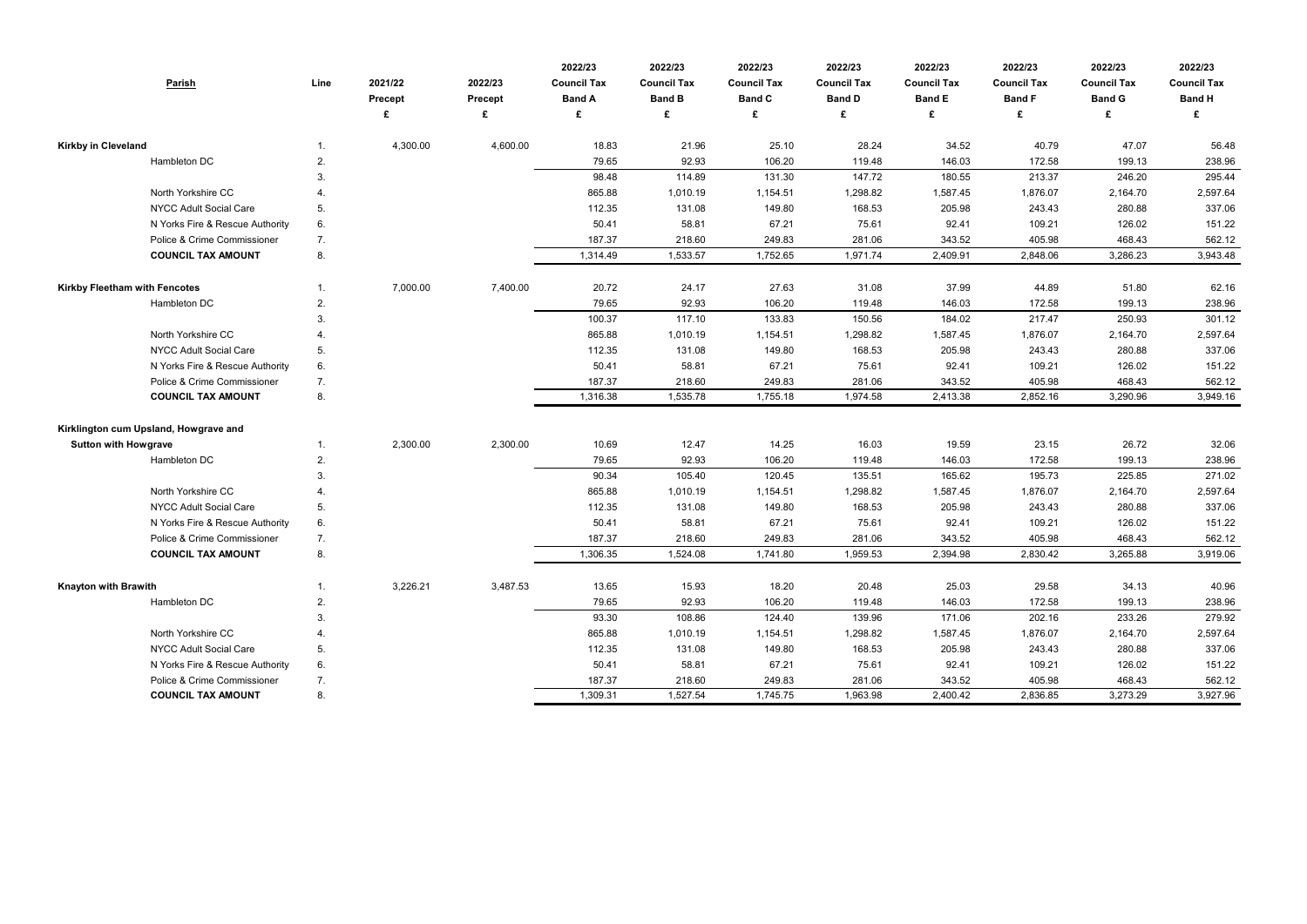| <b>Parish</b>                                            | Line | 2021/22<br><b>Precept</b> | 2022/23<br>Precept<br>£ | 2022/23<br><b>Council Tax</b><br><b>Band A</b><br>£ | 2022/23<br><b>Council Tax</b><br><b>Band B</b><br>£ | 2022/23<br><b>Council Tax</b><br><b>Band C</b><br>£ | 2022/23<br><b>Council Tax</b><br><b>Band D</b><br>£ | 2022/23<br><b>Council Tax</b><br><b>Band E</b><br>£ | 2022/23<br><b>Council Tax</b><br><b>Band F</b><br>£ | 2022/23<br><b>Council Tax</b><br><b>Band G</b><br>£ | 2022/23<br><b>Council Tax</b><br><b>Band H</b><br>£ |
|----------------------------------------------------------|------|---------------------------|-------------------------|-----------------------------------------------------|-----------------------------------------------------|-----------------------------------------------------|-----------------------------------------------------|-----------------------------------------------------|-----------------------------------------------------|-----------------------------------------------------|-----------------------------------------------------|
| Linton - on - Ouse                                       |      | 13,754.00                 | 13,754.00               | 28.03                                               | 32.71                                               | 37.38                                               | 42.05                                               | 51.39                                               | 60.74                                               | 70.08                                               | 84.10                                               |
| Hambleton DC                                             | 2.   |                           |                         | 79.65                                               | 92.93                                               | 106.20                                              | 119.48                                              | 146.03                                              | 172.58                                              | 199.13                                              | 238.96                                              |
|                                                          | 3.   |                           |                         | 107.68                                              | 125.64                                              | 143.58                                              | 161.53                                              | 197.42                                              | 233.32                                              | 269.21                                              | 323.06                                              |
| North Yorkshire CC                                       |      |                           |                         | 865.88                                              | 1,010.19                                            | 1,154.51                                            | 1,298.82                                            | 1,587.45                                            | 1,876.07                                            | 2,164.70                                            | 2,597.64                                            |
| <b>NYCC Adult Social Care</b>                            | 5.   |                           |                         | 112.35                                              | 131.08                                              | 149.80                                              | 168.53                                              | 205.98                                              | 243.43                                              | 280.88                                              | 337.06                                              |
| N Yorks Fire & Rescue Authority                          | 6.   |                           |                         | 50.41                                               | 58.81                                               | 67.21                                               | 75.61                                               | 92.41                                               | 109.21                                              | 126.02                                              | 151.22                                              |
| Police & Crime Commissioner                              | 7.   |                           |                         | 187.37                                              | 218.60                                              | 249.83                                              | 281.06                                              | 343.52                                              | 405.98                                              | 468.43                                              | 562.12                                              |
| <b>COUNCIL TAX AMOUNT</b>                                | 8.   |                           |                         | 1,323.69                                            | 1,544.32                                            | 1,764.93                                            | 1,985.55                                            | 2,426.78                                            | 2,868.01                                            | 3,309.24                                            | 3,971.10                                            |
| <b>Low and High Worsall</b>                              |      | 5,196.00                  | 5,196.00                | 22.23                                               | 25.94                                               | 29.64                                               | 33.35                                               | 40.76                                               | 48.17                                               | 55.58                                               | 66.70                                               |
| Hambleton DC                                             | 2.   |                           |                         | 79.65                                               | 92.93                                               | 106.20                                              | 119.48                                              | 146.03                                              | 172.58                                              | 199.13                                              | 238.96                                              |
|                                                          | 3.   |                           |                         | 101.88                                              | 118.87                                              | 135.84                                              | 152.83                                              | 186.79                                              | 220.75                                              | 254.71                                              | 305.66                                              |
| North Yorkshire CC                                       |      |                           |                         | 865.88                                              | 1,010.19                                            | 1,154.51                                            | 1,298.82                                            | 1,587.45                                            | 1,876.07                                            | 2,164.70                                            | 2,597.64                                            |
| NYCC Adult Social Care                                   | 5.   |                           |                         | 112.35                                              | 131.08                                              | 149.80                                              | 168.53                                              | 205.98                                              | 243.43                                              | 280.88                                              | 337.06                                              |
| N Yorks Fire & Rescue Authority                          | 6.   |                           |                         | 50.41                                               | 58.81                                               | 67.21                                               | 75.61                                               | 92.41                                               | 109.21                                              | 126.02                                              | 151.22                                              |
| Police & Crime Commissioner<br><b>COUNCIL TAX AMOUNT</b> | 7.   |                           |                         | 187.37                                              | 218.60                                              | 249.83                                              | 281.06                                              | 343.52                                              | 405.98                                              | 468.43                                              | 562.12                                              |
|                                                          | 8.   |                           |                         | 1,317.89                                            | 1,537.55                                            | 1,757.19                                            | 1,976.85                                            | 2,416.15                                            | 2,855.44                                            | 3,294.74                                            | 3,953.70                                            |
| <b>Morton on Swale</b>                                   |      | 9,200.00                  | 10,000.00               | 25.19                                               | 29.38                                               | 33.58                                               | 37.78                                               | 46.18                                               | 54.57                                               | 62.97                                               | 75.56                                               |
| Hambleton DC                                             | 2.   |                           |                         | 79.65                                               | 92.93                                               | 106.20                                              | 119.48                                              | 146.03                                              | 172.58                                              | 199.13                                              | 238.96                                              |
|                                                          | 3.   |                           |                         | 104.84                                              | 122.31                                              | 139.78                                              | 157.26                                              | 192.21                                              | 227.15                                              | 262.10                                              | 314.52                                              |
| North Yorkshire CC                                       |      |                           |                         | 865.88                                              | 1,010.19                                            | 1,154.51                                            | 1,298.82                                            | 1,587.45                                            | 1,876.07                                            | 2,164.70                                            | 2,597.64                                            |
| <b>NYCC Adult Social Care</b>                            | 5.   |                           |                         | 112.35                                              | 131.08                                              | 149.80                                              | 168.53                                              | 205.98                                              | 243.43                                              | 280.88                                              | 337.06                                              |
| N Yorks Fire & Rescue Authority                          | 6.   |                           |                         | 50.41                                               | 58.81                                               | 67.21                                               | 75.61                                               | 92.41                                               | 109.21                                              | 126.02                                              | 151.22                                              |
| Police & Crime Commissioner                              | 7.   |                           |                         | 187.37                                              | 218.60                                              | 249.83                                              | 281.06                                              | 343.52                                              | 405.98                                              | 468.43                                              | 562.12                                              |
| <b>COUNCIL TAX AMOUNT</b>                                | 8.   |                           |                         | 1,320.85                                            | 1,540.99                                            | 1,761.13                                            | 1,981.28                                            | 2,421.57                                            | 2,861.84                                            | 3,302.13                                            | 3,962.56                                            |
| <b>Myton on Swale</b>                                    |      | 800.00                    | 900.00                  | 8.57                                                | 10.00                                               | 11.43                                               | 12.86                                               | 15.72                                               | 18.58                                               | 21.43                                               | 25.72                                               |
| Hambleton DC                                             | 2.   |                           |                         | 79.65                                               | 92.93                                               | 106.20                                              | 119.48                                              | 146.03                                              | 172.58                                              | 199.13                                              | 238.96                                              |
|                                                          | 3.   |                           |                         | 88.22                                               | 102.93                                              | 117.63                                              | 132.34                                              | 161.75                                              | 191.16                                              | 220.56                                              | 264.68                                              |
| North Yorkshire CC                                       | 4.   |                           |                         | 865.88                                              | 1,010.19                                            | 1,154.51                                            | 1,298.82                                            | 1,587.45                                            | 1,876.07                                            | 2,164.70                                            | 2,597.64                                            |
| <b>NYCC Adult Social Care</b>                            | 5.   |                           |                         | 112.35                                              | 131.08                                              | 149.80                                              | 168.53                                              | 205.98                                              | 243.43                                              | 280.88                                              | 337.06                                              |
| N Yorks Fire & Rescue Authority                          | 6.   |                           |                         | 50.41                                               | 58.81                                               | 67.21                                               | 75.61                                               | 92.41                                               | 109.21                                              | 126.02                                              | 151.22                                              |
| Police & Crime Commissioner                              | 7.   |                           |                         | 187.37                                              | 218.60                                              | 249.83                                              | 281.06                                              | 343.52                                              | 405.98                                              | 468.43                                              | 562.12                                              |
| <b>COUNCIL TAX AMOUNT</b>                                | 8.   |                           |                         | 1,304.23                                            | 1,521.61                                            | 1,738.98                                            | 1,956.36                                            | 2,391.11                                            | 2,825.85                                            | 3,260.59                                            | 3,912.72                                            |
| Newby                                                    | 1.   | 1,885.00                  | 3,550.00                | 20.11                                               | 23.47                                               | 26.82                                               | 30.17                                               | 36.87                                               | 43.58                                               | 50.28                                               | 60.34                                               |
| Hambleton DC                                             | 2.   |                           |                         | 79.65                                               | 92.93                                               | 106.20                                              | 119.48                                              | 146.03                                              | 172.58                                              | 199.13                                              | 238.96                                              |
|                                                          | 3.   |                           |                         | 99.76                                               | 116.40                                              | 133.02                                              | 149.65                                              | 182.90                                              | 216.16                                              | 249.41                                              | 299.30                                              |
| North Yorkshire CC                                       | 4.   |                           |                         | 865.88                                              | 1,010.19                                            | 1,154.51                                            | 1,298.82                                            | 1,587.45                                            | 1,876.07                                            | 2,164.70                                            | 2,597.64                                            |
| NYCC Adult Social Care                                   |      |                           |                         | 112.35                                              | 131.08                                              | 149.80                                              | 168.53                                              | 205.98                                              | 243.43                                              | 280.88                                              | 337.06                                              |
| N Yorks Fire & Rescue Authority                          | 6.   |                           |                         | 50.41                                               | 58.81                                               | 67.21                                               | 75.61                                               | 92.41                                               | 109.21                                              | 126.02                                              | 151.22                                              |
| Police & Crime Commissioner                              | 7.   |                           |                         | 187.37                                              | 218.60                                              | 249.83                                              | 281.06                                              | 343.52                                              | 405.98                                              | 468.43                                              | 562.12                                              |
| <b>COUNCIL TAX AMOUNT</b>                                | 8.   |                           |                         | 1,315.77                                            | 1,535.08                                            | 1,754.37                                            | 1,973.67                                            | 2,412.26                                            | 2,850.85                                            | 3,289.44                                            | 3,947.34                                            |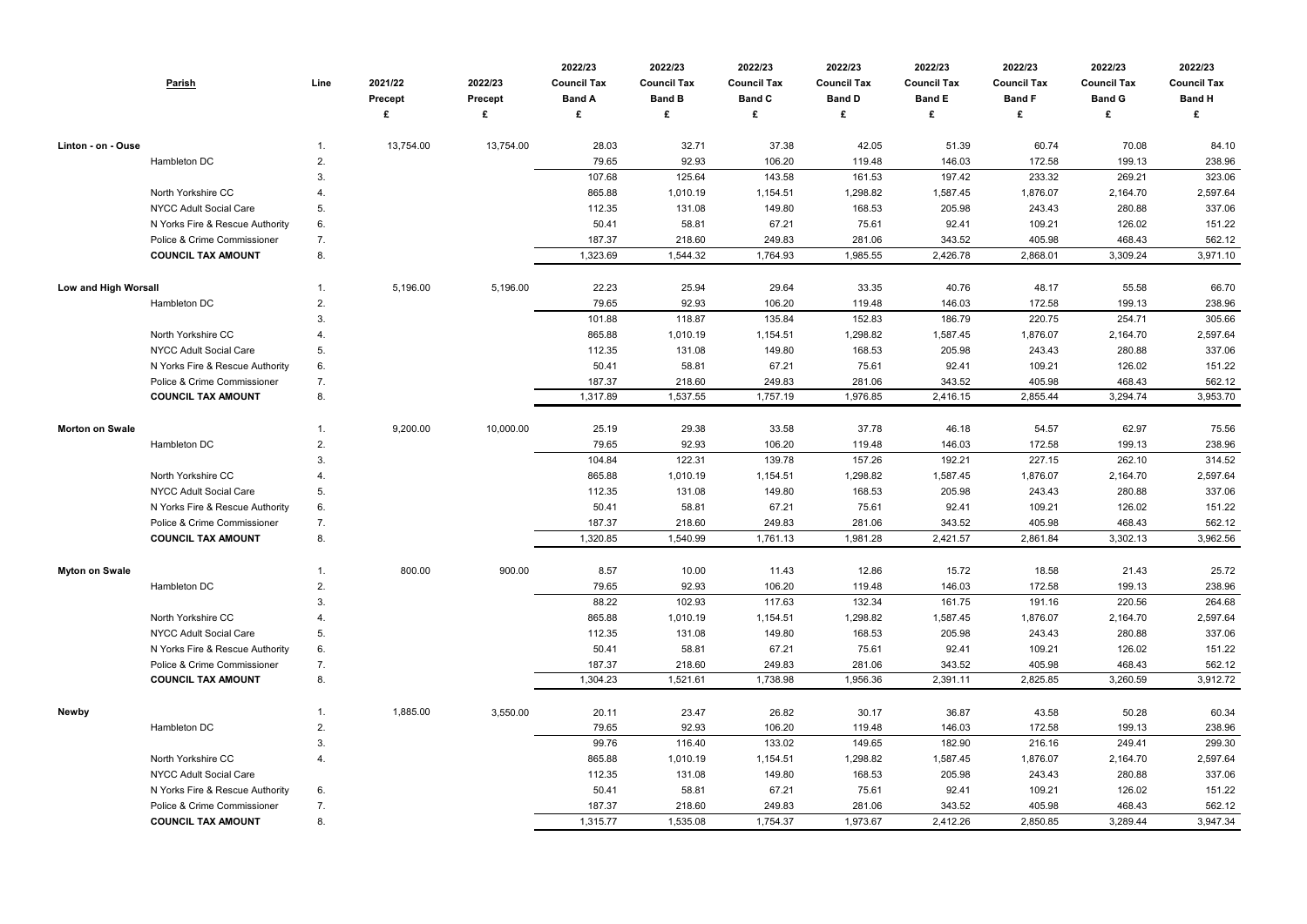|                       | <b>Parish</b>                                                          | Line             | 2021/22    | 2022/23    | 2022/23<br><b>Council Tax</b> | 2022/23<br><b>Council Tax</b> | 2022/23<br><b>Council Tax</b> | 2022/23<br><b>Council Tax</b> | 2022/23<br><b>Council Tax</b> | 2022/23<br><b>Council Tax</b> | 2022/23<br><b>Council Tax</b> | 2022/23<br><b>Council Tax</b> |
|-----------------------|------------------------------------------------------------------------|------------------|------------|------------|-------------------------------|-------------------------------|-------------------------------|-------------------------------|-------------------------------|-------------------------------|-------------------------------|-------------------------------|
|                       |                                                                        |                  | Precept    | Precept    | <b>Band A</b>                 | <b>Band B</b>                 | <b>Band C</b>                 | <b>Band D</b>                 | <b>Band E</b>                 | <b>Band F</b>                 | <b>Band G</b>                 | <b>Band H</b>                 |
|                       |                                                                        |                  |            | £          | £                             | £                             | £                             | £                             | £                             | £                             | £                             |                               |
| <b>Newton on Ouse</b> |                                                                        | 1.               | 6,500.00   | 6,500.00   | 16.98                         | 19.81                         | 22.64                         | 25.47                         | 31.13                         | 36.79                         | 42.45                         | 50.94                         |
|                       | Hambleton DC                                                           | 2.               |            |            | 79.65                         | 92.93                         | 106.20                        | 119.48                        | 146.03                        | 172.58                        | 199.13                        | 238.96                        |
|                       |                                                                        | 3.               |            |            | 96.63                         | 112.74                        | 128.84                        | 144.95                        | 177.16                        | 209.37                        | 241.58                        | 289.90                        |
|                       | North Yorkshire CC                                                     |                  |            |            | 865.88                        | 1,010.19                      | 1,154.51                      | 1,298.82                      | 1,587.45                      | 1,876.07                      | 2,164.70                      | 2,597.64                      |
|                       | <b>NYCC Adult Social Care</b>                                          | 5.               |            |            | 112.35                        | 131.08                        | 149.80                        | 168.53                        | 205.98                        | 243.43                        | 280.88                        | 337.06                        |
|                       | N Yorks Fire & Rescue Authority                                        | 6.               |            |            | 50.41                         | 58.81                         | 67.21                         | 75.61                         | 92.41                         | 109.21                        | 126.02                        | 151.22                        |
|                       | Police & Crime Commissioner                                            | 7.               |            |            | 187.37                        | 218.60                        | 249.83                        | 281.06                        | 343.52                        | 405.98                        | 468.43                        | 562.12                        |
|                       | <b>COUNCIL TAX AMOUNT</b>                                              | 8.               |            |            | 1,312.64                      | 1,531.42                      | 1,750.19                      | 1,968.97                      | 2,406.52                      | 2,844.06                      | 3,281.61                      | 3,937.94                      |
| Northallerton         |                                                                        | 1.               | 305,378.44 | 323,701.15 | 60.03                         | 70.04                         | 80.04                         | 90.05                         | 110.06                        | 130.07                        | 150.08                        | 180.10                        |
|                       | Hambleton DC                                                           | 2.               |            |            | 79.65                         | 92.93                         | 106.20                        | 119.48                        | 146.03                        | 172.58                        | 199.13                        | 238.96                        |
|                       |                                                                        | 3.               |            |            | 139.68                        | 162.97                        | 186.24                        | 209.53                        | 256.09                        | 302.65                        | 349.21                        | 419.06                        |
|                       | North Yorkshire CC                                                     | $\overline{4}$ . |            |            | 865.88                        | 1,010.19                      | 1,154.51                      | 1,298.82                      | 1,587.45                      | 1,876.07                      | 2,164.70                      | 2,597.64                      |
|                       | NYCC Adult Social Care                                                 | 5.               |            |            | 112.35                        | 131.08                        | 149.80                        | 168.53                        | 205.98                        | 243.43                        | 280.88                        | 337.06                        |
|                       | N Yorks Fire & Rescue Authority                                        | 6.               |            |            | 50.41                         | 58.81                         | 67.21                         | 75.61                         | 92.41                         | 109.21                        | 126.02                        | 151.22                        |
|                       | Police & Crime Commissioner                                            | 7.               |            |            | 187.37                        | 218.60                        | 249.83                        | 281.06                        | 343.52                        | 405.98                        | 468.43                        | 562.12                        |
|                       | <b>COUNCIL TAX AMOUNT</b>                                              | 8.               |            |            | 1,355.69                      | 1,581.65                      | 1,807.59                      | 2,033.55                      | 2,485.45                      | 2,937.34                      | 3,389.24                      | 4,067.10                      |
|                       | <b>Osmotherley, Kirby Sigston, Ellerbeck</b>                           |                  |            |            |                               |                               |                               |                               |                               |                               |                               |                               |
|                       | Sowerby under Cotcliffe, Thimbleby,<br>Winton, Stank and Hallikeld and |                  |            |            |                               |                               |                               |                               |                               |                               |                               |                               |
| <b>West Harlsey</b>   |                                                                        | 1.               | 14,000.00  | 14,300.00  | 20.35                         | 23.75                         | 27.14                         | 30.53                         | 37.31                         | 44.10                         | 50.88                         | 61.06                         |
|                       | Hambleton DC                                                           | 2.               |            |            | 79.65                         | 92.93                         | 106.20                        | 119.48                        | 146.03                        | 172.58                        | 199.13                        | 238.96                        |
|                       |                                                                        | 3.               |            |            | 100.00                        | 116.68                        | 133.34                        | 150.01                        | 183.34                        | 216.68                        | 250.01                        | 300.02                        |
|                       | North Yorkshire CC                                                     |                  |            |            | 865.88                        | 1,010.19                      | 1,154.51                      | 1,298.82                      | 1,587.45                      | 1,876.07                      | 2,164.70                      | 2,597.64                      |
|                       | NYCC Adult Social Care                                                 | 5.               |            |            | 112.35                        | 131.08                        | 149.80                        | 168.53                        | 205.98                        | 243.43                        | 280.88                        | 337.06                        |
|                       | N Yorks Fire & Rescue Authority                                        | 6.               |            |            | 50.41                         | 58.81                         | 67.21                         | 75.61                         | 92.41                         | 109.21                        | 126.02                        | 151.22                        |
|                       | Police & Crime Commissioner                                            | 7.               |            |            | 187.37                        | 218.60                        | 249.83                        | 281.06                        | 343.52                        | 405.98                        | 468.43                        | 562.12                        |
|                       | <b>COUNCIL TAX AMOUNT</b>                                              | 8.               |            |            | 1,316.01                      | 1,535.36                      | 1,754.69                      | 1,974.03                      | 2,412.70                      | 2,851.37                      | 3,290.04                      | 3,948.06                      |
| Oulston               |                                                                        | 1.               | 1,700.00   | 1,700.00   | 16.94                         | 19.76                         | 22.59                         | 25.41                         | 31.06                         | 36.70                         | 42.35                         | 50.82                         |
|                       | Hambleton DC                                                           | 2.               |            |            | 79.65                         | 92.93                         | 106.20                        | 119.48                        | 146.03                        | 172.58                        | 199.13                        | 238.96                        |
|                       |                                                                        | 3.               |            |            | 96.59                         | 112.69                        | 128.79                        | 144.89                        | 177.09                        | 209.28                        | 241.48                        | 289.78                        |
|                       | North Yorkshire CC                                                     |                  |            |            | 865.88                        | 1,010.19                      | 1,154.51                      | 1,298.82                      | 1,587.45                      | 1,876.07                      | 2,164.70                      | 2,597.64                      |
|                       | NYCC Adult Social Care                                                 | 5.               |            |            | 112.35                        | 131.08                        | 149.80                        | 168.53                        | 205.98                        | 243.43                        | 280.88                        | 337.06                        |
|                       | N Yorks Fire & Rescue Authority                                        | 6.               |            |            | 50.41                         | 58.81                         | 67.21                         | 75.61                         | 92.41                         | 109.21                        | 126.02                        | 151.22                        |
|                       | Police & Crime Commissioner                                            | 7.               |            |            | 187.37                        | 218.60                        | 249.83                        | 281.06                        | 343.52                        | 405.98                        | 468.43                        | 562.12                        |
|                       | <b>COUNCIL TAX AMOUNT</b>                                              | 8.               |            |            | 1,312.60                      | 1,531.37                      | 1,750.14                      | 1,968.91                      | 2,406.45                      | 2,843.97                      | 3,281.51                      | 3,937.82                      |
|                       |                                                                        |                  |            |            |                               |                               |                               |                               |                               |                               |                               |                               |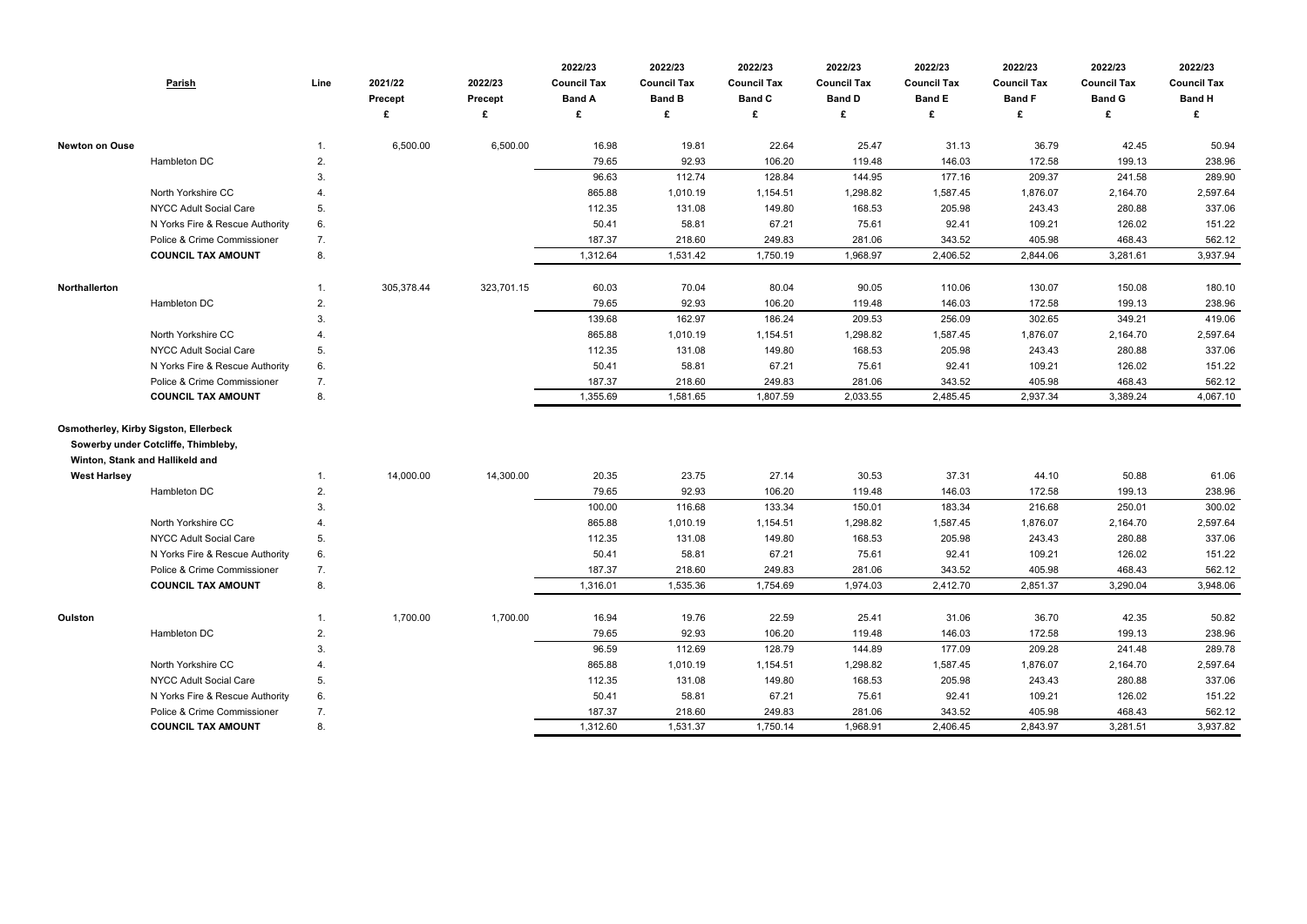|                                           | <b>Parish</b>                   | Line | 2021/22<br>Precept | 2022/23<br>Precept | 2022/23<br><b>Council Tax</b><br><b>Band A</b> | 2022/23<br><b>Council Tax</b><br><b>Band B</b> | 2022/23<br><b>Council Tax</b><br><b>Band C</b> | 2022/23<br><b>Council Tax</b><br><b>Band D</b> | 2022/23<br><b>Council Tax</b><br><b>Band E</b> | 2022/23<br><b>Council Tax</b><br><b>Band F</b> | 2022/23<br><b>Council Tax</b><br><b>Band G</b> | 2022/23<br><b>Council Tax</b><br><b>Band H</b> |
|-------------------------------------------|---------------------------------|------|--------------------|--------------------|------------------------------------------------|------------------------------------------------|------------------------------------------------|------------------------------------------------|------------------------------------------------|------------------------------------------------|------------------------------------------------|------------------------------------------------|
|                                           |                                 |      |                    | £                  | £                                              | £                                              | £                                              | £                                              | £                                              | £                                              | £                                              | £                                              |
| Overton                                   |                                 |      | 170.00             | 170.00             | 4.48                                           | 5.23                                           | 5.97                                           | 6.72                                           | 8.21                                           | 9.71                                           | 11.20                                          | 13.44                                          |
|                                           | Hambleton DC                    | 2.   |                    |                    | 79.65                                          | 92.93                                          | 106.20                                         | 119.48                                         | 146.03                                         | 172.58                                         | 199.13                                         | 238.96                                         |
|                                           |                                 | 3.   |                    |                    | 84.13                                          | 98.16                                          | 112.17                                         | 126.20                                         | 154.24                                         | 182.29                                         | 210.33                                         | 252.40                                         |
|                                           | North Yorkshire CC              |      |                    |                    | 865.88                                         | 1,010.19                                       | 1,154.51                                       | 1,298.82                                       | 1,587.45                                       | 1,876.07                                       | 2,164.70                                       | 2,597.64                                       |
|                                           | NYCC Adult Social Care          | 5.   |                    |                    | 112.35                                         | 131.08                                         | 149.80                                         | 168.53                                         | 205.98                                         | 243.43                                         | 280.88                                         | 337.06                                         |
|                                           | N Yorks Fire & Rescue Authority | 6.   |                    |                    | 50.41                                          | 58.81                                          | 67.21                                          | 75.61                                          | 92.41                                          | 109.21                                         | 126.02                                         | 151.22                                         |
|                                           | Police & Crime Commissioner     | 7.   |                    |                    | 187.37                                         | 218.60                                         | 249.83                                         | 281.06                                         | 343.52                                         | 405.98                                         | 468.43                                         | 562.12                                         |
|                                           | <b>COUNCIL TAX AMOUNT</b>       | 8.   |                    |                    | 1,300.14                                       | 1,516.84                                       | 1,733.52                                       | 1,950.22                                       | 2,383.60                                       | 2,816.98                                       | 3,250.36                                       | 3,900.44                                       |
| <b>Pickhill with Roxby &amp; Sinderby</b> |                                 |      | 3,360.00           | 3,612.00           | 9.86                                           | 11.50                                          | 13.15                                          | 14.79                                          | 18.08                                          | 21.36                                          | 24.65                                          | 29.58                                          |
|                                           | Hambleton DC                    | 2.   |                    |                    | 79.65                                          | 92.93                                          | 106.20                                         | 119.48                                         | 146.03                                         | 172.58                                         | 199.13                                         | 238.96                                         |
|                                           |                                 | 3.   |                    |                    | 89.51                                          | 104.43                                         | 119.35                                         | 134.27                                         | 164.11                                         | 193.94                                         | 223.78                                         | 268.54                                         |
|                                           | North Yorkshire CC              |      |                    |                    | 865.88                                         | 1,010.19                                       | 1,154.51                                       | 1,298.82                                       | 1,587.45                                       | 1,876.07                                       | 2,164.70                                       | 2,597.64                                       |
|                                           | NYCC Adult Social Care          | 5.   |                    |                    | 112.35                                         | 131.08                                         | 149.80                                         | 168.53                                         | 205.98                                         | 243.43                                         | 280.88                                         | 337.06                                         |
|                                           | N Yorks Fire & Rescue Authority | 6.   |                    |                    | 50.41                                          | 58.81                                          | 67.21                                          | 75.61                                          | 92.41                                          | 109.21                                         | 126.02                                         | 151.22                                         |
|                                           | Police & Crime Commissioner     | 7.   |                    |                    | 187.37                                         | 218.60                                         | 249.83                                         | 281.06                                         | 343.52                                         | 405.98                                         | 468.43                                         | 562.12                                         |
|                                           | <b>COUNCIL TAX AMOUNT</b>       | 8.   |                    |                    | 1,305.52                                       | 1,523.11                                       | 1,740.70                                       | 1,958.29                                       | 2,393.47                                       | 2,828.63                                       | 3,263.81                                       | 3,916.58                                       |
| Picton                                    |                                 |      | 400.00             | 400.00             | 4.31                                           | 5.03                                           | 5.75                                           | 6.47                                           | 7.91                                           | 9.35                                           | 10.78                                          | 12.94                                          |
|                                           | Hambleton DC                    | 2.   |                    |                    | 79.65                                          | 92.93                                          | 106.20                                         | 119.48                                         | 146.03                                         | 172.58                                         | 199.13                                         | 238.96                                         |
|                                           |                                 | 3.   |                    |                    | 83.96                                          | 97.96                                          | 111.95                                         | 125.95                                         | 153.94                                         | 181.93                                         | 209.91                                         | 251.90                                         |
|                                           | North Yorkshire CC              |      |                    |                    | 865.88                                         | 1,010.19                                       | 1,154.51                                       | 1,298.82                                       | 1,587.45                                       | 1,876.07                                       | 2,164.70                                       | 2,597.64                                       |
|                                           | NYCC Adult Social Care          | 5.   |                    |                    | 112.35                                         | 131.08                                         | 149.80                                         | 168.53                                         | 205.98                                         | 243.43                                         | 280.88                                         | 337.06                                         |
|                                           | N Yorks Fire & Rescue Authority | 6.   |                    |                    | 50.41                                          | 58.81                                          | 67.21                                          | 75.61                                          | 92.41                                          | 109.21                                         | 126.02                                         | 151.22                                         |
|                                           | Police & Crime Commissioner     | 7.   |                    |                    | 187.37                                         | 218.60                                         | 249.83                                         | 281.06                                         | 343.52                                         | 405.98                                         | 468.43                                         | 562.12                                         |
|                                           | <b>COUNCIL TAX AMOUNT</b>       | 8.   |                    |                    | 1,299.97                                       | 1,516.64                                       | 1,733.30                                       | 1,949.97                                       | 2,383.30                                       | 2,816.62                                       | 3,249.94                                       | 3,899.94                                       |
| Potto                                     |                                 |      | 7,000.00           | 7,500.00           | 32.68                                          | 38.13                                          | 43.57                                          | 49.02                                          | 59.91                                          | 70.81                                          | 81.70                                          | 98.04                                          |
|                                           | Hambleton DC                    | 2.   |                    |                    | 79.65                                          | 92.93                                          | 106.20                                         | 119.48                                         | 146.03                                         | 172.58                                         | 199.13                                         | 238.96                                         |
|                                           |                                 | 3.   |                    |                    | 112.33                                         | 131.06                                         | 149.77                                         | 168.50                                         | 205.94                                         | 243.39                                         | 280.83                                         | 337.00                                         |
|                                           | North Yorkshire CC              | 4.   |                    |                    | 865.88                                         | 1,010.19                                       | 1,154.51                                       | 1,298.82                                       | 1,587.45                                       | 1,876.07                                       | 2,164.70                                       | 2,597.64                                       |
|                                           | NYCC Adult Social Care          | 5.   |                    |                    | 112.35                                         | 131.08                                         | 149.80                                         | 168.53                                         | 205.98                                         | 243.43                                         | 280.88                                         | 337.06                                         |
|                                           | N Yorks Fire & Rescue Authority | 6.   |                    |                    | 50.41                                          | 58.81                                          | 67.21                                          | 75.61                                          | 92.41                                          | 109.21                                         | 126.02                                         | 151.22                                         |
|                                           | Police & Crime Commissioner     | 7.   |                    |                    | 187.37                                         | 218.60                                         | 249.83                                         | 281.06                                         | 343.52                                         | 405.98                                         | 468.43                                         | 562.12                                         |
|                                           | <b>COUNCIL TAX AMOUNT</b>       | 8.   |                    |                    | 1,328.34                                       | 1,549.74                                       | 1,771.12                                       | 1,992.52                                       | 2,435.30                                       | 2,878.08                                       | 3,320.86                                       | 3,985.04                                       |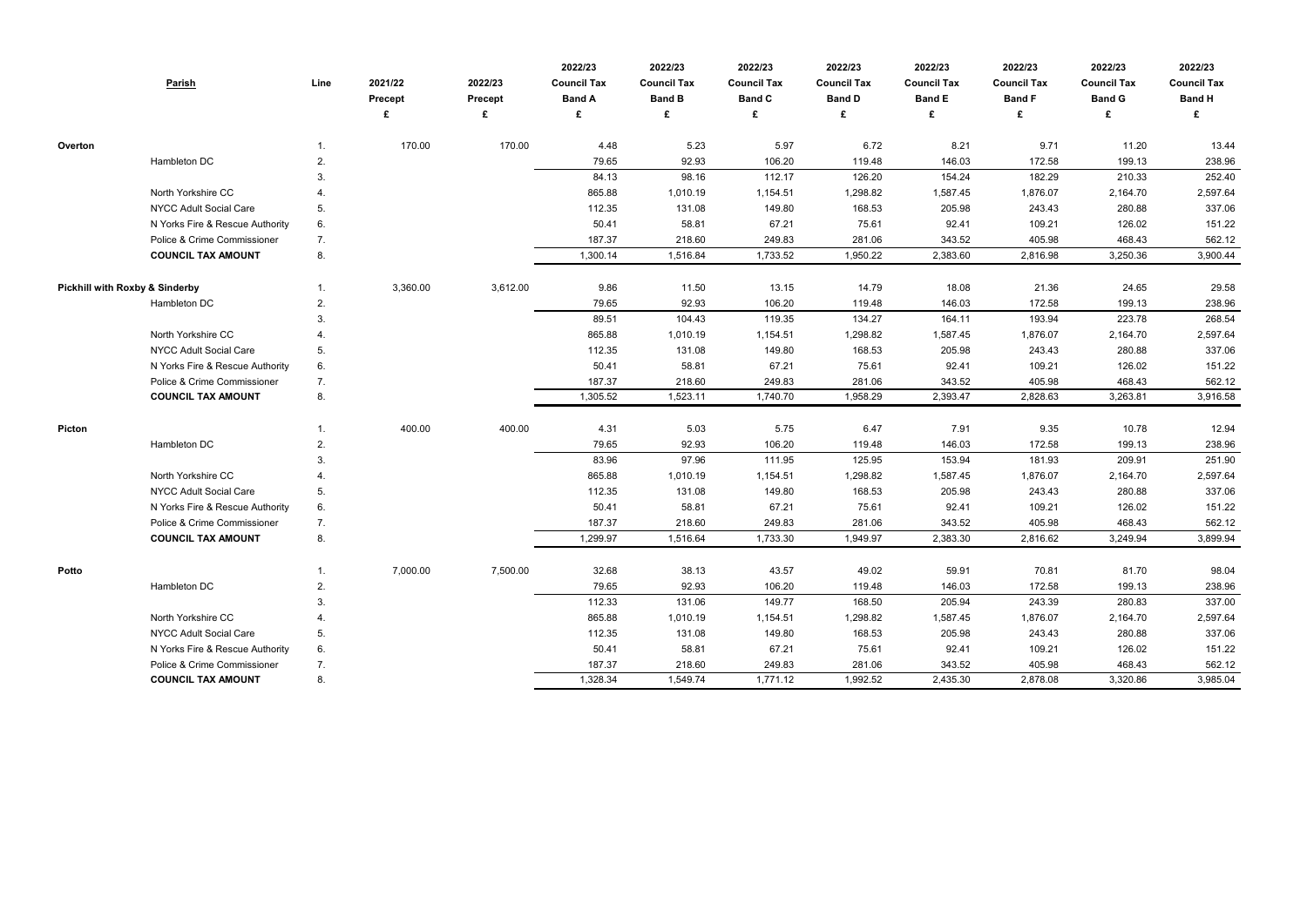|                              | <b>Parish</b>                   | Line | 2021/22<br><b>Precept</b><br>£ | 2022/23<br><b>Precept</b><br>£ | 2022/23<br><b>Council Tax</b><br><b>Band A</b><br>£ | 2022/23<br><b>Council Tax</b><br><b>Band B</b><br>£ | 2022/23<br><b>Council Tax</b><br><b>Band C</b><br>£ | 2022/23<br><b>Council Tax</b><br><b>Band D</b> | 2022/23<br><b>Council Tax</b><br><b>Band E</b><br>£ | 2022/23<br><b>Council Tax</b><br><b>Band F</b><br>£ | 2022/23<br><b>Council Tax</b><br><b>Band G</b><br>£ | 2022/23<br><b>Council Tax</b><br><b>Band H</b><br>£ |
|------------------------------|---------------------------------|------|--------------------------------|--------------------------------|-----------------------------------------------------|-----------------------------------------------------|-----------------------------------------------------|------------------------------------------------|-----------------------------------------------------|-----------------------------------------------------|-----------------------------------------------------|-----------------------------------------------------|
|                              |                                 |      |                                |                                |                                                     |                                                     |                                                     |                                                |                                                     |                                                     |                                                     |                                                     |
| Raskelf                      |                                 |      | 5,275.00                       | 5,600.00                       | 14.13                                               | 16.49                                               | 18.84                                               | 21.20                                          | 25.91                                               | 30.62                                               | 35.33                                               | 42.40                                               |
|                              | Hambleton DC                    | 2.   |                                |                                | 79.65<br>93.78                                      | 92.93<br>109.42                                     | 106.20<br>125.04                                    | 119.48<br>140.68                               | 146.03<br>171.94                                    | 172.58<br>203.20                                    | 199.13<br>234.46                                    | 238.96<br>281.36                                    |
|                              | North Yorkshire CC              | 3.   |                                |                                | 865.88                                              | 1,010.19                                            | 1,154.51                                            | 1,298.82                                       | 1,587.45                                            | 1,876.07                                            | 2,164.70                                            | 2,597.64                                            |
|                              | NYCC Adult Social Care          | 5.   |                                |                                | 112.35                                              | 131.08                                              | 149.80                                              | 168.53                                         | 205.98                                              | 243.43                                              | 280.88                                              | 337.06                                              |
|                              | N Yorks Fire & Rescue Authority | 6.   |                                |                                | 50.41                                               | 58.81                                               | 67.21                                               | 75.61                                          | 92.41                                               | 109.21                                              | 126.02                                              | 151.22                                              |
|                              | Police & Crime Commissioner     | 7.   |                                |                                | 187.37                                              | 218.60                                              | 249.83                                              | 281.06                                         | 343.52                                              | 405.98                                              | 468.43                                              | 562.12                                              |
|                              | <b>COUNCIL TAX AMOUNT</b>       | 8.   |                                |                                | 1,309.79                                            | 1,528.10                                            | 1,746.39                                            | 1,964.70                                       | 2,401.30                                            | 2,837.89                                            | 3,274.49                                            | 3,929.40                                            |
|                              |                                 |      |                                |                                |                                                     |                                                     |                                                     |                                                |                                                     |                                                     |                                                     |                                                     |
| Romanby                      |                                 |      | 65,674.00                      | 68,736.00                      | 19.47                                               | 22.71                                               | 25.96                                               | 29.20                                          | 35.69                                               | 42.18                                               | 48.67                                               | 58.40                                               |
|                              | Hambleton DC                    | 2.   |                                |                                | 79.65                                               | 92.93                                               | 106.20                                              | 119.48                                         | 146.03                                              | 172.58                                              | 199.13                                              | 238.96                                              |
|                              |                                 | 3.   |                                |                                | 99.12                                               | 115.64                                              | 132.16                                              | 148.68                                         | 181.72                                              | 214.76                                              | 247.80                                              | 297.36                                              |
|                              | North Yorkshire CC              |      |                                |                                | 865.88                                              | 1,010.19                                            | 1,154.51                                            | 1,298.82                                       | 1,587.45                                            | 1,876.07                                            | 2,164.70                                            | 2,597.64                                            |
|                              | NYCC Adult Social Care          | 5.   |                                |                                | 112.35                                              | 131.08                                              | 149.80                                              | 168.53                                         | 205.98                                              | 243.43                                              | 280.88                                              | 337.06                                              |
|                              | N Yorks Fire & Rescue Authority | 6.   |                                |                                | 50.41                                               | 58.81                                               | 67.21                                               | 75.61                                          | 92.41                                               | 109.21                                              | 126.02                                              | 151.22                                              |
|                              | Police & Crime Commissioner     | 7.   |                                |                                | 187.37                                              | 218.60                                              | 249.83                                              | 281.06                                         | 343.52                                              | 405.98                                              | 468.43                                              | 562.12                                              |
|                              | <b>COUNCIL TAX AMOUNT</b>       | 8.   |                                |                                | 1,315.13                                            | 1,534.32                                            | 1,753.51                                            | 1,972.70                                       | 2,411.08                                            | 2,849.45                                            | 3,287.83                                            | 3,945.40                                            |
| <b>Rounton East and West</b> |                                 |      | 1,000.00                       | 1,000.00                       | 5.10                                                | 5.95                                                | 6.80                                                | 7.65                                           | 9.35                                                | 11.05                                               | 12.75                                               | 15.30                                               |
|                              | Hambleton DC                    | 2.   |                                |                                | 79.65                                               | 92.93                                               | 106.20                                              | 119.48                                         | 146.03                                              | 172.58                                              | 199.13                                              | 238.96                                              |
|                              |                                 | 3.   |                                |                                | 84.75                                               | 98.88                                               | 113.00                                              | 127.13                                         | 155.38                                              | 183.63                                              | 211.88                                              | 254.26                                              |
|                              | North Yorkshire CC              |      |                                |                                | 865.88                                              | 1,010.19                                            | 1,154.51                                            | 1,298.82                                       | 1,587.45                                            | 1,876.07                                            | 2,164.70                                            | 2,597.64                                            |
|                              | NYCC Adult Social Care          | 5.   |                                |                                | 112.35                                              | 131.08                                              | 149.80                                              | 168.53                                         | 205.98                                              | 243.43                                              | 280.88                                              | 337.06                                              |
|                              | N Yorks Fire & Rescue Authority | 6.   |                                |                                | 50.41                                               | 58.81                                               | 67.21                                               | 75.61                                          | 92.41                                               | 109.21                                              | 126.02                                              | 151.22                                              |
|                              | Police & Crime Commissioner     | 7.   |                                |                                | 187.37                                              | 218.60                                              | 249.83                                              | 281.06                                         | 343.52                                              | 405.98                                              | 468.43                                              | 562.12                                              |
|                              | <b>COUNCIL TAX AMOUNT</b>       | 8.   |                                |                                | 1,300.76                                            | 1,517.56                                            | 1,734.35                                            | 1,951.15                                       | 2,384.74                                            | 2,818.32                                            | 3,251.91                                            | 3,902.30                                            |
|                              |                                 |      |                                |                                |                                                     |                                                     |                                                     |                                                |                                                     |                                                     |                                                     |                                                     |
| Sandhutton                   |                                 |      | 4,040.00                       | 4,223.00                       | 25.91                                               | 30.22                                               | 34.54                                               | 38.86                                          | 47.50                                               | 56.13                                               | 64.77                                               | 77.72                                               |
|                              | Hambleton DC                    | 2.   |                                |                                | 79.65                                               | 92.93                                               | 106.20                                              | 119.48                                         | 146.03                                              | 172.58                                              | 199.13                                              | 238.96                                              |
|                              |                                 | 3.   |                                |                                | 105.56                                              | 123.15                                              | 140.74                                              | 158.34                                         | 193.53                                              | 228.71                                              | 263.90                                              | 316.68                                              |
|                              | North Yorkshire CC              | 4.   |                                |                                | 865.88                                              | 1,010.19                                            | 1,154.51                                            | 1,298.82                                       | 1,587.45                                            | 1,876.07                                            | 2,164.70                                            | 2,597.64                                            |
|                              | NYCC Adult Social Care          | 5.   |                                |                                | 112.35                                              | 131.08                                              | 149.80                                              | 168.53                                         | 205.98                                              | 243.43                                              | 280.88                                              | 337.06                                              |
|                              | N Yorks Fire & Rescue Authority | 6.   |                                |                                | 50.41                                               | 58.81                                               | 67.21                                               | 75.61                                          | 92.41                                               | 109.21                                              | 126.02                                              | 151.22                                              |
|                              | Police & Crime Commissioner     | 7.   |                                |                                | 187.37                                              | 218.60                                              | 249.83                                              | 281.06                                         | 343.52                                              | 405.98                                              | 468.43                                              | 562.12                                              |
|                              | <b>COUNCIL TAX AMOUNT</b>       | 8.   |                                |                                | 1,321.57                                            | 1,541.83                                            | 1,762.09                                            | 1,982.36                                       | 2,422.89                                            | 2,863.40                                            | 3,303.93                                            | 3,964.72                                            |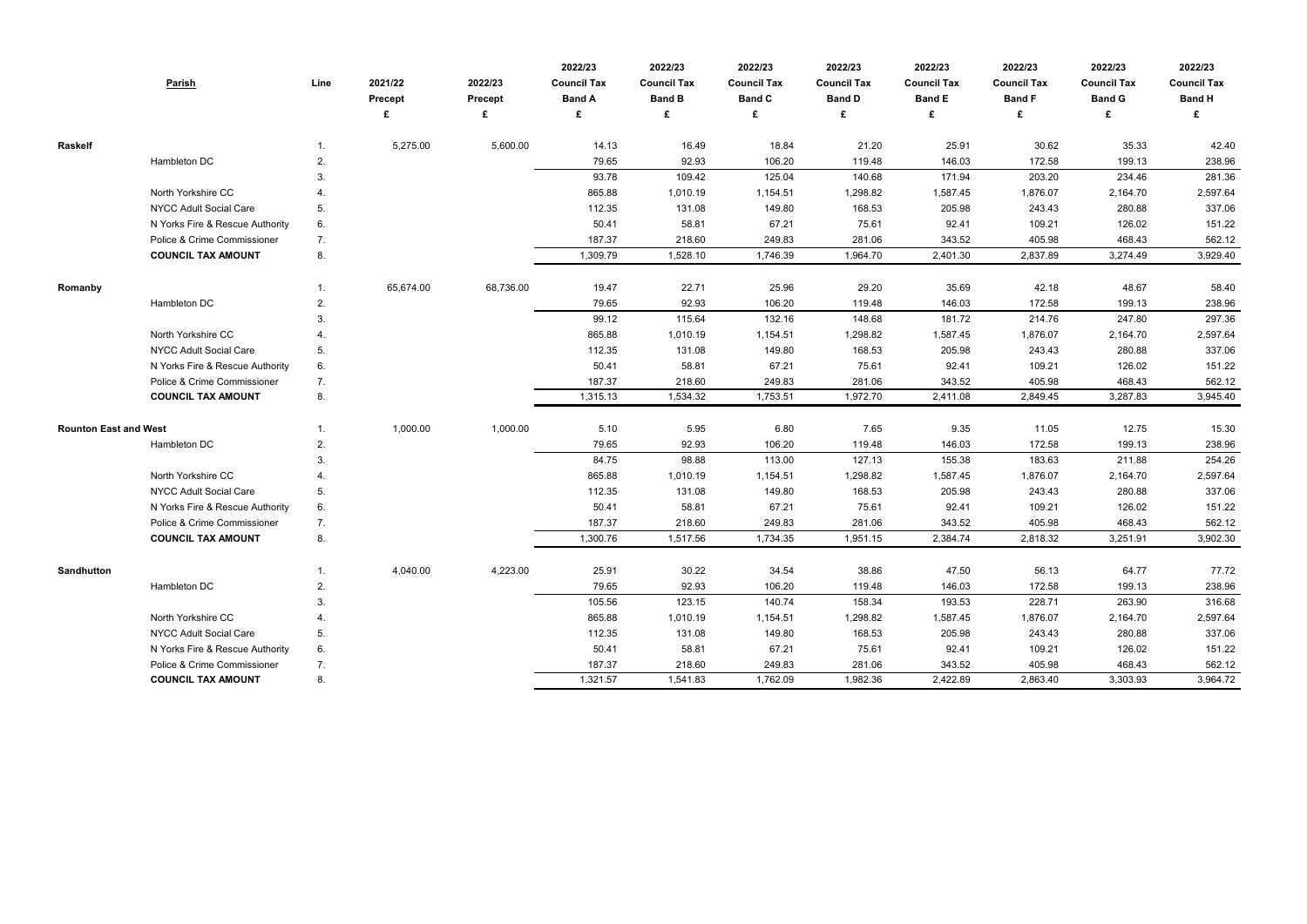|                                 | <b>Parish</b>                   | Line | 2021/22<br>Precept | 2022/23<br>Precept | 2022/23<br><b>Council Tax</b><br><b>Band A</b> | 2022/23<br><b>Council Tax</b><br><b>Band B</b> | 2022/23<br><b>Council Tax</b><br><b>Band C</b> | 2022/23<br><b>Council Tax</b><br><b>Band D</b> | 2022/23<br><b>Council Tax</b><br><b>Band E</b> | 2022/23<br><b>Council Tax</b><br><b>Band F</b> | 2022/23<br><b>Council Tax</b><br><b>Band G</b> | 2022/23<br><b>Council Tax</b><br><b>Band H</b> |
|---------------------------------|---------------------------------|------|--------------------|--------------------|------------------------------------------------|------------------------------------------------|------------------------------------------------|------------------------------------------------|------------------------------------------------|------------------------------------------------|------------------------------------------------|------------------------------------------------|
|                                 |                                 |      |                    | £                  | £                                              | £                                              |                                                |                                                | £                                              | £                                              | £                                              | £                                              |
| <b>Scruton</b>                  |                                 |      | 5,250.00           | 5,650.00           | 17.72                                          | 20.67                                          | 23.63                                          | 26.58                                          | 32.49                                          | 38.39                                          | 44.30                                          | 53.16                                          |
|                                 | Hambleton DC                    | 2.   |                    |                    | 79.65                                          | 92.93                                          | 106.20                                         | 119.48                                         | 146.03                                         | 172.58                                         | 199.13                                         | 238.96                                         |
|                                 |                                 | 3.   |                    |                    | 97.37                                          | 113.60                                         | 129.83                                         | 146.06                                         | 178.52                                         | 210.97                                         | 243.43                                         | 292.12                                         |
|                                 | North Yorkshire CC              |      |                    |                    | 865.88                                         | 1,010.19                                       | 1,154.51                                       | 1,298.82                                       | 1,587.45                                       | 1,876.07                                       | 2,164.70                                       | 2,597.64                                       |
|                                 | <b>NYCC Adult Social Care</b>   | 5.   |                    |                    | 112.35                                         | 131.08                                         | 149.80                                         | 168.53                                         | 205.98                                         | 243.43                                         | 280.88                                         | 337.06                                         |
|                                 | N Yorks Fire & Rescue Authority | 6.   |                    |                    | 50.41                                          | 58.81                                          | 67.21                                          | 75.61                                          | 92.41                                          | 109.21                                         | 126.02                                         | 151.22                                         |
|                                 | Police & Crime Commissioner     | 7.   |                    |                    | 187.37                                         | 218.60                                         | 249.83                                         | 281.06                                         | 343.52                                         | 405.98                                         | 468.43                                         | 562.12                                         |
|                                 | <b>COUNCIL TAX AMOUNT</b>       | 8.   |                    |                    | 1,313.38                                       | 1,532.28                                       | 1,751.18                                       | 1,970.08                                       | 2,407.88                                       | 2,845.66                                       | 3,283.46                                       | 3,940.16                                       |
| <b>Seamer</b>                   |                                 |      | 5,000.00           | 5,225.00           | 12.17                                          | 14.20                                          | 16.23                                          | 18.26                                          | 22.32                                          | 26.38                                          | 30.43                                          | 36.52                                          |
|                                 | Hambleton DC                    | 2.   |                    |                    | 79.65                                          | 92.93                                          | 106.20                                         | 119.48                                         | 146.03                                         | 172.58                                         | 199.13                                         | 238.96                                         |
|                                 |                                 | 3.   |                    |                    | 91.82                                          | 107.13                                         | 122.43                                         | 137.74                                         | 168.35                                         | 198.96                                         | 229.56                                         | 275.48                                         |
|                                 | North Yorkshire CC              |      |                    |                    | 865.88                                         | 1,010.19                                       | 1,154.51                                       | 1,298.82                                       | 1,587.45                                       | 1,876.07                                       | 2,164.70                                       | 2,597.64                                       |
|                                 | <b>NYCC Adult Social Care</b>   | 5.   |                    |                    | 112.35                                         | 131.08                                         | 149.80                                         | 168.53                                         | 205.98                                         | 243.43                                         | 280.88                                         | 337.06                                         |
|                                 | N Yorks Fire & Rescue Authority | 6.   |                    |                    | 50.41                                          | 58.81                                          | 67.21                                          | 75.61                                          | 92.41                                          | 109.21                                         | 126.02                                         | 151.22                                         |
|                                 | Police & Crime Commissioner     | 7.   |                    |                    | 187.37                                         | 218.60                                         | 249.83                                         | 281.06                                         | 343.52                                         | 405.98                                         | 468.43                                         | 562.12                                         |
|                                 | <b>COUNCIL TAX AMOUNT</b>       | 8.   |                    |                    | 1,307.83                                       | 1,525.81                                       | 1,743.78                                       | 1,961.76                                       | 2,397.71                                       | 2,833.65                                       | 3,269.59                                       | 3,923.52                                       |
| <b>Sessay and Hutton Sessay</b> |                                 |      | 6,000.00           | 6,500.00           | 21.73                                          | 25.36                                          | 28.98                                          | 32.60                                          | 39.84                                          | 47.09                                          | 54.33                                          | 65.20                                          |
|                                 | Hambleton DC                    | 2.   |                    |                    | 79.65                                          | 92.93                                          | 106.20                                         | 119.48                                         | 146.03                                         | 172.58                                         | 199.13                                         | 238.96                                         |
|                                 |                                 | 3.   |                    |                    | 101.38                                         | 118.29                                         | 135.18                                         | 152.08                                         | 185.87                                         | 219.67                                         | 253.46                                         | 304.16                                         |
|                                 | North Yorkshire CC              |      |                    |                    | 865.88                                         | 1,010.19                                       | 1,154.51                                       | 1,298.82                                       | 1,587.45                                       | 1,876.07                                       | 2,164.70                                       | 2,597.64                                       |
|                                 | <b>NYCC Adult Social Care</b>   | 5.   |                    |                    | 112.35                                         | 131.08                                         | 149.80                                         | 168.53                                         | 205.98                                         | 243.43                                         | 280.88                                         | 337.06                                         |
|                                 | N Yorks Fire & Rescue Authority | 6.   |                    |                    | 50.41                                          | 58.81                                          | 67.21                                          | 75.61                                          | 92.41                                          | 109.21                                         | 126.02                                         | 151.22                                         |
|                                 | Police & Crime Commissioner     | 7.   |                    |                    | 187.37                                         | 218.60                                         | 249.83                                         | 281.06                                         | 343.52                                         | 405.98                                         | 468.43                                         | 562.12                                         |
|                                 | <b>COUNCIL TAX AMOUNT</b>       | 8.   |                    |                    | 1,317.39                                       | 1,536.97                                       | 1,756.53                                       | 1,976.10                                       | 2,415.23                                       | 2,854.36                                       | 3,293.49                                       | 3,952.20                                       |
| <b>Shipton by Beningbrough</b>  |                                 |      | 7,821.00           | 8,212.00           | 18.81                                          | 21.95                                          | 25.08                                          | 28.22                                          | 34.49                                          | 40.76                                          | 47.03                                          | 56.44                                          |
|                                 | Hambleton DC                    | 2.   |                    |                    | 79.65                                          | 92.93                                          | 106.20                                         | 119.48                                         | 146.03                                         | 172.58                                         | 199.13                                         | 238.96                                         |
|                                 |                                 | 3.   |                    |                    | 98.46                                          | 114.88                                         | 131.28                                         | 147.70                                         | 180.52                                         | 213.34                                         | 246.16                                         | 295.40                                         |
|                                 | North Yorkshire CC              | 4.   |                    |                    | 865.88                                         | 1,010.19                                       | 1,154.51                                       | 1,298.82                                       | 1,587.45                                       | 1,876.07                                       | 2,164.70                                       | 2,597.64                                       |
|                                 | NYCC Adult Social Care          | 5.   |                    |                    | 112.35                                         | 131.08                                         | 149.80                                         | 168.53                                         | 205.98                                         | 243.43                                         | 280.88                                         | 337.06                                         |
|                                 | N Yorks Fire & Rescue Authority | 6.   |                    |                    | 50.41                                          | 58.81                                          | 67.21                                          | 75.61                                          | 92.41                                          | 109.21                                         | 126.02                                         | 151.22                                         |
|                                 | Police & Crime Commissioner     | 7.   |                    |                    | 187.37                                         | 218.60                                         | 249.83                                         | 281.06                                         | 343.52                                         | 405.98                                         | 468.43                                         | 562.12                                         |
|                                 | <b>COUNCIL TAX AMOUNT</b>       | 8.   |                    |                    | 1,314.47                                       | 1,533.56                                       | 1,752.63                                       | 1,971.72                                       | 2,409.88                                       | 2,848.03                                       | 3,286.19                                       | 3,943.44                                       |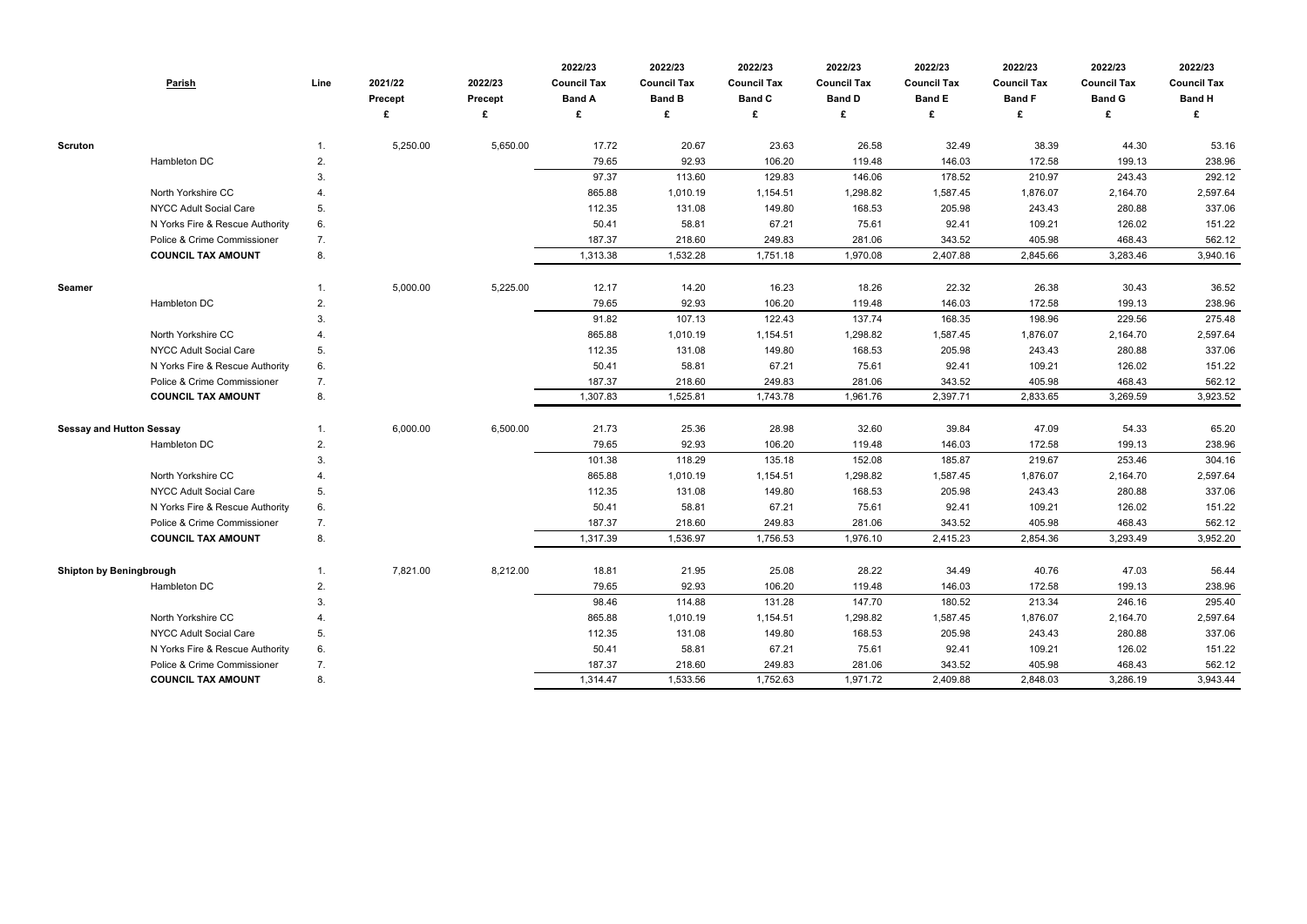|                                     | <b>Parish</b>                                            | Line           | 2021/22<br><b>Precept</b> | 2022/23<br>Precept<br>£ | 2022/23<br><b>Council Tax</b><br><b>Band A</b><br>£ | 2022/23<br><b>Council Tax</b><br><b>Band B</b><br>£ | 2022/23<br><b>Council Tax</b><br><b>Band C</b> | 2022/23<br><b>Council Tax</b><br><b>Band D</b><br>£ | 2022/23<br><b>Council Tax</b><br><b>Band E</b><br>£ | 2022/23<br><b>Council Tax</b><br><b>Band F</b><br>£ | 2022/23<br><b>Council Tax</b><br><b>Band G</b><br>£ | 2022/23<br><b>Council Tax</b><br><b>Band H</b> |
|-------------------------------------|----------------------------------------------------------|----------------|---------------------------|-------------------------|-----------------------------------------------------|-----------------------------------------------------|------------------------------------------------|-----------------------------------------------------|-----------------------------------------------------|-----------------------------------------------------|-----------------------------------------------------|------------------------------------------------|
| Siltons with Kepwick (Over Silton,  |                                                          |                |                           |                         |                                                     |                                                     |                                                |                                                     |                                                     |                                                     |                                                     |                                                |
| Nether Silton, Landmoth cum Catto   |                                                          |                |                           |                         |                                                     |                                                     |                                                |                                                     |                                                     |                                                     |                                                     |                                                |
| and Kepwick)                        |                                                          | $\mathbf{1}$ . | 1,925.00                  | 2,000.00                | 10.14                                               | 11.83                                               | 13.52                                          | 15.21                                               | 18.59                                               | 21.97                                               | 25.35                                               | 30.42                                          |
|                                     | Hambleton DC                                             | 2.             |                           |                         | 79.65                                               | 92.93                                               | 106.20                                         | 119.48                                              | 146.03                                              | 172.58                                              | 199.13                                              | 238.96                                         |
|                                     |                                                          | 3.             |                           |                         | 89.79                                               | 104.76                                              | 119.72                                         | 134.69                                              | 164.62                                              | 194.55                                              | 224.48                                              | 269.38                                         |
|                                     | North Yorkshire CC                                       | 4.             |                           |                         | 865.88                                              | 1,010.19                                            | 1,154.51                                       | 1,298.82                                            | 1,587.45                                            | 1,876.07                                            | 2,164.70                                            | 2,597.64                                       |
|                                     | NYCC Adult Social Care                                   | 5.             |                           |                         | 112.35                                              | 131.08                                              | 149.80                                         | 168.53                                              | 205.98                                              | 243.43                                              | 280.88                                              | 337.06                                         |
|                                     | N Yorks Fire & Rescue Authority                          | 6.             |                           |                         | 50.41                                               | 58.81                                               | 67.21                                          | 75.61                                               | 92.41                                               | 109.21                                              | 126.02                                              | 151.22                                         |
|                                     | Police & Crime Commissioner<br><b>COUNCIL TAX AMOUNT</b> | 7.<br>8.       |                           |                         | 187.37<br>1,305.80                                  | 218.60<br>1,523.44                                  | 249.83<br>1,741.07                             | 281.06<br>1,958.71                                  | 343.52<br>2,393.98                                  | 405.98<br>2,829.24                                  | 468.43<br>3,264.51                                  | 562.12<br>3,917.42                             |
|                                     |                                                          |                |                           |                         |                                                     |                                                     |                                                |                                                     |                                                     |                                                     |                                                     |                                                |
| <b>Snape with Thorp</b>             |                                                          | $\mathbf{1}$ . | 8,216.00                  | 8,600.00                | 32.23                                               | 37.61                                               | 42.98                                          | 48.35                                               | 59.09                                               | 69.84                                               | 80.58                                               | 96.70                                          |
|                                     | Hambleton DC                                             | 2.             |                           |                         | 79.65                                               | 92.93                                               | 106.20                                         | 119.48                                              | 146.03                                              | 172.58                                              | 199.13                                              | 238.96                                         |
|                                     |                                                          | 3.             |                           |                         | 111.88                                              | 130.54                                              | 149.18                                         | 167.83                                              | 205.12                                              | 242.42                                              | 279.71                                              | 335.66                                         |
|                                     | North Yorkshire CC                                       | 4.             |                           |                         | 865.88                                              | 1,010.19                                            | 1,154.51                                       | 1,298.82                                            | 1,587.45                                            | 1,876.07                                            | 2,164.70                                            | 2,597.64                                       |
|                                     | <b>NYCC Adult Social Care</b>                            | 5.             |                           |                         | 112.35                                              | 131.08                                              | 149.80                                         | 168.53                                              | 205.98                                              | 243.43                                              | 280.88                                              | 337.06                                         |
|                                     | N Yorks Fire & Rescue Authority                          | 6.             |                           |                         | 50.41                                               | 58.81                                               | 67.21                                          | 75.61                                               | 92.41                                               | 109.21                                              | 126.02                                              | 151.22                                         |
|                                     | Police & Crime Commissioner                              | 7.             |                           |                         | 187.37                                              | 218.60                                              | 249.83                                         | 281.06                                              | 343.52                                              | 405.98                                              | 468.43                                              | 562.12                                         |
|                                     | <b>COUNCIL TAX AMOUNT</b>                                | 8.             |                           |                         | 1,327.89                                            | 1,549.22                                            | 1,770.53                                       | 1,991.85                                            | 2,434.48                                            | 2,877.11                                            | 3,319.74                                            | 3,983.70                                       |
| Smeaton with Hornby (Great Smeaton, |                                                          |                |                           |                         |                                                     |                                                     |                                                |                                                     |                                                     |                                                     |                                                     |                                                |
| <b>Little Smeaton and Hornby)</b>   |                                                          | $\mathbf{1}$ . | 2,029.50                  | 2,130.98                | 5.58                                                | 6.51                                                | 7.44                                           | 8.37                                                | 10.23                                               | 12.09                                               | 13.95                                               | 16.74                                          |
|                                     | Hambleton DC                                             | 2.             |                           |                         | 79.65                                               | 92.93                                               | 106.20                                         | 119.48                                              | 146.03                                              | 172.58                                              | 199.13                                              | 238.96                                         |
|                                     |                                                          | 3.             |                           |                         | 85.23                                               | 99.44                                               | 113.64                                         | 127.85                                              | 156.26                                              | 184.67                                              | 213.08                                              | 255.70                                         |
|                                     | North Yorkshire CC                                       | 4.             |                           |                         | 865.88                                              | 1,010.19                                            | 1,154.51                                       | 1,298.82                                            | 1,587.45                                            | 1,876.07                                            | 2,164.70                                            | 2,597.64                                       |
|                                     | <b>NYCC Adult Social Care</b>                            | 5.             |                           |                         | 112.35                                              | 131.08                                              | 149.80                                         | 168.53                                              | 205.98                                              | 243.43                                              | 280.88                                              | 337.06                                         |
|                                     | N Yorks Fire & Rescue Authority                          | 6.             |                           |                         | 50.41                                               | 58.81                                               | 67.21                                          | 75.61                                               | 92.41                                               | 109.21                                              | 126.02                                              | 151.22                                         |
|                                     | Police & Crime Commissioner                              | 7.             |                           |                         | 187.37                                              | 218.60                                              | 249.83                                         | 281.06                                              | 343.52                                              | 405.98                                              | 468.43                                              | 562.12                                         |
|                                     | <b>COUNCIL TAX AMOUNT</b>                                | 8.             |                           |                         | 1,301.24                                            | 1,518.12                                            | 1,734.99                                       | 1,951.87                                            | 2,385.62                                            | 2,819.36                                            | 3,253.11                                            | 3,903.74                                       |
|                                     |                                                          |                |                           |                         |                                                     |                                                     |                                                |                                                     |                                                     |                                                     |                                                     |                                                |
| <b>South Kilvington</b>             |                                                          | $\mathbf{1}$ . | 2,500.00                  | 2,500.00                | 14.95                                               | 17.45                                               | 19.94                                          | 22.43                                               | 27.41                                               | 32.40                                               | 37.38                                               | 44.86                                          |
|                                     | Hambleton DC                                             | 2.             |                           |                         | 79.65<br>94.60                                      | 92.93<br>110.38                                     | 106.20<br>126.14                               | 119.48<br>141.91                                    | 146.03<br>173.44                                    | 172.58<br>204.98                                    | 199.13<br>236.51                                    | 238.96<br>283.82                               |
|                                     | North Yorkshire CC                                       | 3.             |                           |                         | 865.88                                              | 1,010.19                                            | 1,154.51                                       | 1,298.82                                            | 1,587.45                                            | 1,876.07                                            | 2,164.70                                            | 2,597.64                                       |
|                                     | <b>NYCC Adult Social Care</b>                            | 5.             |                           |                         | 112.35                                              | 131.08                                              | 149.80                                         | 168.53                                              | 205.98                                              | 243.43                                              | 280.88                                              | 337.06                                         |
|                                     | N Yorks Fire & Rescue Authority                          | 6.             |                           |                         | 50.41                                               | 58.81                                               | 67.21                                          | 75.61                                               | 92.41                                               | 109.21                                              | 126.02                                              | 151.22                                         |
|                                     | Police & Crime Commissioner                              | 7.             |                           |                         | 187.37                                              | 218.60                                              | 249.83                                         | 281.06                                              | 343.52                                              | 405.98                                              | 468.43                                              | 562.12                                         |
|                                     | <b>COUNCIL TAX AMOUNT</b>                                | 8.             |                           |                         | 1,310.61                                            | 1,529.06                                            | 1,747.49                                       | 1,965.93                                            | 2,402.80                                            | 2,839.67                                            | 3,276.54                                            | 3,931.86                                       |

| 2022/23            | 2022/23            | 2022/23            |
|--------------------|--------------------|--------------------|
| <b>Council Tax</b> | <b>Council Tax</b> | <b>Council Tax</b> |
| <b>Band F</b>      | <b>Band G</b>      | <b>Band H</b>      |
|                    | £.                 | £                  |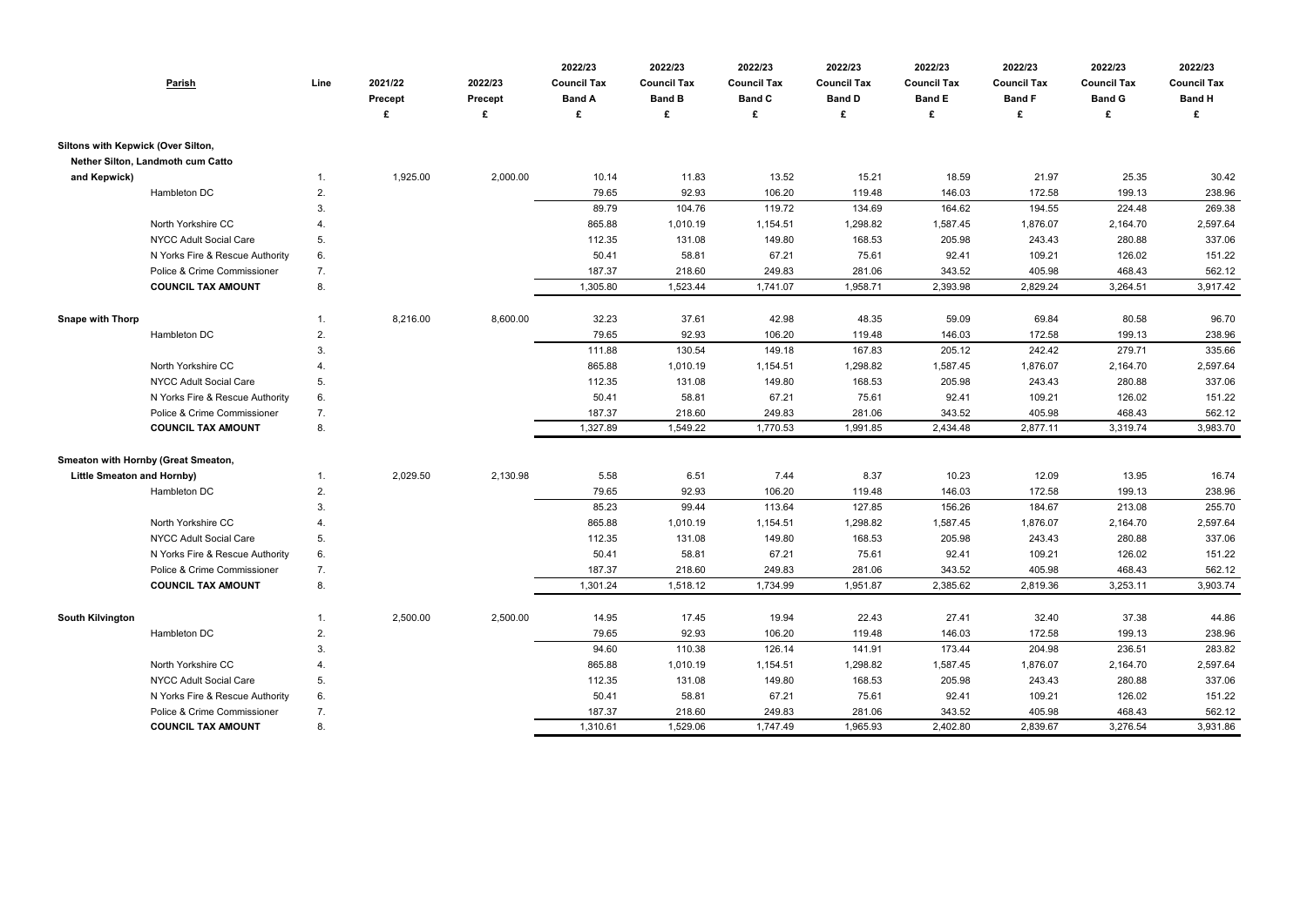|                               | <b>Parish</b>                   | Line           | 2021/22<br><b>Precept</b> | 2022/23<br><b>Precept</b> | 2022/23<br><b>Council Tax</b><br><b>Band A</b> | 2022/23<br><b>Council Tax</b><br><b>Band B</b> | 2022/23<br><b>Council Tax</b><br><b>Band C</b> | 2022/23<br><b>Council Tax</b><br><b>Band D</b> | 2022/23<br><b>Council Tax</b><br><b>Band E</b> | 2022/23<br><b>Council Tax</b><br><b>Band F</b> | 2022/23<br><b>Council Tax</b><br><b>Band G</b> | 2022/23<br><b>Council Tax</b><br><b>Band H</b> |
|-------------------------------|---------------------------------|----------------|---------------------------|---------------------------|------------------------------------------------|------------------------------------------------|------------------------------------------------|------------------------------------------------|------------------------------------------------|------------------------------------------------|------------------------------------------------|------------------------------------------------|
|                               |                                 |                |                           | £                         | £                                              | £                                              | £                                              |                                                | £                                              | £                                              | £                                              |                                                |
| South Otterington, Maunby and |                                 |                |                           |                           |                                                |                                                |                                                |                                                |                                                |                                                |                                                |                                                |
| <b>Newby Wiske</b>            |                                 | 1.             | 6,800.00                  | 6,800.00                  | 15.25                                          | 17.80                                          | 20.34                                          | 22.88                                          | 27.96                                          | 33.05                                          | 38.13                                          | 45.76                                          |
|                               | Hambleton DC                    | 2.             |                           |                           | 79.65                                          | 92.93                                          | 106.20                                         | 119.48                                         | 146.03                                         | 172.58                                         | 199.13                                         | 238.96                                         |
|                               |                                 | 3.             |                           |                           | 94.90                                          | 110.73                                         | 126.54                                         | 142.36                                         | 173.99                                         | 205.63                                         | 237.26                                         | 284.72                                         |
|                               | North Yorkshire CC              | 4.             |                           |                           | 865.88                                         | 1,010.19                                       | 1,154.51                                       | 1,298.82                                       | 1,587.45                                       | 1,876.07                                       | 2,164.70                                       | 2,597.64                                       |
|                               | <b>NYCC Adult Social Care</b>   | 5.             |                           |                           | 112.35                                         | 131.08                                         | 149.80                                         | 168.53                                         | 205.98                                         | 243.43                                         | 280.88                                         | 337.06                                         |
|                               | N Yorks Fire & Rescue Authority | 6.             |                           |                           | 50.41                                          | 58.81                                          | 67.21                                          | 75.61                                          | 92.41                                          | 109.21                                         | 126.02                                         | 151.22                                         |
|                               | Police & Crime Commissioner     | 7.             |                           |                           | 187.37                                         | 218.60                                         | 249.83                                         | 281.06                                         | 343.52                                         | 405.98                                         | 468.43                                         | 562.12                                         |
|                               | <b>COUNCIL TAX AMOUNT</b>       | 8.             |                           |                           | 1,310.91                                       | 1,529.41                                       | 1,747.89                                       | 1,966.38                                       | 2,403.35                                       | 2,840.32                                       | 3,277.29                                       | 3,932.76                                       |
|                               |                                 |                |                           |                           |                                                |                                                |                                                |                                                |                                                |                                                |                                                |                                                |
| Sowerby                       |                                 |                | 76,000.00                 | 80,000.00                 | 26.19                                          | 30.56                                          | 34.92                                          | 39.29                                          | 48.02                                          | 56.75                                          | 65.48                                          | 78.58                                          |
|                               | Hambleton DC                    | 2.             |                           |                           | 79.65                                          | 92.93                                          | 106.20                                         | 119.48                                         | 146.03                                         | 172.58                                         | 199.13                                         | 238.96                                         |
|                               |                                 | 3.             |                           |                           | 105.84                                         | 123.49                                         | 141.12                                         | 158.77                                         | 194.05                                         | 229.33                                         | 264.61                                         | 317.54                                         |
|                               | North Yorkshire CC              | 4.             |                           |                           | 865.88                                         | 1,010.19                                       | 1,154.51                                       | 1,298.82                                       | 1,587.45                                       | 1,876.07                                       | 2,164.70                                       | 2,597.64                                       |
|                               | <b>NYCC Adult Social Care</b>   | 5.             |                           |                           | 112.35                                         | 131.08                                         | 149.80                                         | 168.53                                         | 205.98                                         | 243.43                                         | 280.88                                         | 337.06                                         |
|                               | N Yorks Fire & Rescue Authority | 6.             |                           |                           | 50.41                                          | 58.81                                          | 67.21                                          | 75.61                                          | 92.41                                          | 109.21                                         | 126.02                                         | 151.22                                         |
|                               | Police & Crime Commissioner     | 7.             |                           |                           | 187.37                                         | 218.60                                         | 249.83                                         | 281.06                                         | 343.52                                         | 405.98                                         | 468.43                                         | 562.12                                         |
|                               | <b>COUNCIL TAX AMOUNT</b>       | 8.             |                           |                           | 1,321.85                                       | 1,542.17                                       | 1,762.47                                       | 1,982.79                                       | 2,423.41                                       | 2,864.02                                       | 3,304.64                                       | 3,965.58                                       |
| <b>Stillington</b>            |                                 | 1.             | 10,750.00                 | 11,300.00                 | 19.10                                          | 22.28                                          | 25.47                                          | 28.65                                          | 35.02                                          | 41.38                                          | 47.75                                          | 57.30                                          |
|                               | Hambleton DC                    | 2.             |                           |                           | 79.65                                          | 92.93                                          | 106.20                                         | 119.48                                         | 146.03                                         | 172.58                                         | 199.13                                         | 238.96                                         |
|                               |                                 | 3.             |                           |                           | 98.75                                          | 115.21                                         | 131.67                                         | 148.13                                         | 181.05                                         | 213.96                                         | 246.88                                         | 296.26                                         |
|                               | North Yorkshire CC              | 4.             |                           |                           | 865.88                                         | 1,010.19                                       | 1,154.51                                       | 1,298.82                                       | 1,587.45                                       | 1,876.07                                       | 2,164.70                                       | 2,597.64                                       |
|                               | NYCC Adult Social Care          | 5.             |                           |                           | 112.35                                         | 131.08                                         | 149.80                                         | 168.53                                         | 205.98                                         | 243.43                                         | 280.88                                         | 337.06                                         |
|                               | N Yorks Fire & Rescue Authority | 6.             |                           |                           | 50.41                                          | 58.81                                          | 67.21                                          | 75.61                                          | 92.41                                          | 109.21                                         | 126.02                                         | 151.22                                         |
|                               | Police & Crime Commissioner     | 7.             |                           |                           | 187.37                                         | 218.60                                         | 249.83                                         | 281.06                                         | 343.52                                         | 405.98                                         | 468.43                                         | 562.12                                         |
|                               | <b>COUNCIL TAX AMOUNT</b>       | 8.             |                           |                           | 1,314.76                                       | 1,533.89                                       | 1,753.02                                       | 1,972.15                                       | 2,410.41                                       | 2,848.65                                       | 3,286.91                                       | 3,944.30                                       |
|                               |                                 |                |                           |                           |                                                |                                                |                                                |                                                |                                                |                                                |                                                |                                                |
| <b>Stokesley</b>              |                                 | $\mathbf{1}$ . | 144,000.00                | 160,000.00                | 49.68                                          | 57.96                                          | 66.24                                          | 74.52                                          | 91.08                                          | 107.64                                         | 124.20                                         | 149.04                                         |
|                               | Hambleton DC                    | 2.             |                           |                           | 79.65                                          | 92.93                                          | 106.20                                         | 119.48                                         | 146.03                                         | 172.58                                         | 199.13                                         | 238.96                                         |
|                               |                                 | 3.             |                           |                           | 129.33                                         | 150.89                                         | 172.44                                         | 194.00                                         | 237.11                                         | 280.22                                         | 323.33                                         | 388.00                                         |
|                               | North Yorkshire CC              | 4.             |                           |                           | 865.88                                         | 1,010.19                                       | 1,154.51                                       | 1,298.82                                       | 1,587.45                                       | 1,876.07                                       | 2,164.70                                       | 2,597.64                                       |
|                               | NYCC Adult Social Care          | 5.             |                           |                           | 112.35                                         | 131.08                                         | 149.80                                         | 168.53                                         | 205.98                                         | 243.43                                         | 280.88                                         | 337.06                                         |
|                               | N Yorks Fire & Rescue Authority | 6.             |                           |                           | 50.41                                          | 58.81                                          | 67.21                                          | 75.61                                          | 92.41                                          | 109.21                                         | 126.02                                         | 151.22                                         |
|                               | Police & Crime Commissioner     | 7.             |                           |                           | 187.37                                         | 218.60                                         | 249.83                                         | 281.06                                         | 343.52                                         | 405.98                                         | 468.43                                         | 562.12                                         |
|                               | <b>COUNCIL TAX AMOUNT</b>       | 8.             |                           |                           | 1,345.34                                       | 1,569.57                                       | 1,793.79                                       | 2,018.02                                       | 2,466.47                                       | 2,914.91                                       | 3,363.36                                       | 4,036.04                                       |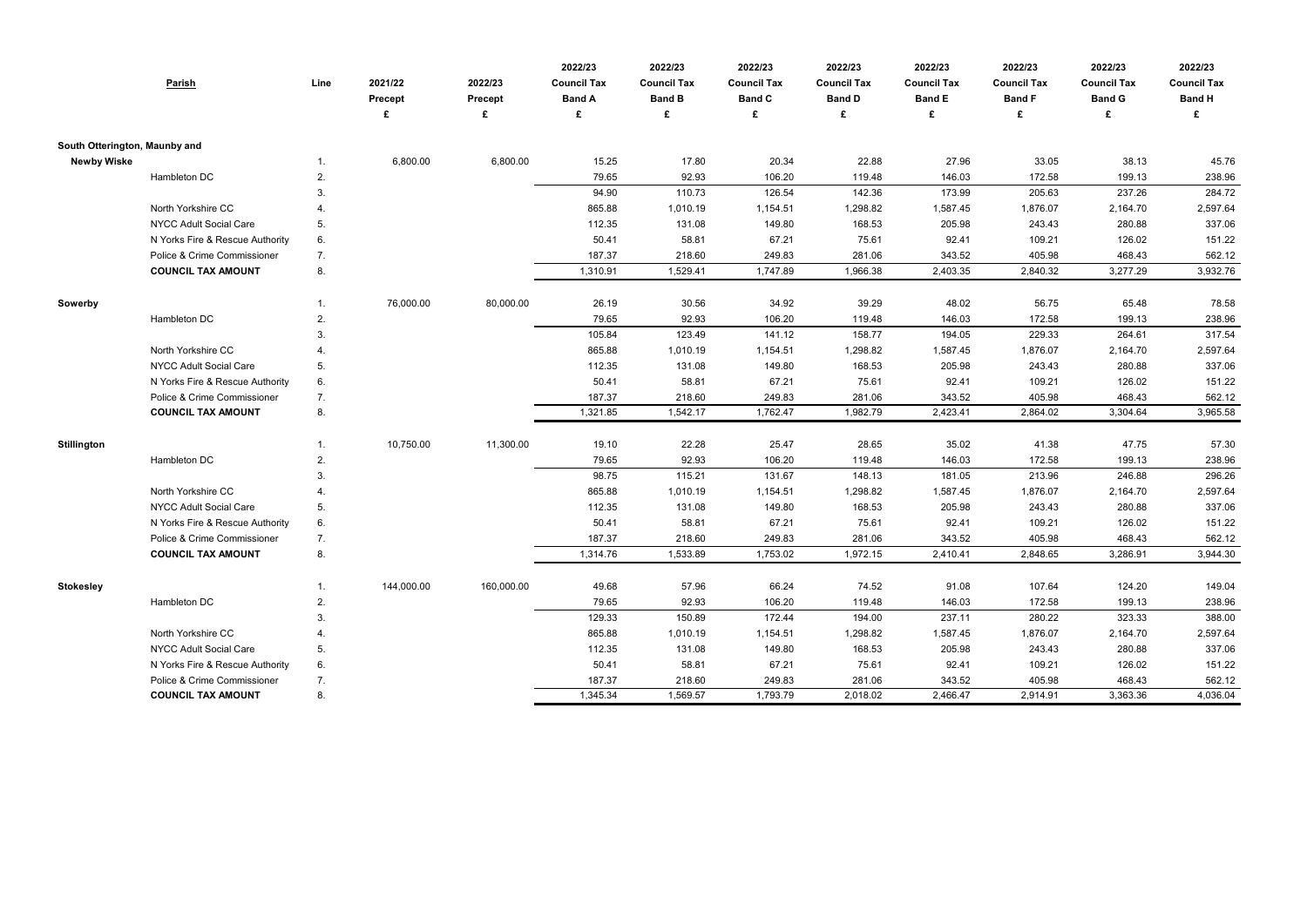| <b>Parish</b>                                                                                                                     | Line | 2021/22<br>Precept | 2022/23<br>Precept<br>£ | 2022/23<br><b>Council Tax</b><br><b>Band A</b><br>£ | 2022/23<br><b>Council Tax</b><br><b>Band B</b><br>£ | 2022/23<br><b>Council Tax</b><br><b>Band C</b><br>£ | 2022/23<br><b>Council Tax</b><br><b>Band D</b><br>£ | 2022/23<br><b>Council Tax</b><br><b>Band E</b><br>£ | 2022/23<br><b>Council Tax</b><br><b>Band F</b><br>£ | 2022/23<br><b>Council Tax</b><br><b>Band G</b><br>£ | 2022/23<br><b>Council Tax</b><br><b>Band H</b> |
|-----------------------------------------------------------------------------------------------------------------------------------|------|--------------------|-------------------------|-----------------------------------------------------|-----------------------------------------------------|-----------------------------------------------------|-----------------------------------------------------|-----------------------------------------------------|-----------------------------------------------------|-----------------------------------------------------|------------------------------------------------|
| <b>Sutton under Whitestonecliffe</b>                                                                                              |      | 5,047.00           | 5,250.00                | 24.59                                               | 28.68                                               | 32.78                                               | 36.88                                               | 45.08                                               | 53.27                                               | 61.47                                               | 73.76                                          |
| Hambleton DC                                                                                                                      | 2.   |                    |                         | 79.65                                               | 92.93                                               | 106.20                                              | 119.48                                              | 146.03                                              | 172.58                                              | 199.13                                              | 238.96                                         |
|                                                                                                                                   | 3.   |                    |                         | 104.24                                              | 121.61                                              | 138.98                                              | 156.36                                              | 191.11                                              | 225.85                                              | 260.60                                              | 312.72                                         |
| North Yorkshire CC                                                                                                                |      |                    |                         | 865.88                                              | 1,010.19                                            | 1,154.51                                            | 1,298.82                                            | 1,587.45                                            | 1,876.07                                            | 2,164.70                                            | 2,597.64                                       |
| NYCC Adult Social Care                                                                                                            | 5.   |                    |                         | 112.35                                              | 131.08                                              | 149.80                                              | 168.53                                              | 205.98                                              | 243.43                                              | 280.88                                              | 337.06                                         |
| N Yorks Fire & Rescue Authority                                                                                                   | 6.   |                    |                         | 50.41                                               | 58.81                                               | 67.21                                               | 75.61                                               | 92.41                                               | 109.21                                              | 126.02                                              | 151.22                                         |
| Police & Crime Commissioner                                                                                                       | 7.   |                    |                         | 187.37                                              | 218.60                                              | 249.83                                              | 281.06                                              | 343.52                                              | 405.98                                              | 468.43                                              | 562.12                                         |
| <b>COUNCIL TAX AMOUNT</b>                                                                                                         | 8.   |                    |                         | 1,320.25                                            | 1,540.29                                            | 1,760.33                                            | 1,980.38                                            | 2,420.47                                            | 2,860.54                                            | 3,300.63                                            | 3,960.76                                       |
| <b>Sutton-on-the-Forest</b>                                                                                                       |      | 16,000.00          | 20,000.00               | 33.45                                               | 39.02                                               | 44.60                                               | 50.17                                               | 61.32                                               | 72.47                                               | 83.62                                               | 100.34                                         |
| Hambleton DC                                                                                                                      | 2.   |                    |                         | 79.65                                               | 92.93                                               | 106.20                                              | 119.48                                              | 146.03                                              | 172.58                                              | 199.13                                              | 238.96                                         |
|                                                                                                                                   | 3.   |                    |                         | 113.10                                              | 131.95                                              | 150.80                                              | 169.65                                              | 207.35                                              | 245.05                                              | 282.75                                              | 339.30                                         |
| North Yorkshire CC                                                                                                                |      |                    |                         | 865.88                                              | 1,010.19                                            | 1,154.51                                            | 1,298.82                                            | 1,587.45                                            | 1,876.07                                            | 2,164.70                                            | 2,597.64                                       |
| NYCC Adult Social Care                                                                                                            | 5.   |                    |                         | 112.35                                              | 131.08                                              | 149.80                                              | 168.53                                              | 205.98                                              | 243.43                                              | 280.88                                              | 337.06                                         |
| N Yorks Fire & Rescue Authority                                                                                                   | 6.   |                    |                         | 50.41                                               | 58.81                                               | 67.21                                               | 75.61                                               | 92.41                                               | 109.21                                              | 126.02                                              | 151.22                                         |
| Police & Crime Commissioner                                                                                                       | 7.   |                    |                         | 187.37                                              | 218.60                                              | 249.83                                              | 281.06                                              | 343.52                                              | 405.98                                              | 468.43                                              | 562.12                                         |
| <b>COUNCIL TAX AMOUNT</b>                                                                                                         | 8.   |                    |                         | 1,329.11                                            | 1,550.63                                            | 1,772.15                                            | 1,993.67                                            | 2,436.71                                            | 2,879.74                                            | 3,322.78                                            | 3,987.34                                       |
| Thirkleby High and Low with Osgodby                                                                                               |      |                    | 2,000.00                | 9.72                                                | 11.34                                               | 12.96                                               | 14.58                                               | 17.82                                               | 21.06                                               | 24.30                                               | 29.16                                          |
| Hambleton DC                                                                                                                      | 2.   |                    |                         | 79.65                                               | 92.93                                               | 106.20                                              | 119.48                                              | 146.03                                              | 172.58                                              | 199.13                                              | 238.96                                         |
|                                                                                                                                   | 3.   |                    |                         | 89.37                                               | 104.27                                              | 119.16                                              | 134.06                                              | 163.85                                              | 193.64                                              | 223.43                                              | 268.12                                         |
| North Yorkshire CC                                                                                                                |      |                    |                         | 865.88                                              | 1,010.19                                            | 1,154.51                                            | 1,298.82                                            | 1,587.45                                            | 1,876.07                                            | 2,164.70                                            | 2,597.64                                       |
| NYCC Adult Social Care                                                                                                            | 5.   |                    |                         | 112.35                                              | 131.08                                              | 149.80                                              | 168.53                                              | 205.98                                              | 243.43                                              | 280.88                                              | 337.06                                         |
| N Yorks Fire & Rescue Authority                                                                                                   | 6.   |                    |                         | 50.41                                               | 58.81                                               | 67.21                                               | 75.61                                               | 92.41                                               | 109.21                                              | 126.02                                              | 151.22                                         |
| Police & Crime Commissioner                                                                                                       | 7.   |                    |                         | 187.37                                              | 218.60                                              | 249.83                                              | 281.06                                              | 343.52                                              | 405.98                                              | 468.43                                              | 562.12                                         |
| <b>COUNCIL TAX AMOUNT</b>                                                                                                         | 8.   |                    |                         | 1,305.38                                            | 1,522.95                                            | 1,740.51                                            | 1,958.08                                            | 2,393.21                                            | 2,828.33                                            | 3,263.46                                            | 3,916.16                                       |
| Thirn, Thornton Watlass, Clifton on Yore,<br><b>Burrill with Cowling &amp; Rookwith</b><br>1) Thirn, Thornton Watlass, Clifton on |      |                    |                         |                                                     |                                                     |                                                     |                                                     |                                                     |                                                     |                                                     |                                                |
| Yore & Rookwith                                                                                                                   |      | 2,500.00           | 2,500.00                | 8.37                                                | 9.76                                                | 11.16                                               | 12.55                                               | 15.34                                               | 18.13                                               | 20.92                                               | 25.10                                          |
| Hambleton DC                                                                                                                      | 2.   |                    |                         | 79.65                                               | 92.93                                               | 106.20                                              | 119.48                                              | 146.03                                              | 172.58                                              | 199.13                                              | 238.96                                         |
|                                                                                                                                   | 3.   |                    |                         | 88.02                                               | 102.69                                              | 117.36                                              | 132.03                                              | 161.37                                              | 190.71                                              | 220.05                                              | 264.06                                         |
| North Yorkshire CC                                                                                                                | 4.   |                    |                         | 865.88                                              | 1,010.19                                            | 1,154.51                                            | 1,298.82                                            | 1,587.45                                            | 1,876.07                                            | 2,164.70                                            | 2,597.64                                       |
| <b>NYCC Adult Social Care</b>                                                                                                     | 5.   |                    |                         | 112.35                                              | 131.08                                              | 149.80                                              | 168.53                                              | 205.98                                              | 243.43                                              | 280.88                                              | 337.06                                         |
| N Yorks Fire & Rescue Authority                                                                                                   | 6.   |                    |                         | 50.41                                               | 58.81                                               | 67.21                                               | 75.61                                               | 92.41                                               | 109.21                                              | 126.02                                              | 151.22                                         |
| Police & Crime Commissioner                                                                                                       | 7.   |                    |                         | 187.37                                              | 218.60                                              | 249.83                                              | 281.06                                              | 343.52                                              | 405.98                                              | 468.43                                              | 562.12                                         |
| <b>COUNCIL TAX AMOUNT</b>                                                                                                         | 8.   |                    |                         | 1,304.03                                            | 1,521.37                                            | 1,738.71                                            | 1,956.05                                            | 2,390.73                                            | 2,825.40                                            | 3,260.08                                            | 3,912.10                                       |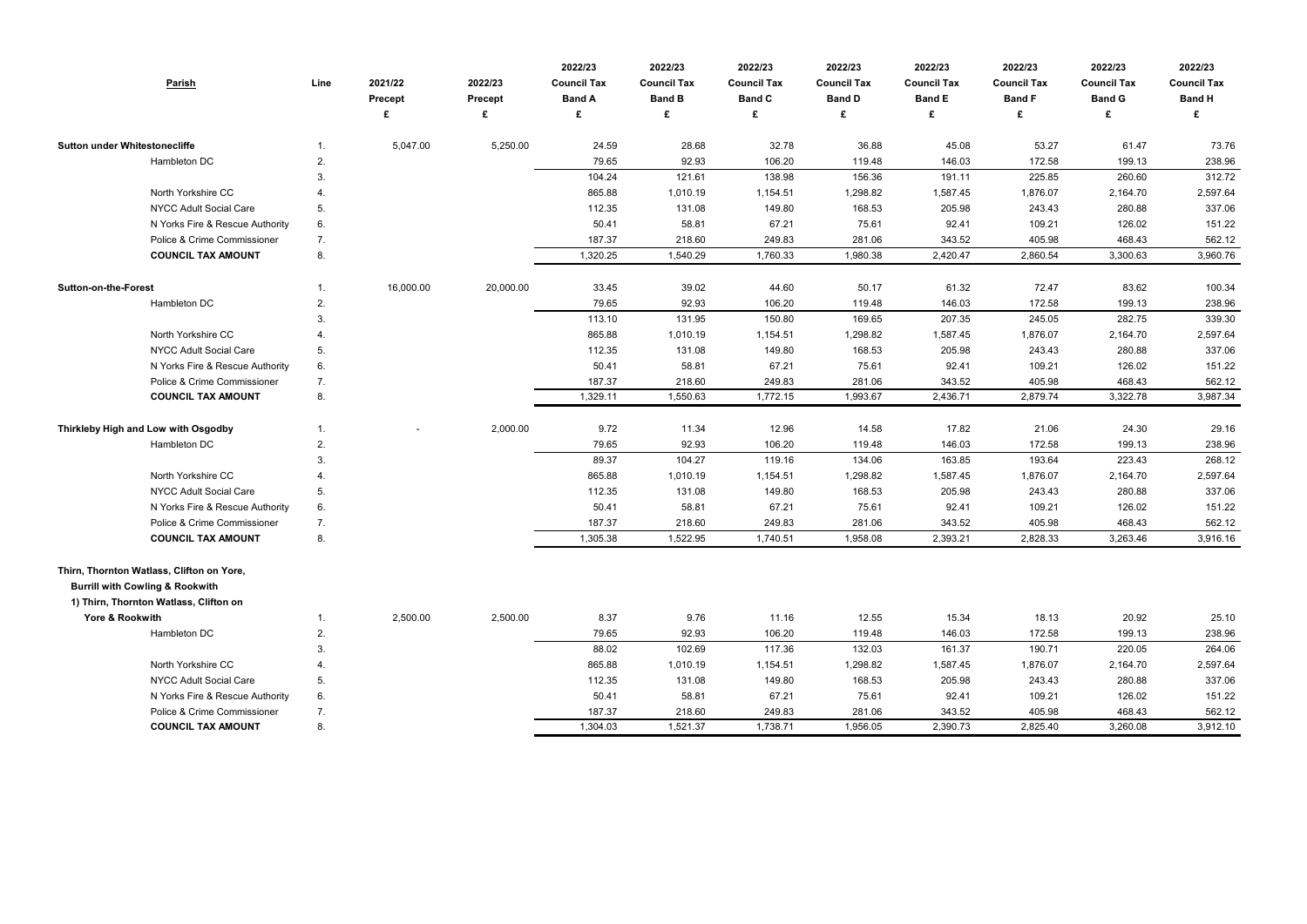|                         | Parish                          | Line | 2021/22<br><b>Precept</b><br>£ | 2022/23<br><b>Precept</b><br>£ | 2022/23<br><b>Council Tax</b><br><b>Band A</b><br>£ | 2022/23<br><b>Council Tax</b><br><b>Band B</b><br>£ | 2022/23<br><b>Council Tax</b><br><b>Band C</b><br>£ | 2022/23<br><b>Council Tax</b><br><b>Band D</b><br>£ | 2022/23<br><b>Council Tax</b><br><b>Band E</b><br>£ | 2022/23<br><b>Council Tax</b><br><b>Band F</b><br>£ | 2022/23<br><b>Council Tax</b><br><b>Band G</b><br>£ | 2022/23<br><b>Council Tax</b><br><b>Band H</b><br>£ |
|-------------------------|---------------------------------|------|--------------------------------|--------------------------------|-----------------------------------------------------|-----------------------------------------------------|-----------------------------------------------------|-----------------------------------------------------|-----------------------------------------------------|-----------------------------------------------------|-----------------------------------------------------|-----------------------------------------------------|
|                         |                                 |      |                                |                                |                                                     |                                                     |                                                     |                                                     |                                                     |                                                     |                                                     |                                                     |
| 2) Burrill with Cowling |                                 | 1.   | 129.34                         | 131.92                         | 10.51                                               | 12.26                                               | 14.01                                               | 15.76                                               | 19.26                                               | 22.76                                               | 26.27                                               | 31.52                                               |
|                         | Hambleton DC                    | 2.   |                                |                                | 79.65                                               | 92.93                                               | 106.20                                              | 119.48                                              | 146.03                                              | 172.58                                              | 199.13                                              | 238.96                                              |
|                         |                                 | 3.   |                                |                                | 90.16                                               | 105.19                                              | 120.21                                              | 135.24                                              | 165.29                                              | 195.34                                              | 225.40                                              | 270.48                                              |
|                         | North Yorkshire CC              |      |                                |                                | 865.88                                              | 1,010.19                                            | 1,154.51                                            | 1,298.82                                            | 1,587.45                                            | 1,876.07                                            | 2,164.70                                            | 2,597.64                                            |
|                         | NYCC Adult Social Care          | 5.   |                                |                                | 112.35                                              | 131.08                                              | 149.80                                              | 168.53                                              | 205.98                                              | 243.43                                              | 280.88                                              | 337.06                                              |
|                         | N Yorks Fire & Rescue Authority | 6.   |                                |                                | 50.41                                               | 58.81                                               | 67.21                                               | 75.61                                               | 92.41                                               | 109.21                                              | 126.02                                              | 151.22                                              |
|                         | Police & Crime Commissioner     | 7.   |                                |                                | 187.37                                              | 218.60                                              | 249.83                                              | 281.06                                              | 343.52                                              | 405.98                                              | 468.43                                              | 562.12                                              |
|                         | <b>COUNCIL TAX AMOUNT</b>       | 8.   |                                |                                | 1,306.17                                            | 1,523.87                                            | 1,741.56                                            | 1,959.26                                            | 2,394.65                                            | 2,830.03                                            | 3,265.43                                            | 3,918.52                                            |
| <b>Thirsk</b>           |                                 | 1.   | 161,400.00                     | 178,400.00                     | 64.73                                               | 75.51                                               | 86.30                                               | 97.09                                               | 118.67                                              | 140.24                                              | 161.82                                              | 194.18                                              |
|                         | Hambleton DC                    | 2.   |                                |                                | 79.65                                               | 92.93                                               | 106.20                                              | 119.48                                              | 146.03                                              | 172.58                                              | 199.13                                              | 238.96                                              |
|                         |                                 | 3.   |                                |                                | 144.38                                              | 168.44                                              | 192.50                                              | 216.57                                              | 264.70                                              | 312.82                                              | 360.95                                              | 433.14                                              |
|                         | North Yorkshire CC              |      |                                |                                | 865.88                                              | 1,010.19                                            | 1,154.51                                            | 1,298.82                                            | 1,587.45                                            | 1,876.07                                            | 2,164.70                                            | 2,597.64                                            |
|                         | NYCC Adult Social Care          | 5.   |                                |                                | 112.35                                              | 131.08                                              | 149.80                                              | 168.53                                              | 205.98                                              | 243.43                                              | 280.88                                              | 337.06                                              |
|                         | N Yorks Fire & Rescue Authority | 6.   |                                |                                | 50.41                                               | 58.81                                               | 67.21                                               | 75.61                                               | 92.41                                               | 109.21                                              | 126.02                                              | 151.22                                              |
|                         | Police & Crime Commissioner     | 7.   |                                |                                | 187.37                                              | 218.60                                              | 249.83                                              | 281.06                                              | 343.52                                              | 405.98                                              | 468.43                                              | 562.12                                              |
|                         | <b>COUNCIL TAX AMOUNT</b>       | 8.   |                                |                                | 1,360.39                                            | 1,587.12                                            | 1,813.85                                            | 2,040.59                                            | 2,494.06                                            | 2,947.51                                            | 3,400.98                                            | 4,081.18                                            |
| <b>Tholthorpe</b>       |                                 | 1.   | 1,300.00                       | 1,300.00                       | 7.59                                                | 8.85                                                | 10.12                                               | 11.38                                               | 13.91                                               | 16.44                                               | 18.97                                               | 22.76                                               |
|                         | Hambleton DC                    | 2.   |                                |                                | 79.65                                               | 92.93                                               | 106.20                                              | 119.48                                              | 146.03                                              | 172.58                                              | 199.13                                              | 238.96                                              |
|                         |                                 | 3.   |                                |                                | 87.24                                               | 101.78                                              | 116.32                                              | 130.86                                              | 159.94                                              | 189.02                                              | 218.10                                              | 261.72                                              |
|                         | North Yorkshire CC              | 4.   |                                |                                | 865.88                                              | 1,010.19                                            | 1,154.51                                            | 1,298.82                                            | 1,587.45                                            | 1,876.07                                            | 2,164.70                                            | 2,597.64                                            |
|                         | NYCC Adult Social Care          | 5.   |                                |                                | 112.35                                              | 131.08                                              | 149.80                                              | 168.53                                              | 205.98                                              | 243.43                                              | 280.88                                              | 337.06                                              |
|                         | N Yorks Fire & Rescue Authority | 6.   |                                |                                | 50.41                                               | 58.81                                               | 67.21                                               | 75.61                                               | 92.41                                               | 109.21                                              | 126.02                                              | 151.22                                              |
|                         | Police & Crime Commissioner     | 7.   |                                |                                | 187.37                                              | 218.60                                              | 249.83                                              | 281.06                                              | 343.52                                              | 405.98                                              | 468.43                                              | 562.12                                              |
|                         | <b>COUNCIL TAX AMOUNT</b>       | 8.   |                                |                                | 1,303.25                                            | 1,520.46                                            | 1,737.67                                            | 1,954.88                                            | 2,389.30                                            | 2,823.71                                            | 3,258.13                                            | 3,909.76                                            |
| Thormanby               |                                 | 1.   | 111.00                         | 200.00                         | 2.75                                                | 3.20                                                | 3.66                                                | 4.12                                                | 5.04                                                | 5.95                                                | 6.87                                                | 8.24                                                |
|                         | Hambleton DC                    | 2.   |                                |                                | 79.65                                               | 92.93                                               | 106.20                                              | 119.48                                              | 146.03                                              | 172.58                                              | 199.13                                              | 238.96                                              |
|                         |                                 | 3.   |                                |                                | 82.40                                               | 96.13                                               | 109.86                                              | 123.60                                              | 151.07                                              | 178.53                                              | 206.00                                              | 247.20                                              |
|                         | North Yorkshire CC              | 4.   |                                |                                | 865.88                                              | 1,010.19                                            | 1,154.51                                            | 1,298.82                                            | 1,587.45                                            | 1,876.07                                            | 2,164.70                                            | 2,597.64                                            |
|                         | NYCC Adult Social Care          | 5.   |                                |                                | 112.35                                              | 131.08                                              | 149.80                                              | 168.53                                              | 205.98                                              | 243.43                                              | 280.88                                              | 337.06                                              |
|                         | N Yorks Fire & Rescue Authority | 6.   |                                |                                | 50.41                                               | 58.81                                               | 67.21                                               | 75.61                                               | 92.41                                               | 109.21                                              | 126.02                                              | 151.22                                              |
|                         | Police & Crime Commissioner     | 7.   |                                |                                | 187.37                                              | 218.60                                              | 249.83                                              | 281.06                                              | 343.52                                              | 405.98                                              | 468.43                                              | 562.12                                              |
|                         | <b>COUNCIL TAX AMOUNT</b>       | 8.   |                                |                                | 1,298.41                                            | 1,514.81                                            | 1,731.21                                            | 1,947.62                                            | 2,380.43                                            | 2,813.22                                            | 3,246.03                                            | 3,895.24                                            |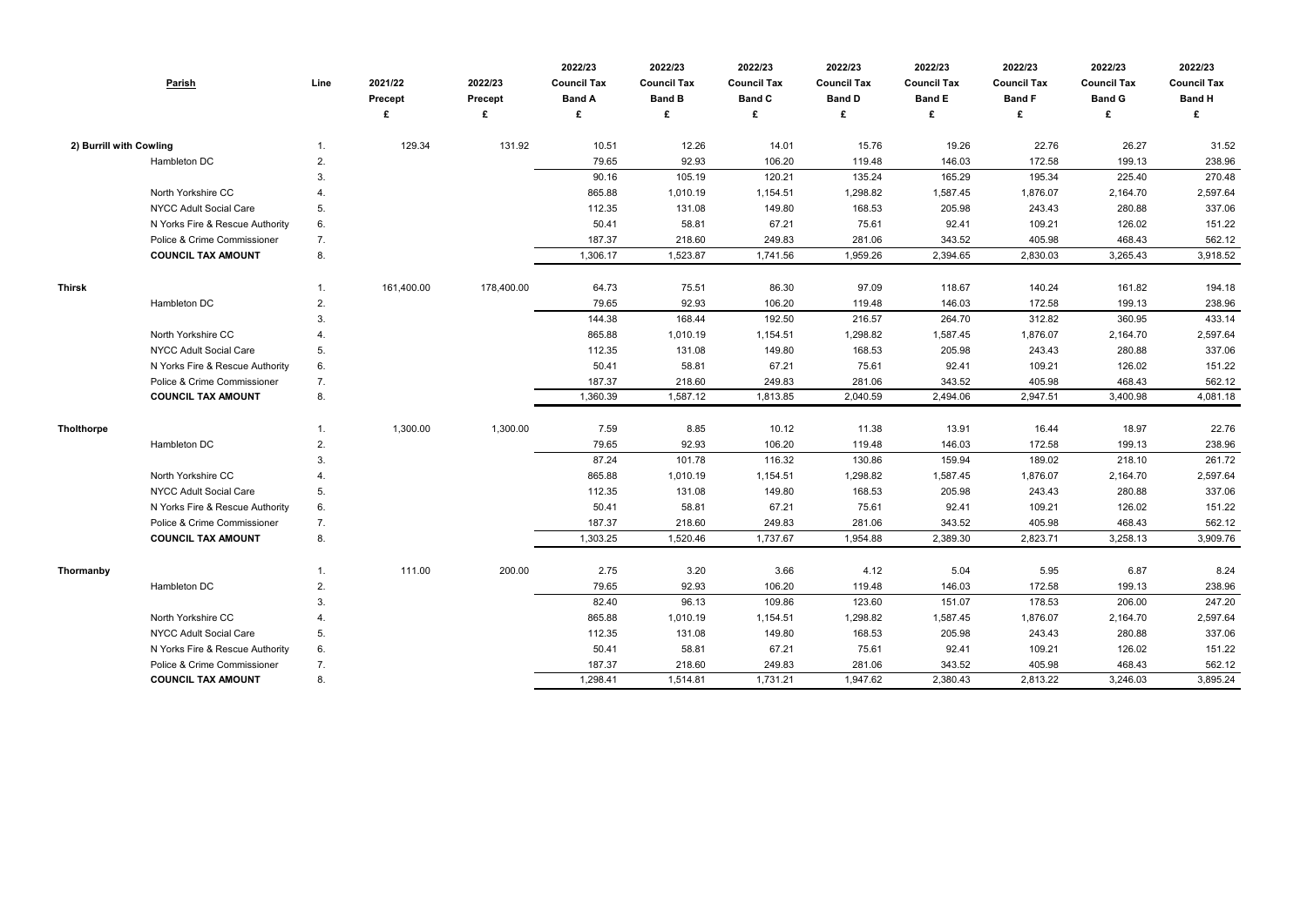| Parish                                  | Line | 2021/22<br><b>Precept</b> | 2022/23<br><b>Precept</b> | 2022/23<br><b>Council Tax</b><br><b>Band A</b> | 2022/23<br><b>Council Tax</b><br><b>Band B</b> | 2022/23<br><b>Council Tax</b><br><b>Band C</b> | 2022/23<br><b>Council Tax</b><br><b>Band D</b> | 2022/23<br><b>Council Tax</b><br><b>Band E</b> | 2022/23<br><b>Council Tax</b><br><b>Band F</b> | 2022/23<br><b>Council Tax</b><br><b>Band G</b> | 2022/23<br><b>Council Tax</b><br><b>Band H</b> |
|-----------------------------------------|------|---------------------------|---------------------------|------------------------------------------------|------------------------------------------------|------------------------------------------------|------------------------------------------------|------------------------------------------------|------------------------------------------------|------------------------------------------------|------------------------------------------------|
|                                         |      |                           | £                         | £                                              | £                                              | £                                              | £                                              | £                                              | £                                              | £                                              | £                                              |
| Thornton le Beans, Crosby and Cotcliffe | 1.   | 2,000.00                  | 22,000.00                 | 100.95                                         | 117.78                                         | 134.60                                         | 151.43                                         | 185.08                                         | 218.73                                         | 252.38                                         | 302.86                                         |
| Hambleton DC                            | 2.   |                           |                           | 79.65                                          | 92.93                                          | 106.20                                         | 119.48                                         | 146.03                                         | 172.58                                         | 199.13                                         | 238.96                                         |
|                                         | 3.   |                           |                           | 180.60                                         | 210.71                                         | 240.80                                         | 270.91                                         | 331.11                                         | 391.31                                         | 451.51                                         | 541.82                                         |
| North Yorkshire CC                      | 4    |                           |                           | 865.88                                         | 1,010.19                                       | 1,154.51                                       | 1,298.82                                       | 1,587.45                                       | 1,876.07                                       | 2,164.70                                       | 2,597.64                                       |
| NYCC Adult Social Care                  | 5.   |                           |                           | 112.35                                         | 131.08                                         | 149.80                                         | 168.53                                         | 205.98                                         | 243.43                                         | 280.88                                         | 337.06                                         |
| N Yorks Fire & Rescue Authority         | 6.   |                           |                           | 50.41                                          | 58.81                                          | 67.21                                          | 75.61                                          | 92.41                                          | 109.21                                         | 126.02                                         | 151.22                                         |
| Police & Crime Commissioner             | 7.   |                           |                           | 187.37                                         | 218.60                                         | 249.83                                         | 281.06                                         | 343.52                                         | 405.98                                         | 468.43                                         | 562.12                                         |
| <b>COUNCIL TAX AMOUNT</b>               | 8.   |                           |                           | 1,396.61                                       | 1,629.39                                       | 1,862.15                                       | 2,094.93                                       | 2,560.47                                       | 3,026.00                                       | 3,491.54                                       | 4,189.86                                       |
| Thornton le Moor and Thornton le Street | 1.   | 2,152.50                  | 2,152.50                  | 7.07                                           | 8.25                                           | 9.43                                           | 10.61                                          | 12.97                                          | 15.33                                          | 17.68                                          | 21.22                                          |
| Hambleton DC                            | 2.   |                           |                           | 79.65                                          | 92.93                                          | 106.20                                         | 119.48                                         | 146.03                                         | 172.58                                         | 199.13                                         | 238.96                                         |
|                                         | 3.   |                           |                           | 86.72                                          | 101.18                                         | 115.63                                         | 130.09                                         | 159.00                                         | 187.91                                         | 216.81                                         | 260.18                                         |
| North Yorkshire CC                      | 4    |                           |                           | 865.88                                         | 1,010.19                                       | 1,154.51                                       | 1,298.82                                       | 1,587.45                                       | 1,876.07                                       | 2,164.70                                       | 2,597.64                                       |
| <b>NYCC Adult Social Care</b>           | 5.   |                           |                           | 112.35                                         | 131.08                                         | 149.80                                         | 168.53                                         | 205.98                                         | 243.43                                         | 280.88                                         | 337.06                                         |
| N Yorks Fire & Rescue Authority         | 6.   |                           |                           | 50.41                                          | 58.81                                          | 67.21                                          | 75.61                                          | 92.41                                          | 109.21                                         | 126.02                                         | 151.22                                         |
| Police & Crime Commissioner             | 7.   |                           |                           | 187.37                                         | 218.60                                         | 249.83                                         | 281.06                                         | 343.52                                         | 405.98                                         | 468.43                                         | 562.12                                         |
| <b>COUNCIL TAX AMOUNT</b>               | 8.   |                           |                           | 1,302.73                                       | 1,519.86                                       | 1,736.98                                       | 1,954.11                                       | 2,388.36                                       | 2,822.60                                       | 3,256.84                                       | 3,908.22                                       |
| Tollerton                               |      | 8,713.00                  | 8,713.00                  | 12.86                                          | 15.00                                          | 17.15                                          | 19.29                                          | 23.58                                          | 27.86                                          | 32.15                                          | 38.58                                          |
| Hambleton DC                            | 2.   |                           |                           | 79.65                                          | 92.93                                          | 106.20                                         | 119.48                                         | 146.03                                         | 172.58                                         | 199.13                                         | 238.96                                         |
|                                         | 3.   |                           |                           | 92.51                                          | 107.93                                         | 123.35                                         | 138.77                                         | 169.61                                         | 200.44                                         | 231.28                                         | 277.54                                         |
| North Yorkshire CC                      | 4    |                           |                           | 865.88                                         | 1,010.19                                       | 1,154.51                                       | 1,298.82                                       | 1,587.45                                       | 1,876.07                                       | 2,164.70                                       | 2,597.64                                       |
| <b>NYCC Adult Social Care</b>           | 5.   |                           |                           | 112.35                                         | 131.08                                         | 149.80                                         | 168.53                                         | 205.98                                         | 243.43                                         | 280.88                                         | 337.06                                         |
| N Yorks Fire & Rescue Authority         | 6.   |                           |                           | 50.41                                          | 58.81                                          | 67.21                                          | 75.61                                          | 92.41                                          | 109.21                                         | 126.02                                         | 151.22                                         |
| Police & Crime Commissioner             | 7.   |                           |                           | 187.37                                         | 218.60                                         | 249.83                                         | 281.06                                         | 343.52                                         | 405.98                                         | 468.43                                         | 562.12                                         |
| <b>COUNCIL TAX AMOUNT</b>               | 8.   |                           |                           | 1,308.52                                       | 1,526.61                                       | 1,744.70                                       | 1,962.79                                       | 2,398.97                                       | 2,835.13                                       | 3,271.31                                       | 3,925.58                                       |
| <b>Topcliffe</b>                        | 1.   | 11,000.00                 | 14,000.00                 | 23.69                                          | 27.64                                          | 31.59                                          | 35.54                                          | 43.44                                          | 51.34                                          | 59.23                                          | 71.08                                          |
| Hambleton DC                            | 2.   |                           |                           | 79.65                                          | 92.93                                          | 106.20                                         | 119.48                                         | 146.03                                         | 172.58                                         | 199.13                                         | 238.96                                         |
|                                         | 3.   |                           |                           | 103.34                                         | 120.57                                         | 137.79                                         | 155.02                                         | 189.47                                         | 223.92                                         | 258.36                                         | 310.04                                         |
| North Yorkshire CC                      | 4.   |                           |                           | 865.88                                         | 1,010.19                                       | 1,154.51                                       | 1,298.82                                       | 1,587.45                                       | 1,876.07                                       | 2,164.70                                       | 2,597.64                                       |
| <b>NYCC Adult Social Care</b>           | 5.   |                           |                           | 112.35                                         | 131.08                                         | 149.80                                         | 168.53                                         | 205.98                                         | 243.43                                         | 280.88                                         | 337.06                                         |
| N Yorks Fire & Rescue Authority         | 6.   |                           |                           | 50.41                                          | 58.81                                          | 67.21                                          | 75.61                                          | 92.41                                          | 109.21                                         | 126.02                                         | 151.22                                         |
| Police & Crime Commissioner             | 7.   |                           |                           | 187.37                                         | 218.60                                         | 249.83                                         | 281.06                                         | 343.52                                         | 405.98                                         | 468.43                                         | 562.12                                         |
| <b>COUNCIL TAX AMOUNT</b>               | 8.   |                           |                           | 1,319.35                                       | 1,539.25                                       | 1,759.14                                       | 1,979.04                                       | 2,418.83                                       | 2,858.61                                       | 3,298.39                                       | 3,958.08                                       |